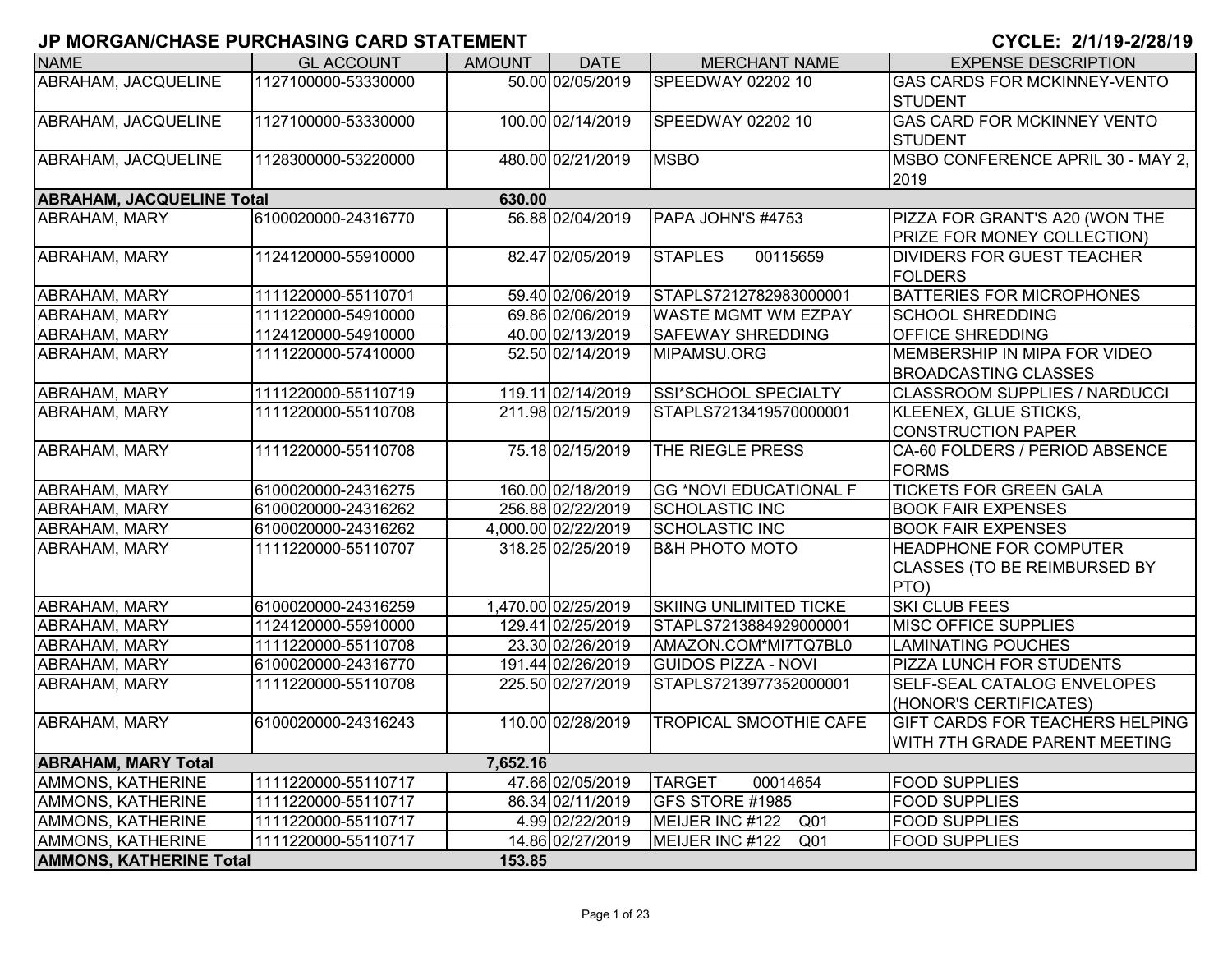| <b>NAME</b>                     | <b>GL ACCOUNT</b>   | <b>AMOUNT</b> | <b>DATE</b>       | <b>MERCHANT NAME</b>          | <b>EXPENSE DESCRIPTION</b>               |
|---------------------------------|---------------------|---------------|-------------------|-------------------------------|------------------------------------------|
| <b>BEDFORD, JULIE</b>           | 6100015000-24316275 |               | 34.00 02/12/2019  | <b>TARGET</b><br>00014654     | <b>SNACKS/DRINKS FOR MORNING AND</b>     |
|                                 |                     |               |                   |                               | AFTERNOON STAFF MEETING TO               |
|                                 |                     |               |                   |                               | <b>WATCH RESILIENCE</b>                  |
| <b>BEDFORD, JULIE</b>           | 6100015000-24316275 |               | 35.56 02/14/2019  | PANERA BREAD #600785          | <b>SNACKS/DRINKS FOR MORNING STAFF</b>   |
|                                 |                     |               |                   |                               | <b>MEETING TO WATCH RESILIENCE</b>       |
|                                 |                     |               |                   |                               |                                          |
| <b>BEDFORD, JULIE</b>           | 1124115000-55910000 |               | 33.00 02/15/2019  | <b>STAPLES</b><br>00107730    | <b>OFFICE SUPPLIES FOR PRINCIPAL</b>     |
| <b>BEDFORD, JULIE Total</b>     |                     | 102.56        |                   |                               |                                          |
| <b>BELANGER, KIMBERLY</b>       | 1311800000-55110551 |               | 8.77 02/11/2019   | <b>DOLLAR TREE</b>            | <b>MATERIALS</b>                         |
| <b>BELANGER, KIMBERLY Total</b> |                     | 8.77          |                   |                               |                                          |
| <b>BLESSED, KATE</b>            | 1335100000-55110553 |               | 82.97 02/11/2019  | OTC BRANDS, INC.              | <b>CRAFT SUPPLIES</b>                    |
| <b>BLESSED, KATE Total</b>      |                     | 82.97         |                   |                               |                                          |
| <b>BOOTZ, ASHLEY</b>            | 6100061000-24316104 |               | 13.77 02/04/2019  | <b>AMAZON PRIME</b>           | <b>ACCIDENTALLY SIGNED UP FOR PRIME-</b> |
|                                 |                     |               |                   |                               | <b>WAS CREDITED LATER</b>                |
| <b>BOOTZ, ASHLEY</b>            | 6100099000-24316099 |               | 261.79 02/04/2019 | <b>GUIDOS PIZZA - NOVI</b>    | <b>HS ROBOTICS MENTOR MEALS</b>          |
| <b>BOOTZ, ASHLEY</b>            | 6100061000-24316116 |               | 68.92 02/04/2019  | KROGER #632                   | <b>FOOD FOR CHEER COMP</b>               |
| <b>BOOTZ, ASHLEY</b>            | 6100061000-24316104 |               | -13.77 02/06/2019 | <b>AMAZON PRIME</b>           | <b>CREDIT FROM PREVIOUS</b>              |
| <b>BOOTZ, ASHLEY</b>            | 6100061000-24316116 |               | 39.43 02/06/2019  | <b>BENITOS PIZZA-NOVI</b>     | <b>CHEER COMP FOOD</b>                   |
| <b>BOOTZ, ASHLEY</b>            | 6100099000-24316099 |               | 992.00 02/08/2019 | <b>AMS</b>                    | <b>HS ROBOTICS SUPPLIES</b>              |
| <b>BOOTZ, ASHLEY</b>            | 6100099000-24316099 |               | 125.00 02/08/2019 | <b>AMS</b>                    | <b>HS ROBOTICS SUPPLIES</b>              |
| <b>BOOTZ, ASHLEY</b>            | 6100061000-24316104 |               | 171.70 02/11/2019 | <b>BENITOS PIZZA-NOVI</b>     | CHEER COMP FOOD FOR OFFICIALS &          |
|                                 |                     |               |                   |                               | <b>WORKERS</b>                           |
| <b>BOOTZ, ASHLEY</b>            | 6100099000-24316099 |               | 232.00 02/11/2019 | BURGER 21 NOVI                | <b>HS ROBOTICS MENTOR MEALS</b>          |
| <b>BOOTZ, ASHLEY</b>            | 6100061000-24316104 |               | 55.86 02/11/2019  | SAMS CLUB #6657               | <b>SIGNING DAY CAKE &amp; SUPPLIES</b>   |
| <b>BOOTZ, ASHLEY</b>            | 6100061000-24316116 |               | 55.68 02/18/2019  | <b>BENITOS PIZZA-NOVI</b>     | <b>CHEER COMP FOOD</b>                   |
| <b>BOOTZ, ASHLEY</b>            | 6100099000-24316099 |               | 539.63 02/18/2019 | <b>GUIDOS PIZZA - NOVI</b>    | <b>HS ROBOTICS MENTOR MEALS</b>          |
| <b>BOOTZ, ASHLEY</b>            | 6100061000-24316116 |               | 62.95 02/18/2019  | JIMMY JOHNS - 1659            | <b>CHEER COMP FOOD</b>                   |
| <b>BOOTZ, ASHLEY</b>            | 6100099000-24316099 |               | 720.00 02/22/2019 | <b>CHOPPED OLIVE MODERN M</b> | <b>HS ROBOTICS MENTOR MEALS</b>          |
| <b>BOOTZ, ASHLEY</b>            | 6100061000-24316116 |               | 105.67 02/22/2019 | PARTY CITY 1002               | <b>BANQUET CHEER SUPPLIES</b>            |
| <b>BOOTZ, ASHLEY</b>            | 6100061000-24316104 |               | 258.75 02/25/2019 | <b>BENITOS PIZZA-NOVI</b>     | <b>FOOD FOR UNIFIED BASKETBALL</b>       |
|                                 |                     |               |                   |                               | <b>TOURNAMENT</b>                        |
| <b>BOOTZ, ASHLEY</b>            | 6100099000-24316099 |               | 84.70 02/25/2019  | <b>ZOUP! NOVI</b>             | HS ROBOTICS MENTOR MEALS                 |
| <b>BOOTZ, ASHLEY</b>            | 6100099000-24316099 |               | 491.20 02/26/2019 | BURGER 21 NOVI                | <b>HS ROBOTICS MENTOR MEALS</b>          |
| <b>BOOTZ, ASHLEY</b>            | 6100099000-24316099 |               | 108.99 02/26/2019 | <b>GUIDOS PIZZA - NOVI</b>    | HS ROBOTICS MENTOR MEALS                 |
| <b>BOOTZ, ASHLEY</b>            | 6100099000-24316099 |               | 445.00 02/26/2019 | QDOBA 2823                    | <b>HS ROBOTICS MENTOR MEALS</b>          |
| <b>BOOTZ, ASHLEY Total</b>      |                     | 4,819.27      |                   |                               |                                          |
| <b>BRASIL, SANDRA</b>           | 1124122000-55910000 |               | 30.96 02/04/2019  | <b>STAPLES</b><br>00103721    | <b>OFFICE SUPPLIES</b>                   |
| <b>BRASIL, SANDRA</b>           | 6100022000-24316275 |               | 84.76 02/14/2019  | SAMS CLUB #6657               | SUPPLIES FOR TOY, STAFF MTG AND          |
|                                 |                     |               |                   |                               | <b>MISC OFFICE</b>                       |
| <b>BRASIL, SANDRA</b>           | 6100022000-24316130 |               | 735.00 02/15/2019 | OWSO NBTS INDIAN TRAIL        | CHOIR COMPETITION BUS NEEDED             |
| <b>BRASIL, SANDRA</b>           | 6100022000-24316130 |               | 669.50 02/18/2019 | <b>BLUE LAKES CHARTERS</b>    | CHOIR COMPETITION BUS NEEDED             |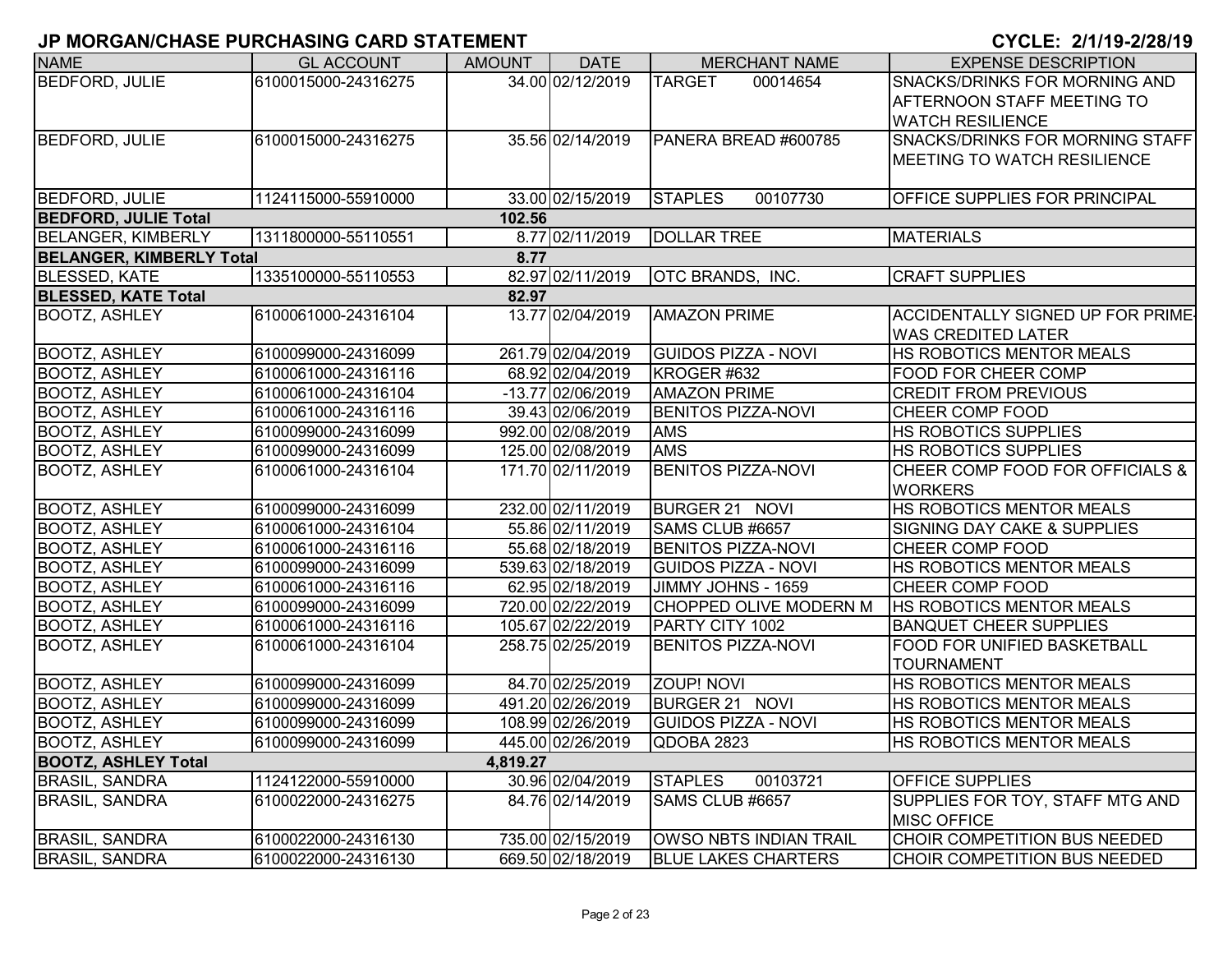| <b>NAME</b>                               | <b>GL ACCOUNT</b>   | <b>AMOUNT</b> | <b>DATE</b>         | <b>MERCHANT NAME</b>               | <b>EXPENSE DESCRIPTION</b>                          |
|-------------------------------------------|---------------------|---------------|---------------------|------------------------------------|-----------------------------------------------------|
| <b>BRASIL, SANDRA</b>                     | 6100022000-24316275 |               | 221.41 02/25/2019   | <b>FARMER JOHN'S GREENHOU</b>      | <b>PURCHASED FOR GREEN GALA</b>                     |
|                                           |                     |               |                     |                                    | <b>BASKET</b>                                       |
| <b>BRASIL, SANDRA Total</b>               |                     | 1,741.63      |                     |                                    |                                                     |
| <b>BRATNEY, BETHANY</b>                   | 1122222000-55410000 |               | 16.26 02/04/2019    | <b>GAN*OBS + ECCENTRIC</b>         | <b>NOVI NEWS SUBSCRIPTION</b>                       |
| <b>BRATNEY, BETHANY</b>                   | 1122222000-55310000 |               | 30.58 02/05/2019    | <b>BOOKSAMILLION.COM</b>           | <b>NEW MATERIALS FOR LMC</b>                        |
| <b>BRATNEY, BETHANY</b>                   | 1122222000-55310000 |               | 15.19 02/11/2019    | <b>BOOKSAMILLION.COM</b>           | <b>NEW MATERIALS FOR LMC</b>                        |
| <b>BRATNEY, BETHANY</b>                   | 1122222000-55310000 |               | 37.46 02/15/2019    | <b>BOOKSAMILLION.COM</b>           | <b>NEW MATERIALS FOR LMC</b>                        |
| <b>BRATNEY, BETHANY</b>                   | 1122222000-55990000 |               | 496.50 02/18/2019   | <b>FOLLETT SCHOOL SOLUTIO</b>      | <b>NEW MATERIALS FOR LMC</b>                        |
| <b>BRATNEY, BETHANY</b>                   | 1122222000-55310000 |               | 34.38 02/25/2019    | <b>FOLLETT SCHOOL SOLUTIO</b>      | <b>NEW MATERIALS FOR LMC</b>                        |
| <b>BRATNEY, BETHANY</b>                   | 1122222000-55310000 |               | 147.92 02/28/2019   | <b>FOLLETT SCHOOL SOLUTIO</b>      | <b>NEW MATERIALS FOR LMC</b>                        |
| <b>BRATNEY, BETHANY Total</b>             |                     | 778.29        |                     |                                    |                                                     |
| <b>BROWN, ALAINA</b>                      | 6100022000-24316105 |               | 375.21 02/06/2019   | <b>PERFECTION LEARNING CO</b>      | <b>CLASSROOM SET OF REVIEW BOOKS</b><br>FOR AP GOV  |
| <b>BROWN, ALAINA Total</b>                |                     | 375.21        |                     |                                    |                                                     |
| <b>BURKHARDT, LORETTA</b>                 | 6100020000-24316415 |               | 195.72 02/22/2019   | OTC BRANDS, INC.                   | <b>PROPS AND SETS FOR THEATER</b>                   |
|                                           |                     |               |                     |                                    | <b>PRODUCTION</b>                                   |
| <b>BURKHARDT, LORETTA</b>                 | 6100020000-24316415 |               | 24.30 02/25/2019    | MICHAELS STORES 3744               | <b>PROPS AND SETS FOR THEATER</b>                   |
|                                           |                     |               |                     |                                    | <b>PRODUCTION</b>                                   |
| <b>BURKHARDT, LORETTA Total</b>           |                     | 220.02        |                     |                                    |                                                     |
| CALHOUN, STEPHANIE                        | 1335100000-55110553 |               | 11.98 02/14/2019    | KROGER #363                        | <b>CLASSROOM SUPPLIES</b>                           |
| <b>CALHOUN, STEPHANIE Total</b>           |                     | 11.98         |                     |                                    |                                                     |
| CANALES, BETH                             | 1111322000-55110718 |               | $-1.75$ 02/07/2019  | MEIJER INC #054<br>Q <sub>01</sub> | <b>REFUND/COUPON</b>                                |
| CANALES, BETH                             | 1111322000-55110718 |               | 146.14 02/20/2019   | GFS STORE #1985                    | <b>LAB SUPPLIES</b>                                 |
| <b>CANALES, BETH</b>                      | 1111322000-55110718 |               | 33.45 02/25/2019    | MEIJER INC #122 Q01                | <b>LAB SUPPLIES</b>                                 |
| CANALES, BETH                             | 1111322000-55110718 |               | 18.00 02/27/2019    | <b>DOLLAR TREE</b>                 | <b>LAB EQUIPMENT</b>                                |
| <b>CANALES, BETH Total</b>                |                     | 195.84        |                     |                                    |                                                     |
| <b>CARTER, NICOLE</b>                     | 1124122000-53210000 |               | 7.00 02/25/2019     | <b>PARKING-DISTRICT DET</b>        | <b>PARKING FOR SCHOOL EVENT</b>                     |
| <b>CARTER, NICOLE Total</b>               |                     | 7.00          |                     |                                    |                                                     |
| CHRISTOPOULOS, COURTN 1311800000-55110551 |                     |               | 2.99 02/13/2019     | <b>TARGET</b><br>00008722          | <b>VALENTINES PARTY</b>                             |
| CHRISTOPOULOS, COURTN 1311800000-55110551 |                     |               | 16.08 02/13/2019    | <b>TARGET</b><br>00008722          | <b>VALENTINE'S PARTY</b>                            |
| CHRISTOPOULOS, COURTN 1311800000-55110551 |                     |               | 10.97 02/15/2019    | KROGER #361                        | <b>VALENTINE'S PARTY</b>                            |
| <b>CHRISTOPOULOS, COURTNEY Total</b>      |                     | 30.04         |                     |                                    |                                                     |
| CIANCIO, WANDA                            | 1122500000-55990000 |               | 1,090.00 02/04/2019 | SQU*SQ *POD DROP REPAI             | <b>BATTERY REPLACEMENT FOR IPADS</b>                |
| CIANCIO, WANDA                            | 1122500000-53450000 |               | 104.94 02/06/2019   | <b>MICROSOFT *STORE</b>            | <b>WINDOWS 10 LICENSE FOR SURFACE</b><br><b>PRO</b> |
| CIANCIO, WANDA                            | 1122500000-53450000 |               | 104.94 02/06/2019   | <b>MICROSOFT *STORE</b>            | <b>WINDOWS 10 LICENSE FOR SURFACE</b><br><b>PRO</b> |
| CIANCIO, WANDA                            | 1122500000-53450000 |               | $-5.94 02/06/2019$  | MICROSOFT *STORE                   | <b>REFUND OF TAX</b>                                |
| CIANCIO, WANDA                            | 1122500000-53450000 |               | $-5.94 02/06/2019$  | MICROSOFT *STORE                   | <b>REFUND OF TAX</b>                                |
| CIANCIO, WANDA                            | 4445601000-56423958 |               | 6,884.70 02/06/2019 | MICROSOFT *STORE                   | 5 MICROSOFT SURFACE PROS FOR<br><b>ADMIN</b>        |
| CIANCIO, WANDA                            | 1122500000-53450000 |               | -5.94 02/06/2019    | MICROSOFT *STORE                   | <b>REFUND OF TAX</b>                                |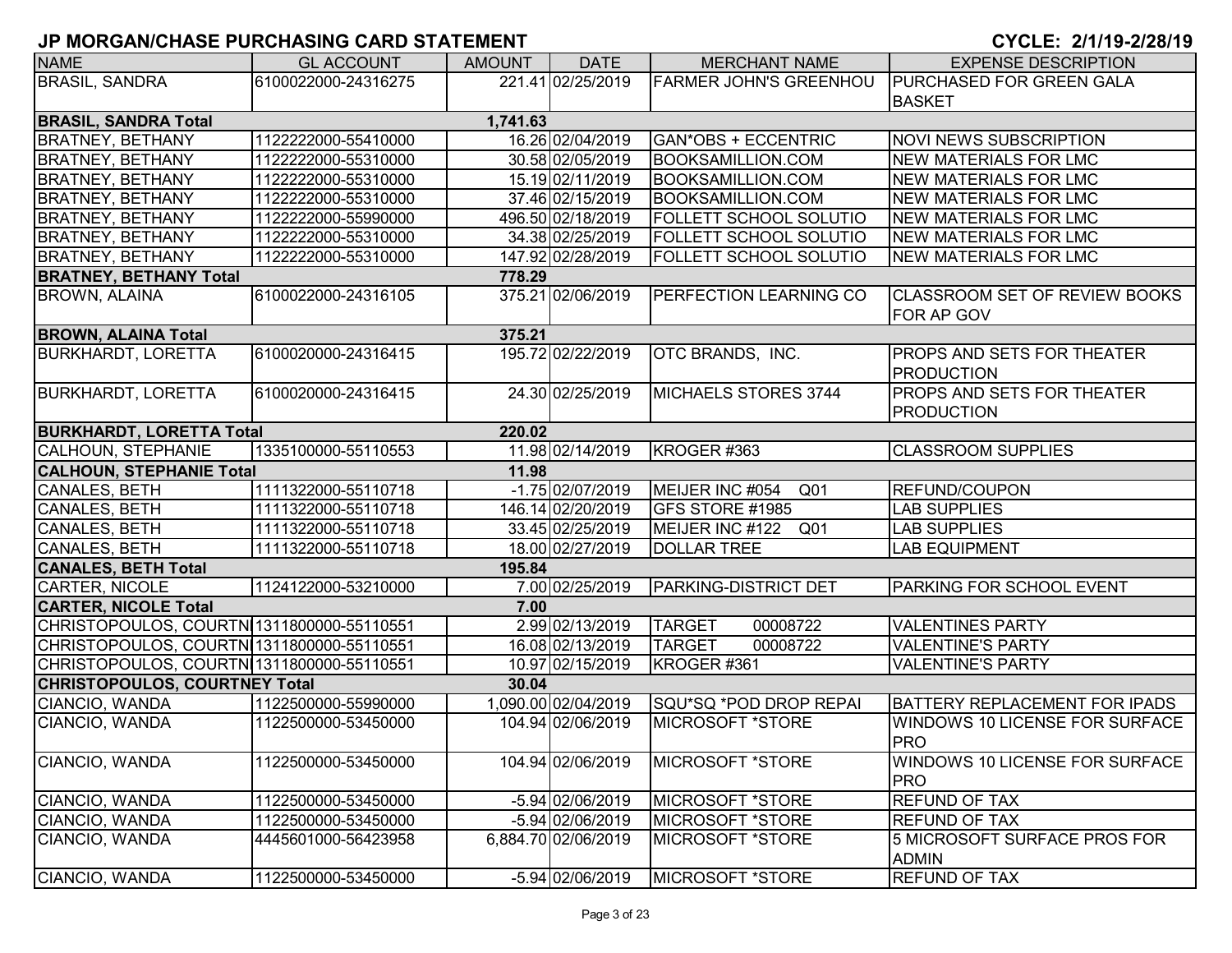| <b>NAME</b>                   | <b>GL ACCOUNT</b>   | <b>AMOUNT</b> | <b>DATE</b>         | <b>MERCHANT NAME</b>          | <b>EXPENSE DESCRIPTION</b>            |
|-------------------------------|---------------------|---------------|---------------------|-------------------------------|---------------------------------------|
| CIANCIO, WANDA                | 1122500000-53450000 |               | 104.94 02/06/2019   | <b>MICROSOFT *STORE</b>       | <b>WINDOWS 10 LICENSE FOR SURFACE</b> |
|                               |                     |               |                     |                               | <b>PRO</b>                            |
| CIANCIO, WANDA                | 1122500000-53450000 |               | $-5.94 02/06/2019$  | MICROSOFT *STORE              | <b>REFUND OF TAX</b>                  |
| CIANCIO, WANDA                | 1122500000-53450000 |               | 104.94 02/06/2019   | <b>MICROSOFT *STORE</b>       | <b>WINDOWS 10 LICENSE FOR SURFACE</b> |
|                               |                     |               |                     |                               | <b>PRO</b>                            |
| CIANCIO, WANDA                | 1122500000-55990000 |               | 9.48 02/11/2019     | AMAZON.COM*MI9DG7ZV0          | 3.5MM STEREO PLUG TO 2.5MM            |
|                               |                     |               |                     |                               | <b>STEREO JACK ADAPTERS</b>           |
| CIANCIO, WANDA                | 4445601000-56423958 |               | 219.98 02/11/2019   | AMZN MKTP US*MI9XP64V0        | 2 MICROSOFT SURFACE KEYBOARDS         |
|                               |                     |               |                     |                               | <b>COVERS</b>                         |
| CIANCIO, WANDA                | 4445601000-56423958 |               | -389.70 02/11/2019  | MICROSOFT *STORE              | <b>TAX REFUNDED</b>                   |
| CIANCIO, WANDA                | 1122500000-54120000 |               | 321.00 02/11/2019   | <b>SOUND ENGINEERING</b>      | CONNECT PHONE SWITCH TO PA            |
|                               |                     |               |                     |                               | <b>SYSTEM AT ECEC</b>                 |
| CIANCIO, WANDA                | 4445601000-56423958 |               | 189.98 02/12/2019   | AMAZON.COM*MB4Z47YS2          | 2 MICROSOFT SURFACE COVERS            |
| CIANCIO, WANDA                | 4445601000-56423958 |               | 110.37 02/12/2019   | AMZN MKTP US*MB5N26WN2        | <b>ETHERNET ADAPTERS FOR</b>          |
|                               |                     |               |                     |                               | MICROSOFT SURFACE PRO                 |
| CIANCIO, WANDA                | 1122500000-55990000 |               | 34.95 02/12/2019    | AMZN MKTP US*MB7136Y62        | <b>AUDIO CABLES</b>                   |
| CIANCIO, WANDA                | 4445622000-56422958 |               | 460.80 02/14/2019   | AMAZON.COM*MI17K9TT0          | KEYBOARDS                             |
| CIANCIO, WANDA                | 4445600000-56422958 |               | 4,250.00 02/15/2019 | CDW GOVT #RCQ8339             | <b>HEADPHONES FOR TESTING</b>         |
| <b>CIANCIO, WANDA Total</b>   |                     | 13,577.56     |                     |                               |                                       |
| CIANFERRA, LINDA              | 1522100331-53229000 |               | 499.00 02/04/2019   | <b>COABC</b>                  | <b>COALITION OF ADULT BASIC</b>       |
|                               |                     |               |                     |                               | <b>EDUCATION</b>                      |
| <b>CIANFERRA, LINDA</b>       | 6100025000-24316301 |               | 4.98 02/15/2019     | KROGER #632                   | FOOD FOR COUNT DAY                    |
| CIANFERRA, LINDA              | 6100025000-24316301 |               | 69.37 02/26/2019    | SAMS CLUB #6657               | <b>SUPPLIES FOR VENDING FOR</b>       |
|                               |                     |               |                     |                               | <b>STUDENTS</b>                       |
| CIANFERRA, LINDA              | 1522100331-53229000 |               | 645.60 02/27/2019   | <b>DELTA</b>                  | AIRFARE FOR COABE CONFERENCE          |
| <b>CIANFERRA, LINDA</b>       | 1522100331-53229000 |               | 75.00 02/28/2019    | <b>COABC</b>                  | <b>COABE CONFERENCE</b>               |
| <b>CIANFERRA, LINDA Total</b> |                     | 1,293.95      |                     |                               |                                       |
| <b>CLARK, KIMBERLY</b>        | 1128300000-55990000 |               | 32.18 02/27/2019    | STAPLS7213966020000001        | <b>BUILDING FIRST AID KIT</b>         |
| <b>CLARK, KIMBERLY Total</b>  |                     | 32.18         |                     |                               |                                       |
| COMB, ANDREW                  | 6100020000-24316275 |               | 9.99 02/08/2019     | APL*ITUNES.COM/BILL           | MONTHLY FEE FOR PASSING TIME          |
|                               |                     |               |                     |                               | <b>MUSIC SERVICE</b>                  |
| COMB, ANDREW                  | 6100020000-24316416 |               | 75.00 02/25/2019    | <b>MUSIC THEATRE INTERNAT</b> | ADDITIONAL LOGO PACK ADD-ON FOR       |
|                               |                     |               |                     |                               | THEATER PRODUCTION - SEE INVOICE      |
| <b>COMB, ANDREW Total</b>     |                     | 84.99         |                     |                               |                                       |
| COOLMAN, ROBERT               | 1126160000-55992000 |               | 21.08 02/06/2019    | MADISON ELECTRIC COMPA        | MTCE SHIPPING ON PREVIOUS ORDER       |
| <b>COOLMAN, ROBERT</b>        | 1126160000-55992000 |               | 791.10 02/11/2019   | <b>AMERICAN TIME</b>          | <b>IMTCE STOCK CLOCK, MOVEMENTS</b>   |
| <b>COOLMAN, ROBERT</b>        | 1126160000-55992000 |               | 980.00 02/18/2019   | CONSERVA ELECTRIC SUPP        | <b>MTCE STOCK BALLASTS</b>            |
| COOLMAN, ROBERT               | 1126160000-55992000 |               | 104.37 02/21/2019   | NAPA PARTS M-2                | <b>IMTCE FUEL PUMP BATTERY</b>        |
| <b>COOLMAN, ROBERT</b>        | 1126160000-55992000 |               | 5.27 02/21/2019     | <b>NAPA PARTS M-2</b>         | <b>MTCE GASOLINE PUMP</b>             |
| <b>COOLMAN, ROBERT Total</b>  |                     | 1,901.82      |                     |                               |                                       |
| CROAD, LORI                   | 1335100000-55110553 |               | 44.47 02/11/2019    | MICHAELS STORES 3744          | <b>CRAFT SUPPLIES FOR PT CLUB</b>     |
| CROAD, LORI                   | 1335100000-57410553 |               | 12.99 02/18/2019    | <b>AMAZON PRIME</b>           | MEMBERSHIP                            |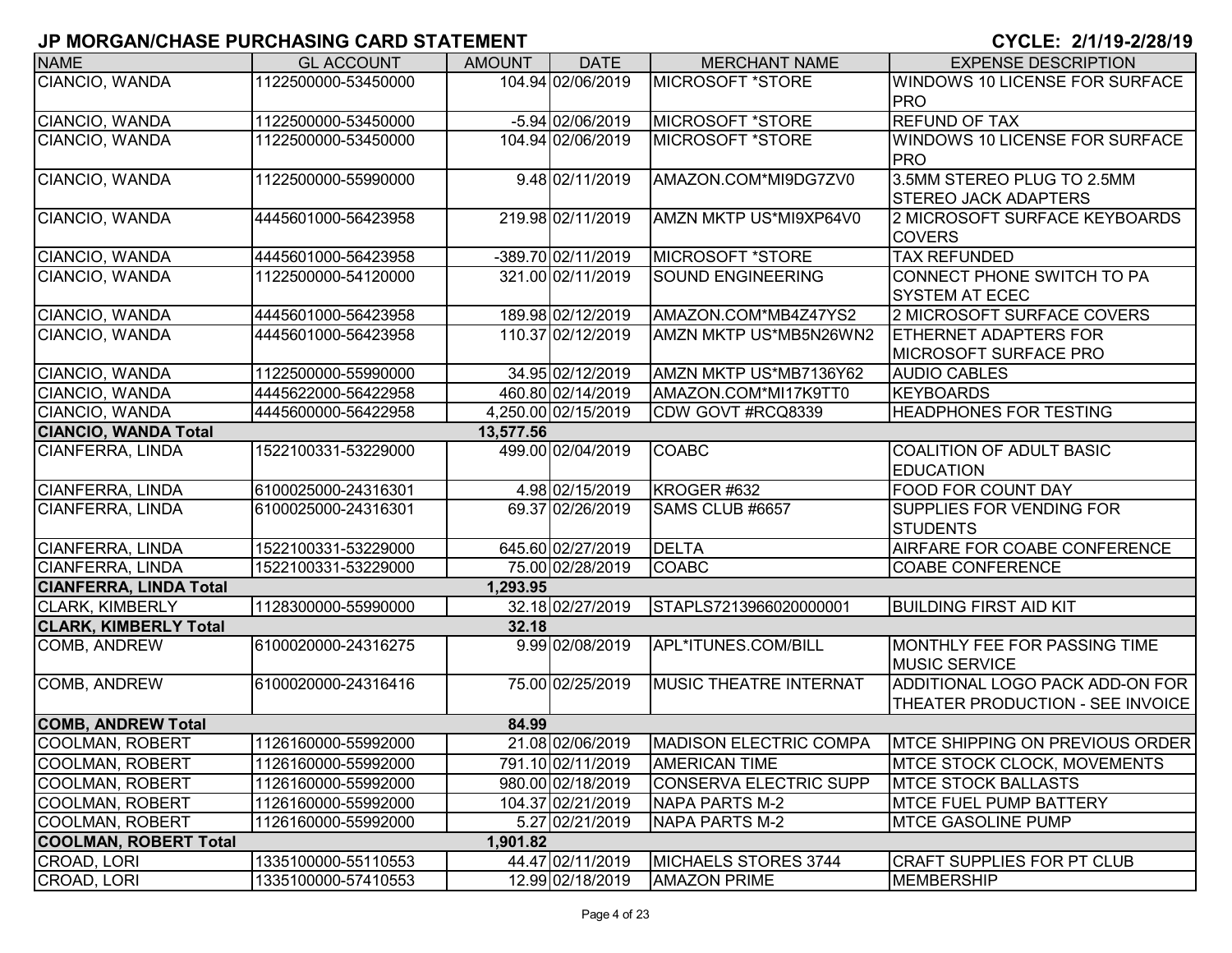| <b>NAME</b>                | <b>GL ACCOUNT</b>   | <b>AMOUNT</b> | <b>DATE</b>          | <b>MERCHANT NAME</b>          | <b>EXPENSE DESCRIPTION</b>                             |
|----------------------------|---------------------|---------------|----------------------|-------------------------------|--------------------------------------------------------|
| CROAD, LORI                | 1335100000-55110553 |               | 61.96 02/20/2019     | MICHAELS STORES 3744          | <b>CRAFT SUPPLIES</b>                                  |
| CROAD, LORI                | 1335100000-55110553 |               | 22.00 02/25/2019     | AMZN MKTP US*MI88Y95K0        | <b>GAME FOR PT CLUBCHESS TEACHER</b>                   |
| CROAD, LORI                | 1335100000-55110553 |               | 8.99 02/26/2019      | AMZN MKTP US*MI0809811        | <b>VIDEO GAME FOR TV FOR PT CLUB</b>                   |
| <b>CROAD, LORI Total</b>   |                     | 150.41        |                      |                               |                                                        |
| <b>DIATIKAR, CHRISTINE</b> | 1126101061-55520000 |               | 264.42 02/04/2019    | <b>DTE ENERGY 800-477-474</b> | <b>ESB - 1/19 ELECTRICITY</b>                          |
| <b>DIATIKAR, CHRISTINE</b> | 1126103061-55520000 |               | 761.09 02/04/2019    | <b>DTE ENERGY 800-477-474</b> | ITC - 1/19 ELECTRICITY                                 |
| DIATIKAR, CHRISTINE        | 1126105061-55520000 |               | 393.14 02/04/2019    | <b>DTE ENERGY 800-477-474</b> | NATC - 1/19 ELECTRICITY                                |
| <b>DIATIKAR, CHRISTINE</b> | 1126111061-55520000 |               | 1,296.63 02/04/2019  | <b>DTE ENERGY 800-477-474</b> | VO - 1/19 ELECTRICITY                                  |
| <b>DIATIKAR, CHRISTINE</b> | 1126113061-55520000 |               | 1,125.40 02/04/2019  | <b>DTE ENERGY 800-477-474</b> | NW - 1/19 ELECTRICITY                                  |
| <b>DIATIKAR, CHRISTINE</b> | 1126112061-55520000 |               | 1,125.40 02/04/2019  | <b>DTE ENERGY 800-477-474</b> | OH - 1/19 ELECTRICITY                                  |
| <b>DIATIKAR, CHRISTINE</b> | 1126114061-55520000 |               | 1,119.33 02/04/2019  | <b>DTE ENERGY 800-477-474</b> | PV - 1/19 ELECTRICITY                                  |
| <b>DIATIKAR, CHRISTINE</b> | 1126115061-55520000 |               | 1,371.91 02/04/2019  | <b>DTE ENERGY 800-477-474</b> | DF - 1/19 ELECTRICITY                                  |
| <b>DIATIKAR, CHRISTINE</b> | 1126118061-55520000 |               | 1,380.42 02/04/2019  | <b>DTE ENERGY 800-477-474</b> | NM5 - 1/19 ELECTRICITY                                 |
| <b>DIATIKAR, CHRISTINE</b> | 1126118061-55520000 |               | 1,835.80 02/04/2019  | <b>DTE ENERGY 800-477-474</b> | NM6 - 1/19 ELECTRICITY                                 |
| <b>DIATIKAR, CHRISTINE</b> | 1126118061-55520000 |               | 263.28 02/04/2019    | <b>DTE ENERGY 800-477-474</b> | NM BLDG LIGHTING - 1/19 ELECTRICITY                    |
| <b>DIATIKAR, CHRISTINE</b> | 1126152061-55520000 |               | 3,809.17 02/04/2019  | <b>DTE ENERGY 800-477-474</b> | ECEC - 1/19 ELECTRICITY                                |
| <b>DIATIKAR, CHRISTINE</b> | 2326161000-55520000 |               | 4,003.24 02/04/2019  | <b>DTE ENERGY 800-477-474</b> | 1/19 RM ELECTRICITY                                    |
| <b>DIATIKAR, CHRISTINE</b> | 1126161000-55520000 |               | -4,003.24 02/04/2019 | <b>DTE ENERGY 800-477-474</b> | 1/19 RM REDUCTION ELECTRICITY                          |
| <b>DIATIKAR, CHRISTINE</b> | 1126160061-55520000 |               | 229.20 02/04/2019    | <b>DTE ENERGY 800-477-474</b> | <b>MTCE - 1/19 ELECTRICITY</b>                         |
| <b>DIATIKAR, CHRISTINE</b> | 1126170061-55520000 |               | 1,037.76 02/04/2019  | <b>DTE ENERGY 800-477-474</b> | <b>TRANS - 1/19 ELECTRICITY</b>                        |
| <b>DIATIKAR, CHRISTINE</b> | 1126120061-55520000 |               | 3,938.82 02/06/2019  | <b>DTE ENERGY 800-477-474</b> | MS - 1/19 ELECTRICITY                                  |
| <b>DIATIKAR, CHRISTINE</b> | 1126122061-55520000 |               | 7,863.89 02/07/2019  | <b>DTE ENERGY 800-477-474</b> | HS - 1/19 ELECTRICITY                                  |
| <b>DIATIKAR, CHRISTINE</b> | 2326161000-55520000 |               | 2,950.68 02/07/2019  | <b>DTE ENERGY 800-477-474</b> | 1/19 RM ELECTRICITY                                    |
| <b>DIATIKAR, CHRISTINE</b> | 1126161000-55520000 |               | -2,950.68 02/07/2019 | <b>DTE ENERGY 800-477-474</b> | 1/19 RM ELECTRICITY REDUCTION                          |
| <b>DIATIKAR, CHRISTINE</b> | 1126162061-55520000 |               | 66.88 02/11/2019     | <b>DTE ENERGY 800-477-474</b> | <b>BOSCO - 1/19 ELECTRICITY</b>                        |
| <b>DIATIKAR, CHRISTINE</b> | 2326161000-55520000 |               | 16.72 02/11/2019     | <b>DTE ENERGY 800-477-474</b> | RM 1/19 ELECTRICITY                                    |
| <b>DIATIKAR, CHRISTINE</b> | 1126161000-55520000 |               | -16.72 02/11/2019    | <b>DTE ENERGY 800-477-474</b> | RM REDUCTION 1/19 ELECTRICITY                          |
| <b>DIATIKAR, CHRISTINE</b> | 1126600000-55990000 |               | 380.00 02/18/2019    | SP * TOTEBAGFACTORY           | <b>BACKPACKS FOR EMERGENCY GO</b><br><b>BAGS (500)</b> |
| DIATIKAR, CHRISTINE        | 1126600000-55990000 |               | 654.63 02/18/2019    | STAPLS7213600658000001        | <b>EMERGENCY GO BAG SUPPLIES</b>                       |
| <b>DIATIKAR, CHRISTINE</b> | 1429300000-55997000 |               | 1,929.00 02/18/2019  | <b>TEAM SPORTS</b>            | UNIFIED BASKETBALL UNIFORMS                            |
| <b>DIATIKAR, CHRISTINE</b> | 1126600000-55990000 |               | 1,222.04 02/19/2019  | AMAZON.COM*MI6YU63G2          | <b>EMERGENCY GO BAG SUPPLIES</b>                       |
| <b>DIATIKAR, CHRISTINE</b> | 1126101061-55510000 |               | 1,322.68 02/20/2019  | <b>CONSUMERS ENERGY CO</b>    | ESB 2/18 GAS                                           |
| <b>DIATIKAR, CHRISTINE</b> | 1126103061-55510000 |               | 177.33 02/20/2019    | CONSUMERS ENERGY CO           | ITC 2/18 GAS                                           |
| <b>DIATIKAR, CHRISTINE</b> | 1126122061-55510000 |               | 413.99 02/20/2019    | <b>CONSUMERS ENERGY CO</b>    | <b>HS 2/18 GAS</b>                                     |
| <b>DIATIKAR, CHRISTINE</b> | 1126111061-55510000 |               | 1,414.69 02/21/2019  | CONSUMERS ENERGY CO           | <b>VO 2/18 GAS</b>                                     |
| <b>DIATIKAR, CHRISTINE</b> | 1126112061-55510000 |               | 1,715.19 02/21/2019  | CONSUMERS ENERGY CO           | OH 2/18 GAS                                            |
| <b>DIATIKAR, CHRISTINE</b> | 2326161000-55510000 |               | 1,298.08 02/21/2019  | CONSUMERS ENERGY CO           | 2/18 RM GAS                                            |
| <b>DIATIKAR, CHRISTINE</b> | 1126161000-55510000 |               | -1,298.08 02/21/2019 | CONSUMERS ENERGY CO           | 2/18 RM GAS REDUCTION                                  |
| <b>DIATIKAR, CHRISTINE</b> | 1126162061-55510000 |               | 148.45 02/22/2019    | CONSUMERS ENERGY CO           | BOSCO 2/18 GAS                                         |
| <b>DIATIKAR, CHRISTINE</b> | 1126600000-55990000 |               | 422.31 02/22/2019    | STAPLS7213784788000001        | <b>EMERGENCY GO BAG SUPPLIES</b>                       |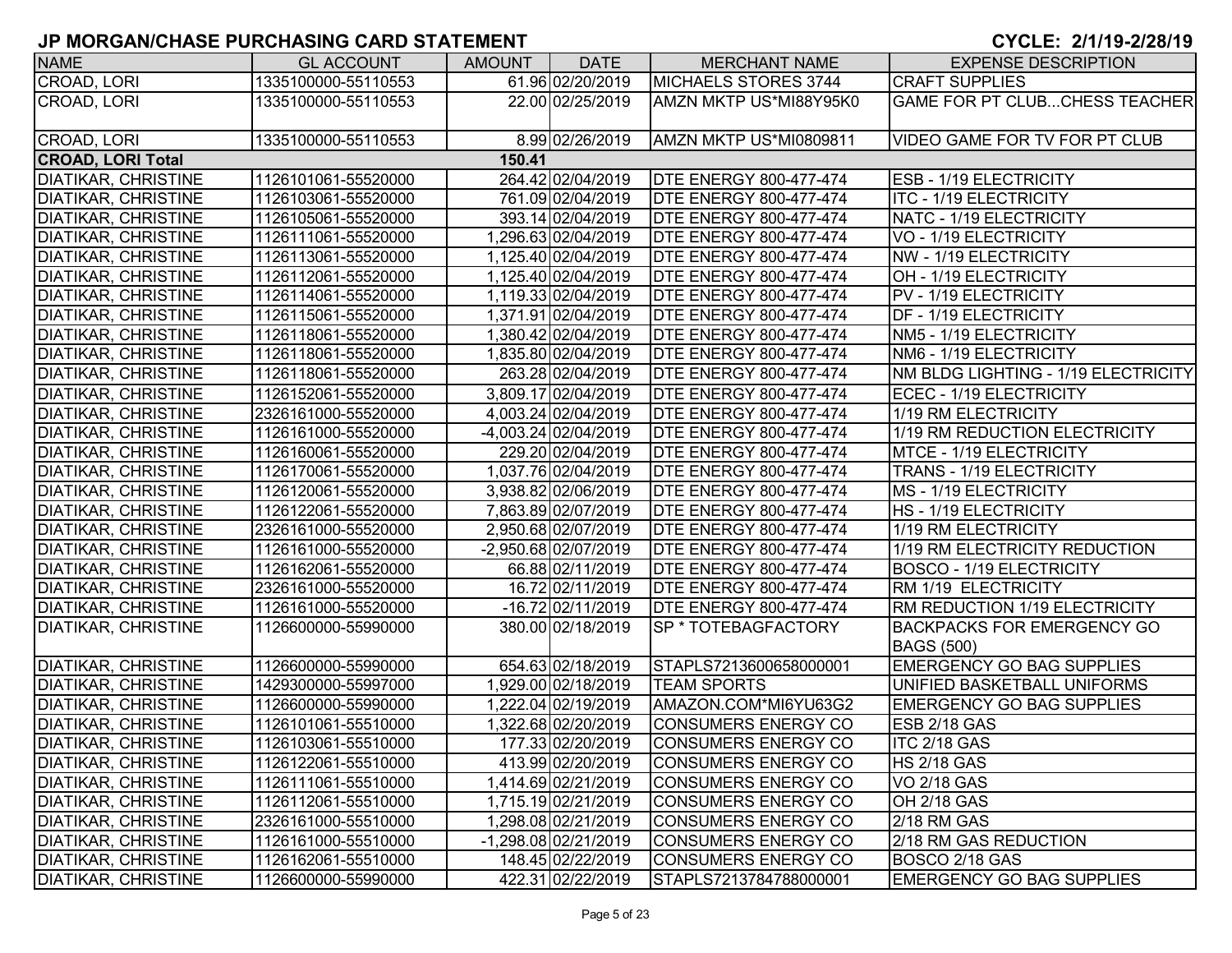| <b>NAME</b>                      | <b>GL ACCOUNT</b>   | <b>AMOUNT</b> | <b>DATE</b>          | <b>MERCHANT NAME</b>          | <b>EXPENSE DESCRIPTION</b>             |
|----------------------------------|---------------------|---------------|----------------------|-------------------------------|----------------------------------------|
| <b>DIATIKAR, CHRISTINE</b>       | 6100000000-24316275 |               | 75.43 02/25/2019     | <b>HUNGRY HOWIES - 544</b>    | <b>EMERGENCY GO BAG MEETING</b>        |
|                                  |                     |               |                      |                               | <b>REFRESHMENTS</b>                    |
| <b>DIATIKAR, CHRISTINE</b>       | 1126600000-55990000 |               | 18.39 02/26/2019     | AMZN MKTP US*MI7BC51W2        | <b>EMERGENCY GO BAG SUPPLIES</b>       |
| <b>DIATIKAR, CHRISTINE</b>       | 6100020000-24316239 |               | 8,072.35 02/26/2019  | <b>CENTURY RESOURCES</b>      | <b>BAND FUNDRAISER</b>                 |
| <b>DIATIKAR, CHRISTINE</b>       | 6100020000-24316243 |               | 11,207.20 02/26/2019 | <b>CENTURY RESOURCES</b>      | <b>CHOIR FUNDRAISER</b>                |
| <b>DIATIKAR, CHRISTINE</b>       | 6100020000-24316238 |               | 6,987.97 02/26/2019  | <b>CENTURY RESOURCES</b>      | <b>ORCHESTRA FUNDRAISER</b>            |
| <b>DIATIKAR, CHRISTINE</b>       | 1126600000-55990000 |               | 34.21 02/26/2019     | WAL-MART #5893                | <b>EMERGENCY GO BAG SUPPLIES</b>       |
| <b>DIATIKAR, CHRISTINE</b>       | 1126105061-55520000 |               | 534.01 02/27/2019    | <b>DTE ENERGY 800-477-474</b> | NATC 2/19 ELECTRICITY                  |
| <b>DIATIKAR, CHRISTINE</b>       | 1126101061-55520000 |               | 332.42 02/27/2019    | <b>DTE ENERGY 800-477-474</b> | <b>ESB 2/19 ELECTRICITY</b>            |
| <b>DIATIKAR, CHRISTINE</b>       | 1126103061-55520000 |               | 915.32 02/27/2019    | <b>DTE ENERGY 800-477-474</b> | <b>ITC 2/19 ELECTRICITY</b>            |
| <b>DIATIKAR, CHRISTINE</b>       | 1126170061-55520000 |               | 1,189.62 02/27/2019  | <b>DTE ENERGY 800-477-474</b> | <b>TRANS 2/19 ELECTRICITY</b>          |
| <b>DIATIKAR, CHRISTINE</b>       | 1126111061-55520000 |               | 1,435.06 02/27/2019  | <b>DTE ENERGY 800-477-474</b> | VO 2/19 ELECTRICITY                    |
| <b>DIATIKAR, CHRISTINE</b>       | 1126112061-55520000 |               | 1,225.59 02/27/2019  | <b>DTE ENERGY 800-477-474</b> | OH 2/19 ELECTRICITY                    |
| <b>DIATIKAR, CHRISTINE</b>       | 1126113061-55520000 |               | 1,653.64 02/27/2019  | <b>DTE ENERGY 800-477-474</b> | NW 2/19 ELECTRICITY                    |
| <b>DIATIKAR, CHRISTINE</b>       | 1126114061-55520000 |               | 1,544.35 02/27/2019  | <b>DTE ENERGY 800-477-474</b> | PV 2/19 ELECTRICITY                    |
| <b>DIATIKAR, CHRISTINE</b>       | 1126115061-55520000 |               | 1,711.93 02/27/2019  | <b>DTE ENERGY 800-477-474</b> | <b>DF 2/19 ELECTRICITY</b>             |
| <b>DIATIKAR, CHRISTINE</b>       | 1126118061-55520000 |               | 1,762.94 02/27/2019  | <b>DTE ENERGY 800-477-474</b> | NM5 2/19 ELECTRICITY                   |
| <b>DIATIKAR, CHRISTINE</b>       | 1126118061-55520000 |               | 2,373.16 02/27/2019  | <b>DTE ENERGY 800-477-474</b> | NM6 2/19 ELECTRICITY                   |
| <b>DIATIKAR, CHRISTINE</b>       | 1126118061-55520000 |               | 278.47 02/27/2019    | <b>DTE ENERGY 800-477-474</b> | <b>NM BUILDING LIGHTING 2/19</b>       |
|                                  |                     |               |                      |                               | <b>ELECTRICITY</b>                     |
| <b>DIATIKAR, CHRISTINE</b>       | 1126152061-55520000 |               | 4,629.18 02/27/2019  | <b>DTE ENERGY 800-477-474</b> | ECEC 2/19 ELECTRICITY                  |
| <b>DIATIKAR, CHRISTINE</b>       | 2326161000-55520000 |               | 4,965.87 02/27/2019  | <b>DTE ENERGY 800-477-474</b> | RM 2/19 ELECTRICITY                    |
| <b>DIATIKAR, CHRISTINE</b>       | 1126161000-55520000 |               | -4,965.87 02/27/2019 | <b>DTE ENERGY 800-477-474</b> | RM REDUCTION 2/19 ELECTRICITY          |
| <b>DIATIKAR, CHRISTINE</b>       | 1126160061-55520000 |               | 277.77 02/27/2019    | <b>DTE ENERGY 800-477-474</b> | MTCE 2/19 ELECTRICITY                  |
| <b>DIATIKAR, CHRISTINE</b>       | 1125200000-55910000 |               | 3.79 02/27/2019      | STAPLS7214041117000001        | <b>OFFICE SUPPLIES</b>                 |
| <b>DIATIKAR, CHRISTINE</b>       | 1125200000-55910000 |               | 74.88 02/27/2019     | STAPLS7214041117000002        | <b>OFFICE SUPPLIES</b>                 |
| <b>DIATIKAR, CHRISTINE</b>       | 6100020000-24316239 |               | 10,324.05 02/28/2019 | <b>EPN TRAVEL</b>             | <b>CEDAR POINT TRIP</b>                |
| <b>DIATIKAR, CHRISTINE Total</b> |                     | 94,344.58     |                      |                               |                                        |
| DONOVAN, KATHRYN                 | 1128300000-55990000 |               | 50.00 02/06/2019     | KROGER #632                   | <b>TEACHER OF THE YEAR RESTAURANT</b>  |
|                                  |                     |               |                      |                               | <b>GIFT CARD</b>                       |
| DONOVAN, KATHRYN                 | 1128300000-55990000 |               | 50.00 02/06/2019     | KROGER #632                   | <b>TEACHER OF THE YEAR RESTAURANT</b>  |
|                                  |                     |               |                      |                               | <b>GIFT CARD</b>                       |
| DONOVAN, KATHRYN                 | 1128300000-55990000 |               | 50.00 02/06/2019     | KROGER #632                   | <b>ITEACHER OF THE YEAR RESTAURANT</b> |
|                                  |                     |               |                      |                               | <b>GIFT CARD</b>                       |
| DONOVAN, KATHRYN                 | 1128300000-55990000 |               | 93.48 02/06/2019     | <b>STAPLES</b><br>00115659    | TEACHER OF THE YEAR 3 FOAM             |
|                                  |                     |               |                      |                               | <b>BOARDS</b>                          |
| DONOVAN, KATHRYN                 | 1128300000-53220000 |               | 480.00 02/21/2019    | <b>MSBO</b>                   | <b>MICHIGAN SCHOOL BUSINESS</b>        |
|                                  |                     |               |                      |                               | <b>OFFICIALS 2019 ANNUAL</b>           |
|                                  |                     |               |                      |                               | <b>CONFERENCE</b>                      |
| DONOVAN, KATHRYN Total           |                     | 723.48        |                      |                               |                                        |
| DRAGOO, MICHAEL                  | 1126160000-55980000 |               | 512.50 02/05/2019    | GRAINGER                      | <b>MTCE HVAC TOOLS</b>                 |
| DRAGOO, MICHAEL                  | 1126160000-55992000 |               | 1,799.00 02/11/2019  | H. V. BURTON CO               | <b>ECEC GLYCOL</b>                     |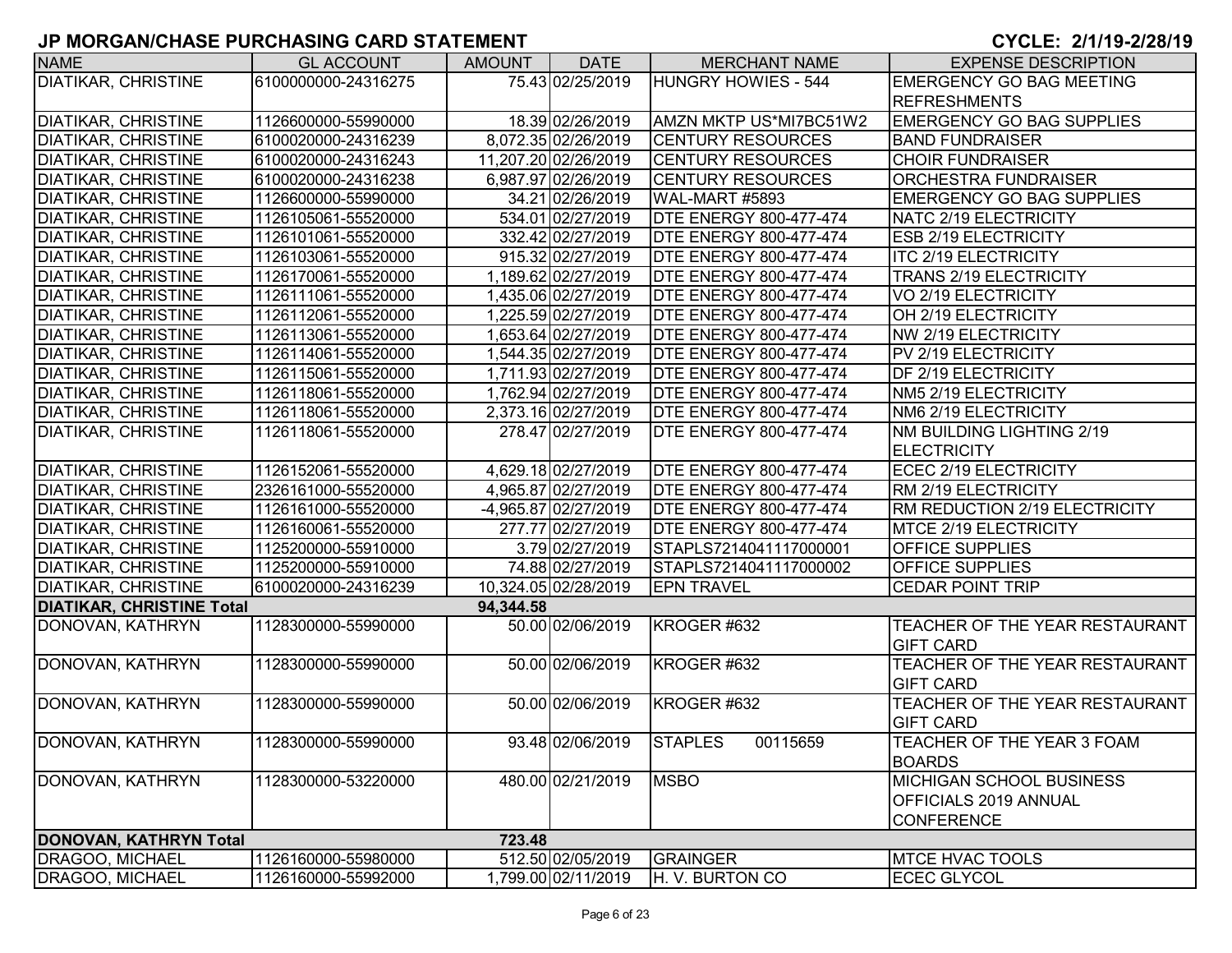| <b>NAME</b>                   | <b>GL ACCOUNT</b>   | AMOUNT   | <b>DATE</b>         | <b>MERCHANT NAME</b>          | <b>EXPENSE DESCRIPTION</b>             |
|-------------------------------|---------------------|----------|---------------------|-------------------------------|----------------------------------------|
| DRAGOO, MICHAEL               | 1126160000-55992000 |          | 69.99 02/14/2019    | AMZN MKTP US*MI8OD6OT2        | <b>NATC PIPE HEATING CABLE</b>         |
| <b>DRAGOO, MICHAEL</b>        | 1126160000-53220000 |          | 160.00 02/14/2019   | <b>MSBO</b>                   | <b>MSBO SPRING CONFERENCE</b>          |
| <b>DRAGOO, MICHAEL</b>        | 1126160000-53220000 |          | 160.00 02/14/2019   | <b>MSBO</b>                   | <b>MSBO MARCH 27 CLASS</b>             |
| DRAGOO, MICHAEL               | 1126160000-55992000 |          | 225.59 02/15/2019   | <b>FOUNDATION BLDG 058</b>    | <b>DF ACOUSTIC CEILING TILE</b>        |
| <b>DRAGOO, MICHAEL</b>        | 1126160000-53220000 |          | 320.00 02/15/2019   | <b>MSBO</b>                   | <b>MSBO SPRING CONFERENCE</b>          |
| DRAGOO, MICHAEL               | 1126160000-55910000 |          | 67.96 02/21/2019    | AMZN MKTP US*MI7KC8GH0        | <b>MTCE BID PACK PROJECTS SUPPLIES</b> |
| DRAGOO, MICHAEL               | 1126160000-55992000 |          | 161.28 02/28/2019   | <b>FOUNDATION BLDG 058</b>    | <b>DF ACOUSTIC CEILING TILES</b>       |
| <b>DRAGOO, MICHAEL Total</b>  |                     | 3,476.32 |                     |                               |                                        |
| DUQUETTE, EDWARD              | 1126160000-55992000 |          | 16.58 02/01/2019    | THE HOME DEPOT #2737          | <b>ESB WINDOW INSULATION</b>           |
| DUQUETTE, EDWARD              | 1126160000-55992000 |          | 349.14 02/04/2019   | IDN HARDWARE SALES, INC       | NATC DOOR LOCK                         |
| DUQUETTE, EDWARD              | 1126160000-55992000 |          | 79.97 02/04/2019    | THE HOME DEPOT #2737          | <b>DF PIPE BREAK</b>                   |
| DUQUETTE, EDWARD              | 4126120951-54110000 |          | 745.50 02/05/2019   | IDN HARDWARE SALES, INC       | <b>IMS DOOR #12 DOOR CLOSURE</b>       |
| <b>DUQUETTE, EDWARD</b>       | 1126160000-55992000 |          | 21.35 02/05/2019    | <b>NAPA PARTS M-2</b>         | <b>MTCE SHOP SUPPLIES</b>              |
| <b>DUQUETTE, EDWARD</b>       | 1126160000-55992000 |          | 263.76 02/06/2019   | IDN HARDWARE SALES, INC       | NM5 RM 530 STA-OPEN ARMS               |
| DUQUETTE, EDWARD              | 1126160000-55992000 |          | 99.26 02/08/2019    | IDN HARDWARE SALES, INC       | <b>NW STORAGE SHED SEAL, MTCE</b>      |
|                               |                     |          |                     |                               | <b>SUPPLIES</b>                        |
| <b>DUQUETTE, EDWARD</b>       | 1126160000-55992000 |          | 23.96 02/08/2019    | THE HOME DEPOT #2737          | TRANS BUS WASH DOOR SWEEPS             |
| DUQUETTE, EDWARD              | 1126160000-55992000 |          | 7.28 02/20/2019     | <b>FASTENAL COMPANY01</b>     | <b>IMTCE SHOP SUPPLIES</b>             |
| DUQUETTE, EDWARD              | 1126160000-55992000 |          | 9.92 02/22/2019     | THE HOME DEPOT #2737          | <b>HS PERFORMANCE GYM BLEACHER</b>     |
|                               |                     |          |                     |                               | <b>CABLE</b>                           |
| <b>DUQUETTE, EDWARD</b>       | 1126160000-55992000 |          | 89.14 02/26/2019    | <b>FASTENAL COMPANY01</b>     | PV ART ROOM TABLES HARDWARE            |
| DUQUETTE, EDWARD              | 1126160000-55992000 |          | 338.96 02/27/2019   | <b>DECKER EQUIPMENT</b>       | <b>MS LOCKERS</b>                      |
| DUQUETTE, EDWARD              | 1126160000-55980000 |          | 205.17 02/28/2019   | <b>LAWSON PRODUCTS</b>        | <b>MTCE HARDWARE</b>                   |
| <b>DUQUETTE, EDWARD Total</b> |                     | 2,249.99 |                     |                               |                                        |
| <b>ERICKSON, TODD</b>         | 1122218000-55310000 |          | 70.58 02/04/2019    | AMZN MKTP US*MB5NL6RZ0        | MAKERSPACE BREAKOUT EDU                |
| <b>ERICKSON, TODD</b>         | 6100018000-24316217 |          | 2,198.27 02/05/2019 | <b>FOLLETT SCHOOL SOLUTIO</b> | <b>BOOKS FOR LIBRARY</b>               |
| <b>ERICKSON, TODD</b>         | 1122218000-55310000 |          | 16.42 02/14/2019    | AMZN MKTP US*MI5JH6J10        | <b>MARCH IS READING MONTH</b>          |
| <b>ERICKSON, TODD</b>         | 6100018000-24316217 |          | 231.93 02/15/2019   | AMZN MKTP US*MI4RW8O42        | <b>MARCH IS READING</b>                |
|                               |                     |          |                     |                               | MONTH/MAKERSPACE                       |
| <b>ERICKSON, TODD</b>         | 6100018000-24316217 |          | 28.90 02/18/2019    | PANERA BREAD #600667          | <b>BOOKS &amp; BAGELS</b>              |
| <b>ERICKSON, TODD</b>         | 6100018000-24316217 |          | 20.11 02/25/2019    | PANERA BREAD #600667          | <b>BOOKS &amp; BAGELS</b>              |
| <b>ERICKSON, TODD</b>         | 6100018000-24316217 |          | 75.12 02/27/2019    | AMZN MKTP US*MI1DD6DN1        | <b>MARCH IS READING</b>                |
|                               |                     |          |                     |                               | MONTH/MAKERSPACE CONVENTION            |
| <b>ERICKSON, TODD</b>         | 6100018000-24316217 |          | 229.00 02/28/2019   | <b>MACUL</b>                  | MACUL 2 DAY CONFERENCE                 |
| <b>ERICKSON, TODD</b>         | 6100018000-24316217 |          | 85.00 02/28/2019    | PAYPAL *MICHIGANASS           | MAME MAKERSPACE CONVENTION             |
| <b>ERICKSON, TODD Total</b>   |                     | 2,955.33 |                     |                               |                                        |
| <b>FENCHEL, LISA</b>          | 1124118000-55990000 |          | 72.71 02/08/2019    | HOBBY-LOBBY #645              | NM - 6 LOBBY DECOR                     |
| <b>FENCHEL, LISA</b>          | 6100018000-24316275 |          | 120.00 02/14/2019   | KROGER #632                   | <b>TEACHER INCENTIVES</b>              |
| <b>FENCHEL, LISA</b>          | 1111118000-55110729 |          | 99.50 02/15/2019    | AMZN MKTP US*MI9TL4AE0        | <b>SPECIAL EDUCATION BOOKS FOR</b>     |
|                               |                     |          |                     |                               | <b>STAFF</b>                           |
| <b>FENCHEL, LISA</b>          | 1124118000-55990000 |          | 75.00 02/15/2019    | LITTLE CAESARS #0057          | PIZZA PARTY-STUDENT INCENTIVES         |
| <b>FENCHEL, LISA</b>          | 1124118000-55990000 |          | 12.09 02/18/2019    | HUNGRY HOWIES - 544           | <b>PIZZA PARTY-STUDENT INCENTIVES</b>  |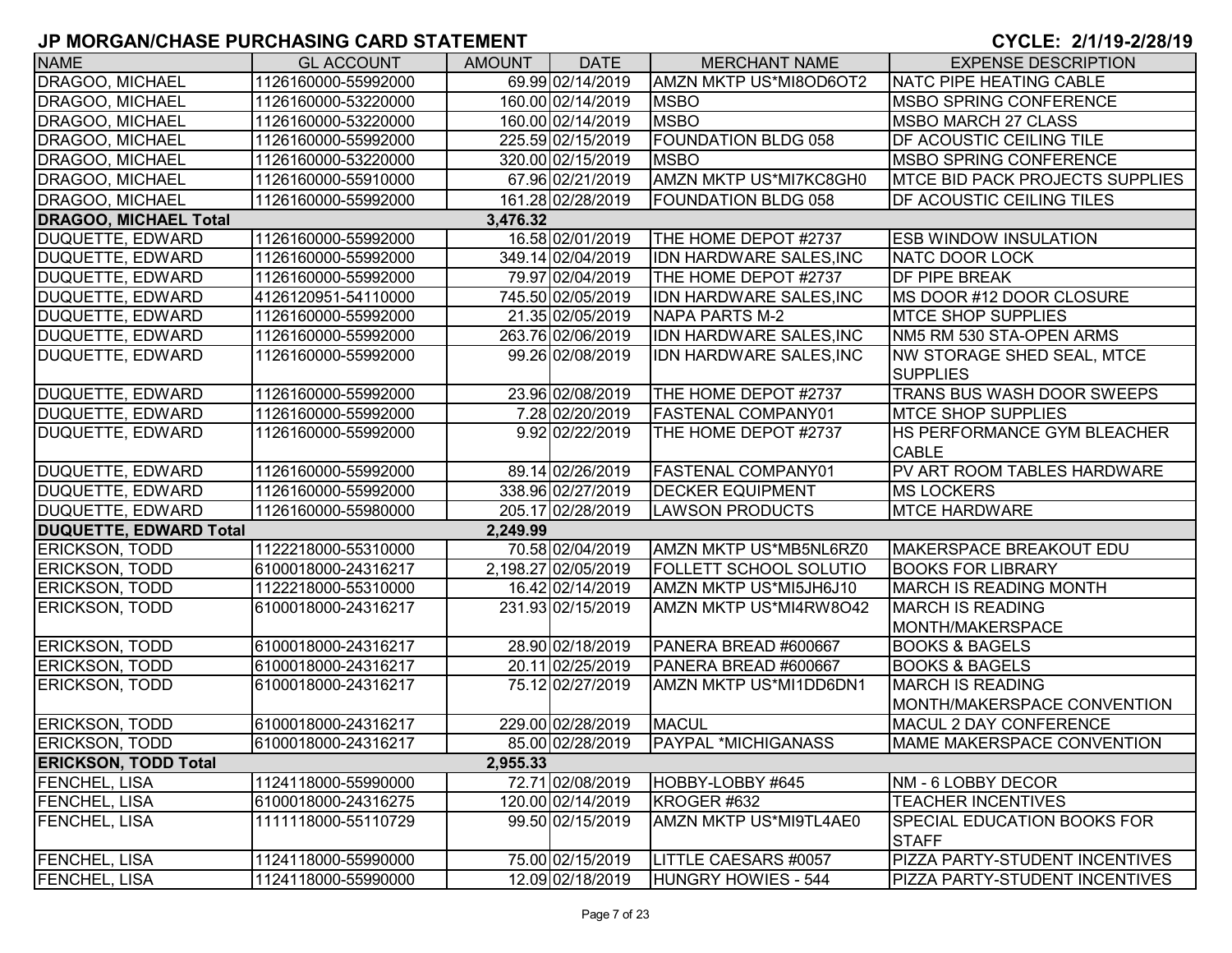| <b>NAME</b>                   | <b>GL ACCOUNT</b>   | <b>AMOUNT</b> | <b>DATE</b>       | <b>MERCHANT NAME</b>                           | <b>EXPENSE DESCRIPTION</b>                         |
|-------------------------------|---------------------|---------------|-------------------|------------------------------------------------|----------------------------------------------------|
| <b>FENCHEL, LISA Total</b>    |                     | 379.30        |                   |                                                |                                                    |
| <b>FRANCHI, KRISTIN</b>       | 6100084000-24316697 |               | 63.59 02/18/2019  | FEDEXOFFICE 00000828                           | HANG TAGS FOR QUEST                                |
|                               |                     |               |                   |                                                | MERCHANDISE, SECOND ORDER                          |
| <b>FRANCHI, KRISTIN</b>       | 6100084000-24316697 |               | 40.99 02/18/2019  | <b>OFFICEMAX/DEPOT 6342</b>                    | PRINTING LABELS FOR MACY'S                         |
|                               |                     |               |                   |                                                | <b>MERCHANDISE FOR QUEST AND</b>                   |
|                               |                     |               |                   |                                                | <b>ONPURPOSE</b>                                   |
| <b>FRANCHI, KRISTIN</b>       | 1711322000-55110615 |               | 62.61 02/22/2019  | <b>WAGNER COMPANIES</b>                        | MATERIALS FOR L.C.'S INDIVIDUAL                    |
|                               |                     |               |                   |                                                | <b>PROJECT</b>                                     |
| <b>FRANCHI, KRISTIN Total</b> |                     | 167.19        |                   |                                                |                                                    |
| <b>FULAR, JAMES</b>           | 1126160000-54120000 |               | 214.91 02/04/2019 |                                                | MARKS OUTDOOR POWER EQ NW & OH SNOW BLOWER REPAIRS |
| FULAR, JAMES                  | 1126160000-54120000 |               | 36.48 02/07/2019  |                                                | MARKS OUTDOOR POWER EQ DF SNOW BLOWER TIRE REPAIR  |
| FULAR, JAMES                  | 1126160000-55993000 |               | 399.99 02/08/2019 | <b>COMMERCIAL LAWNMOWER</b>                    | <b>DF SALT SPREADER</b>                            |
| FULAR, JAMES                  | 1126160000-55992000 |               | 108.82 02/08/2019 | <b>GEMPLER'S</b>                               | OH GAS CAN                                         |
| FULAR, JAMES                  | 2326160000-55992000 |               | 91.21 02/08/2019  | <b>GEMPLER'S</b>                               | <b>MTCE SUPPLIES</b>                               |
| <b>FULAR, JAMES</b>           | 1126160000-55980000 |               | 157.32 02/08/2019 | <b>GEMPLER'S</b>                               | <b>MTCE TOOLS</b>                                  |
| FULAR, JAMES                  | 1126160000-55992000 |               | 40.33 02/08/2019  | THE HOME DEPOT #2737                           | <b>MTCE SUPPLIES</b>                               |
| FULAR, JAMES                  | 1126160000-55993000 |               | 89.72 02/18/2019  |                                                | MARKS OUTDOOR POWER EQ OH & PV SNOWBLOWER PARTS    |
| FULAR, JAMES                  | 1126160000-54130000 |               | 557.00 02/20/2019 | <b>HAROLDS FRAME SHOP</b>                      | MTCE 2014 F550 PLOW REPAIR                         |
| FULAR, JAMES                  | 1126160000-55992000 |               | 46.60 02/21/2019  | AMAZON.COM*MI33F4VH1                           | <b>MS SHOP COVERPLATE</b>                          |
| FULAR, JAMES                  | 1126160000-54130000 |               | 993.71 02/21/2019 | <b>HAROLDS FRAME SHOP</b>                      | MTCE 2017 SILVER DUMP PLOW                         |
|                               |                     |               |                   |                                                | REPAIR, 2017 SILVER PICK-UP                        |
|                               |                     |               |                   |                                                | <b>CUTTING EDGE</b>                                |
| FULAR, JAMES                  | 1126160000-55993000 |               | 89.99 02/22/2019  | J THOMAS                                       | <b>MTCE PLOW PARTS</b>                             |
| <b>FULAR, JAMES</b>           | 1126160000-55980000 |               | 16.46 02/22/2019  | THE HOME DEPOT #2737                           | <b>MTCE TOOLS</b>                                  |
| FULAR, JAMES                  | 1126160000-55992000 |               | 40.62 02/22/2019  | <b>TRUCK&amp;TRAILER SPCLT IN</b>              | MTCE 2014 F550 WHEEL WELL                          |
|                               |                     |               |                   |                                                | <b>BRACKETS</b>                                    |
| <b>FULAR, JAMES</b>           | 1126160000-55992000 |               | 10.78 02/25/2019  | <b>FASTENAL COMPANY01</b>                      | <b>MTCE STOCK BOLTS &amp; NUTS</b>                 |
| FULAR, JAMES                  | 1126160000-54130000 |               | 864.68 02/25/2019 | <b>HAROLDS FRAME SHOP</b>                      | MTCE 2006 F350 SNOW PLOW REPAIR                    |
| FULAR, JAMES                  | 1126160000-55993000 |               | 19.08 02/25/2019  | MARKS OUTDOOR POWER EQ OH SNOWBLOWER BOLTS, PV |                                                    |
|                               |                     |               |                   |                                                | SNOWBLOWER SCRAPER                                 |
| FULAR, JAMES                  | 1126111000-54120000 |               | 315.75 02/25/2019 | MARKS OUTDOOR POWER EQ VO SNOWBLOWER REPAIR    |                                                    |
| FULAR, JAMES                  | 1126160000-54130000 |               | 628.08 02/27/2019 | J THOMAS                                       | MTCE 2009 F350 CUTTING EDGES FOR                   |
|                               |                     |               |                   |                                                | <b>PLOWS</b>                                       |
| <b>FULAR, JAMES Total</b>     |                     | 4,721.53      |                   |                                                |                                                    |
| <b>FURLOW, SETH</b>           | 1711322000-55110614 |               | 35.02 02/05/2019  | CAROLINA BIOLOGIC SUPP                         | NEUROBIOLOGY ORGAN DISSECTIONS                     |
| FURLOW, SETH                  | 1711322000-55110614 |               | 91.80 02/06/2019  | CAROLINA BIOLOGIC SUPP                         | NEUROBIOLOGY ORGAN DISSECTIONS                     |
| <b>FURLOW, SETH</b>           | 1711322000-55110614 |               | 47.41 02/08/2019  | AMZN MKTP US*MB9RT0K52                         | <b>IB BIOLOGY STATISTICS</b>                       |
|                               |                     |               |                   |                                                | <b>DEMONSTRATION</b>                               |
| FURLOW, SETH                  | 1711322000-55110614 |               | 15.58 02/18/2019  | 00003541<br><b>TARGET</b>                      | <b>IB BIOLOGY LAB STERILIZATION</b>                |
|                               |                     |               |                   |                                                | <b>MATERIALS</b>                                   |
| FURLOW, SETH                  | 1711322000-55110614 |               | 128.75 02/25/2019 | <b>BIO RAD LABORATORIES</b>                    | <b>IB BIOLOGY GENETICS UNIT</b>                    |
|                               |                     |               |                   |                                                | <b>CONSUMABLES</b>                                 |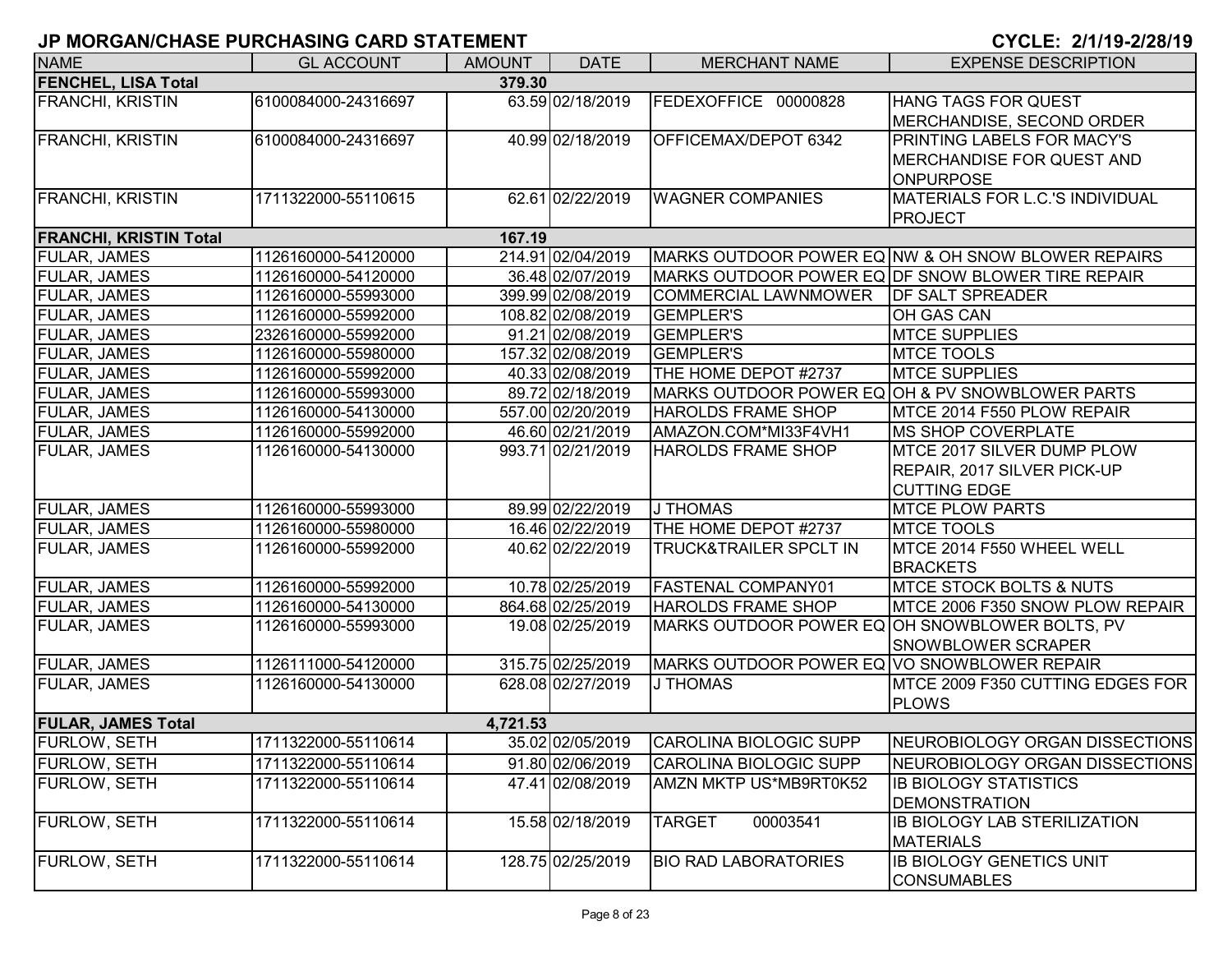| <b>NAME</b>                          | <b>GL ACCOUNT</b>   | <b>AMOUNT</b> | <b>DATE</b>       | <b>MERCHANT NAME</b>          | <b>EXPENSE DESCRIPTION</b>                                 |  |  |  |  |
|--------------------------------------|---------------------|---------------|-------------------|-------------------------------|------------------------------------------------------------|--|--|--|--|
| FURLOW, SETH                         | 1711322000-55110614 |               | 537.65 02/25/2019 | <b>BIO RAD LABORATORIES</b>   | <b>IB BIOLOGY GENETICS UNIT</b>                            |  |  |  |  |
|                                      |                     |               |                   |                               | <b>CONSUMABLES</b>                                         |  |  |  |  |
| <b>FURLOW, SETH Total</b>            |                     | 856.21        |                   |                               |                                                            |  |  |  |  |
| <b>GILMORE, MEGAN</b>                | 1311800000-55110551 |               | 12.73 02/11/2019  | <b>TARGET</b><br>00014654     | <b>TEACHING SUPPLIES</b>                                   |  |  |  |  |
| <b>GILMORE, MEGAN Total</b><br>12.73 |                     |               |                   |                               |                                                            |  |  |  |  |
| <b>GORDON, BRIAN</b>                 | 6100061000-24316275 |               | 28.75 02/06/2019  | SQU*SQ *KNAPP'S DONUTS        | <b>DONUTS KLAA</b>                                         |  |  |  |  |
| <b>GORDON, BRIAN</b>                 | 6100061000-24316155 |               | 174.87 02/08/2019 | <b>ARCTIC BREAKAWAY RESTA</b> | <b>PIZZA HOCKEY TEAM</b>                                   |  |  |  |  |
| <b>GORDON, BRIAN</b>                 | 6100061000-24316275 |               | 87.95 02/11/2019  | <b>BENITOS PIZZA-NOVI</b>     | <b>PIZZA CHEER DISTRICT</b>                                |  |  |  |  |
| <b>GORDON, BRIAN</b>                 | 6100061000-24316275 |               | 19.36 02/11/2019  | PANERA BREAD #600667          | <b>BAGELS KLAA</b>                                         |  |  |  |  |
| <b>GORDON, BRIAN</b>                 | 6100061000-24316128 |               | 13.77 02/14/2019  | <b>AMAZON PRIME</b>           | <b>MEMBERSHIP</b>                                          |  |  |  |  |
| <b>GORDON, BRIAN</b>                 | 6100061000-24316172 |               | 309.00 02/18/2019 | <b>GLAZIER CLINICS</b>        | <b>FOOTBALL COACHES CLINIC</b>                             |  |  |  |  |
| <b>GORDON, BRIAN</b>                 | 6100061000-24316275 |               | 15.50 02/18/2019  | SQU*SQ *KNAPP'S DONUTS        | <b>DONUTS MHSAA</b>                                        |  |  |  |  |
| <b>GORDON, BRIAN</b>                 | 1429300000-57410000 |               | 164.00 02/25/2019 | SHANTY CREEK RESORTS -        | LIFT TICKET FOR STATE SKI MEET                             |  |  |  |  |
| <b>GORDON, BRIAN Total</b>           |                     | 813.20        |                   |                               |                                                            |  |  |  |  |
| HANSEN, ANN                          | 1311800000-53220551 |               | 32.00 02/04/2019  | <b>APPELBAUM TRAINING INS</b> | <b>TRAINING FOR PRESCHOOL AIDE</b>                         |  |  |  |  |
| HANSEN, ANN                          | 1335100000-53220553 |               | 44.00 02/05/2019  | <b>APPELBAUM TRAINING INS</b> | TRAINING FOR CARE STAFF                                    |  |  |  |  |
| HANSEN, ANN                          | 1311800000-53220551 |               | 32.00 02/12/2019  | <b>APPELBAUM TRAINING INS</b> | <b>PRESCHOOL TEACHER TRAINING</b>                          |  |  |  |  |
| HANSEN, ANN                          | 1311800000-53220551 |               | 40.00 02/19/2019  | <b>APPELBAUM TRAINING INS</b> | <b>TRAINING FOR PRESCHOOL STAFF</b>                        |  |  |  |  |
| <b>HANSEN, ANN Total</b>             |                     | 148.00        |                   |                               |                                                            |  |  |  |  |
| HARBAR, ERIN                         | 1711322000-55110614 |               | 14.69 02/18/2019  | AMZN MKTP US*MI0DT11I0        | FILE BAGS AND WOODEN RODS FOR                              |  |  |  |  |
|                                      |                     |               |                   |                               | <b>CERAMICS PROJECT</b>                                    |  |  |  |  |
| HARBAR, ERIN                         | 1711322000-55110614 |               | 79.59 02/18/2019  | AMZN MKTP US*MI47E2L02        | <b>REMBRANDT SOFT PASTEL SET, 30</b>                       |  |  |  |  |
|                                      |                     |               |                   |                               | PIECES IB ART PROJECT                                      |  |  |  |  |
| HARBAR, ERIN                         | 1711322000-55110614 |               | -14.69 02/20/2019 | <b>AMZN MKTP US</b>           | AMAZON DID NOT HAVE THE STOCK-                             |  |  |  |  |
|                                      |                     |               |                   |                               | <b>REFUND</b>                                              |  |  |  |  |
| HARBAR, ERIN                         | 6100022000-24316120 |               | 84.90 02/27/2019  | THE HOME DEPOT 2737           | JEWELRY & CERAMICS CLASS                                   |  |  |  |  |
|                                      |                     |               |                   |                               | <b>SUPPLIES</b>                                            |  |  |  |  |
| HARBAR, ERIN Total                   |                     | 164.49        |                   |                               |                                                            |  |  |  |  |
| HARRIS, CHRISTINE                    | 6100041000-24316355 |               | 3.69 02/25/2019   | KROGER #632                   | <b>TEACHER PROJECT SUPPLIES</b>                            |  |  |  |  |
| <b>HARRIS, CHRISTINE Total</b>       |                     | 3.69          |                   |                               |                                                            |  |  |  |  |
| HAWKINS, STEPHANIE                   | 1311800000-55110551 |               | 8.46 02/04/2019   | WM SUPERCENTER #5893          | <b>RICE FOR SENSORY BIN</b>                                |  |  |  |  |
| HAWKINS, STEPHANIE                   | 1311800000-55110551 |               | 10.24 02/11/2019  | WAL-MART #5893                | <b>VALENTINE'S DAY PARTY SUPPLIES</b>                      |  |  |  |  |
| <b>HAWKINS, STEPHANIE Total</b>      |                     | 18.70         |                   |                               |                                                            |  |  |  |  |
| <b>HENDERSON, BETH</b>               | 1125200000-55910000 |               | 360.00 02/06/2019 | STAPLS7212698847000001        | <b>BUSINESS OFFICE PRINTER TONER</b>                       |  |  |  |  |
| <b>HENDERSON, BETH</b>               | 1125200000-53220000 |               | 400.00 02/28/2019 | <b>MSBO</b>                   | <b>IMSBO CONFERENCE-HENDERSON,</b><br><b>BETH</b>          |  |  |  |  |
| <b>HENDERSON, BETH</b>               | 1125200000-53220000 |               | 400.00 02/28/2019 | <b>MSBO</b>                   | MSBO CONFERENCE-MALBON, JODY                               |  |  |  |  |
| <b>HENDERSON, BETH Total</b>         |                     | 1,160.00      |                   |                               |                                                            |  |  |  |  |
| HICKEY, SAMANTHA                     | 1111220725-55110000 |               | 39.95 02/05/2019  | AMERICAN STRING TEACHE        | <b>ORCHESTRA CURRICULUM AND</b><br><b>ASSESSMENT GUIDE</b> |  |  |  |  |
| <b>HICKEY, SAMANTHA Total</b>        |                     | 39.95         |                   |                               |                                                            |  |  |  |  |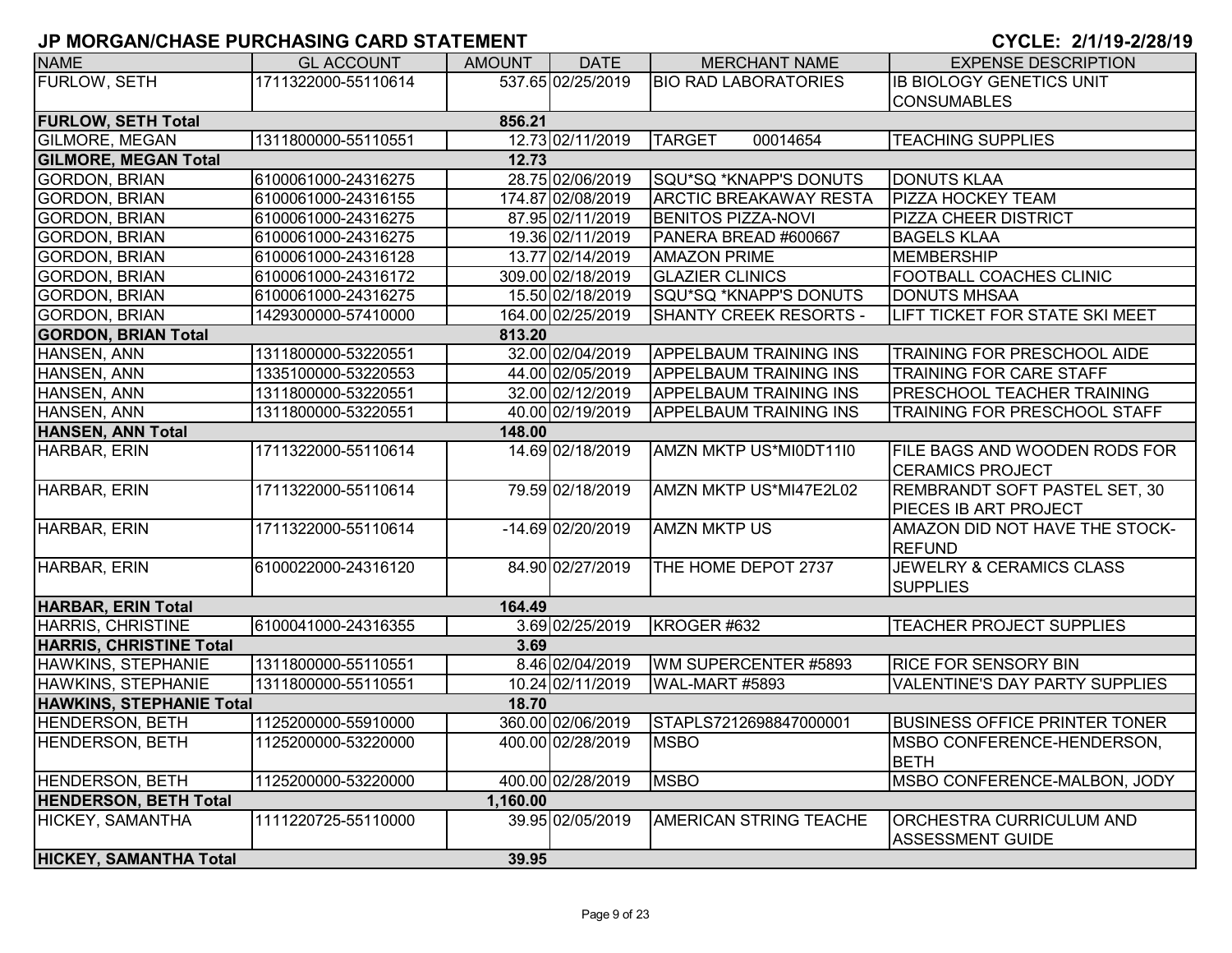| <b>NAME</b>                   | <b>GL ACCOUNT</b>   | AMOUNT   | <b>DATE</b>         | <b>MERCHANT NAME</b>          | <b>EXPENSE DESCRIPTION</b>            |
|-------------------------------|---------------------|----------|---------------------|-------------------------------|---------------------------------------|
| <b>HOLLY, SHEILA</b>          | 1123100000-53220000 |          | 199.00 02/01/2019   | <b>MASB</b>                   | MASB/MASA JOINT CONFERENCE,           |
|                               |                     |          |                     |                               | DETROIT MI, 2.8-10.2019, DANIELLE     |
|                               |                     |          |                     |                               | <b>RUSKIN</b>                         |
| <b>HOLLY, SHEILA</b>          | 1123100000-53220000 |          | 109.00 02/07/2019   | <b>MASB</b>                   | MASB/MASA JOINT CONFERENCE,           |
|                               |                     |          |                     |                               | DETROIT MI, 2.8-10.2019, KATHY HOOD   |
|                               |                     |          |                     |                               | $CFEE$ \$289 - CREDIT \$180 = \$109)  |
| <b>HOLLY, SHEILA</b>          | 1128200000-53490000 |          | 45.00 02/11/2019    | REV.COM                       | CLOSED CAPTIONING FOR THE FEB. 7,     |
|                               |                     |          |                     |                               | 2019 BOARD MEETING                    |
| <b>HOLLY, SHEILA</b>          | 1123200000-55410000 |          | -97.00 02/15/2019   | <b>EDUCATION WEEK</b>         | <b>CREDIT FOR MAGAZINE</b>            |
|                               |                     |          |                     |                               | <b>SUBSCRIPTION</b>                   |
| <b>HOLLY, SHEILA</b>          | 1123200000-53220000 |          | 426.60 02/27/2019   | <b>DELTA</b>                  | <b>FINALSITE PREP TRAINING,</b>       |
|                               |                     |          |                     |                               | GLASTONBURY, CONNECTICUT,             |
|                               |                     |          |                     |                               | MARCH 27-29, 2019,                    |
|                               |                     |          |                     |                               | TRANSPORTATION, SHEILA HOLLY          |
| <b>HOLLY, SHEILA</b>          | 1128200000-53229000 |          | 426.60 02/27/2019   | <b>DELTA</b>                  | <b>FINALSITE PREP TRAINING,</b>       |
|                               |                     |          |                     |                               | GLASTONBURY, CONNECTICUT,             |
|                               |                     |          |                     |                               | MARCH 27-29, 2019,                    |
|                               |                     |          |                     |                               | TRANSPORTATION, GEORGE SIPPLE         |
| <b>HOLLY, SHEILA</b>          | 1128200000-53490000 |          | 109.00 02/27/2019   | REV.COM                       | <b>CLOSED CAPTIONING FOR THE FEB.</b> |
|                               |                     |          |                     |                               | 21, 2019 BOARD MEETING                |
| <b>HOLLY, SHEILA Total</b>    |                     | 1,218.20 |                     |                               |                                       |
| <b>HOSKINS, DIANE</b>         | 1122600511-55910000 |          | 2.99 02/04/2019     | STAPLS7212001640000004        | <b>OFFICE SUPPLIES</b>                |
| <b>HOSKINS, DIANE</b>         | 6100025000-24316301 |          | 111.76 02/05/2019   | <b>RED OLIVE XV</b>           | <b>STUDENT DINNER</b>                 |
| HOSKINS, DIANE                | 1513200331-55110000 |          | 55.94 02/06/2019    | AMAZON.COM*MB0DJ0212          | <b>ART SUPPLIES</b>                   |
| HOSKINS, DIANE                | 1513200331-55110000 |          | 22.14 02/06/2019    | AMZN MKTP US*MI87A2C50        | <b>TEACHER SUPPLIES</b>               |
| HOSKINS, DIANE                | 6100025000-24316301 |          | 127.17 02/07/2019   | <b>BENITOS PIZZA-NOVI</b>     | <b>STUDENT DINNER</b>                 |
| HOSKINS, DIANE                | 6100025000-24316301 |          | 200.00 02/08/2019   | AMAZON.COM*MI4WA8490          | <b>STUDENT COUNT DAY AWARDS</b>       |
| HOSKINS, DIANE                | 6100025000-24316301 |          | 75.99 02/11/2019    | AMZN MKTP US*MI16Y9N71        | STUDENT GOODWILL - AIR MATRESS        |
| HOSKINS, DIANE                | 6100025000-24316301 |          | 69.53 02/11/2019    | SAMSCLUB #6657                | <b>COUNT DAY SUPPLIES</b>             |
| HOSKINS, DIANE                | 6100025000-24316301 |          | 126.60 02/12/2019   | <b>RED OLIVE XV</b>           | <b>STUDENT DINNER</b>                 |
| HOSKINS, DIANE                | 6100025000-24316301 |          | 147.80 02/14/2019   | <b>RED OLIVE XV</b>           | <b>STUDENT DINNER</b>                 |
| <b>HOSKINS, DIANE</b>         | 6100025000-24316301 |          | 165.00 02/15/2019   | <b>MARIA S ITALIAN BAKERY</b> | <b>STUDENT DINNER</b>                 |
| HOSKINS, DIANE                | 1528200331-53510000 |          | 1,200.00 02/15/2019 | SQ *SQ *SPOT ON PRODUC        | <b>TV COMMERICAL</b>                  |
| <b>HOSKINS, DIANE</b>         | 6100025000-24316301 |          | 143.10 02/26/2019   | <b>RED OLIVE XV</b>           | <b>STUDENT DINNER</b>                 |
| <b>HOSKINS, DIANE Total</b>   |                     | 2,448.02 |                     |                               |                                       |
| HOWARD, SARAH                 | 1311800000-55110551 |          | 11.67 02/08/2019    | HOBBY LOBBY #417              | <b>ART SUPPLIES</b>                   |
| <b>HOWARD, SARAH Total</b>    |                     | 11.67    |                     |                               |                                       |
| <b>HURLBURT, THOMAS</b>       | 1127170000-55790000 |          | 32.82 02/18/2019    | THE HOME DEPOT #2737          | <b>GORILLA GLUE</b>                   |
| <b>HURLBURT, THOMAS Total</b> |                     | 32.82    |                     |                               |                                       |
| JANTZ, ANGELA                 | 1124115000-55910000 |          | 39.49 02/08/2019    | STAPLS7212893583000001        | <b>COIN ENVELOPES</b>                 |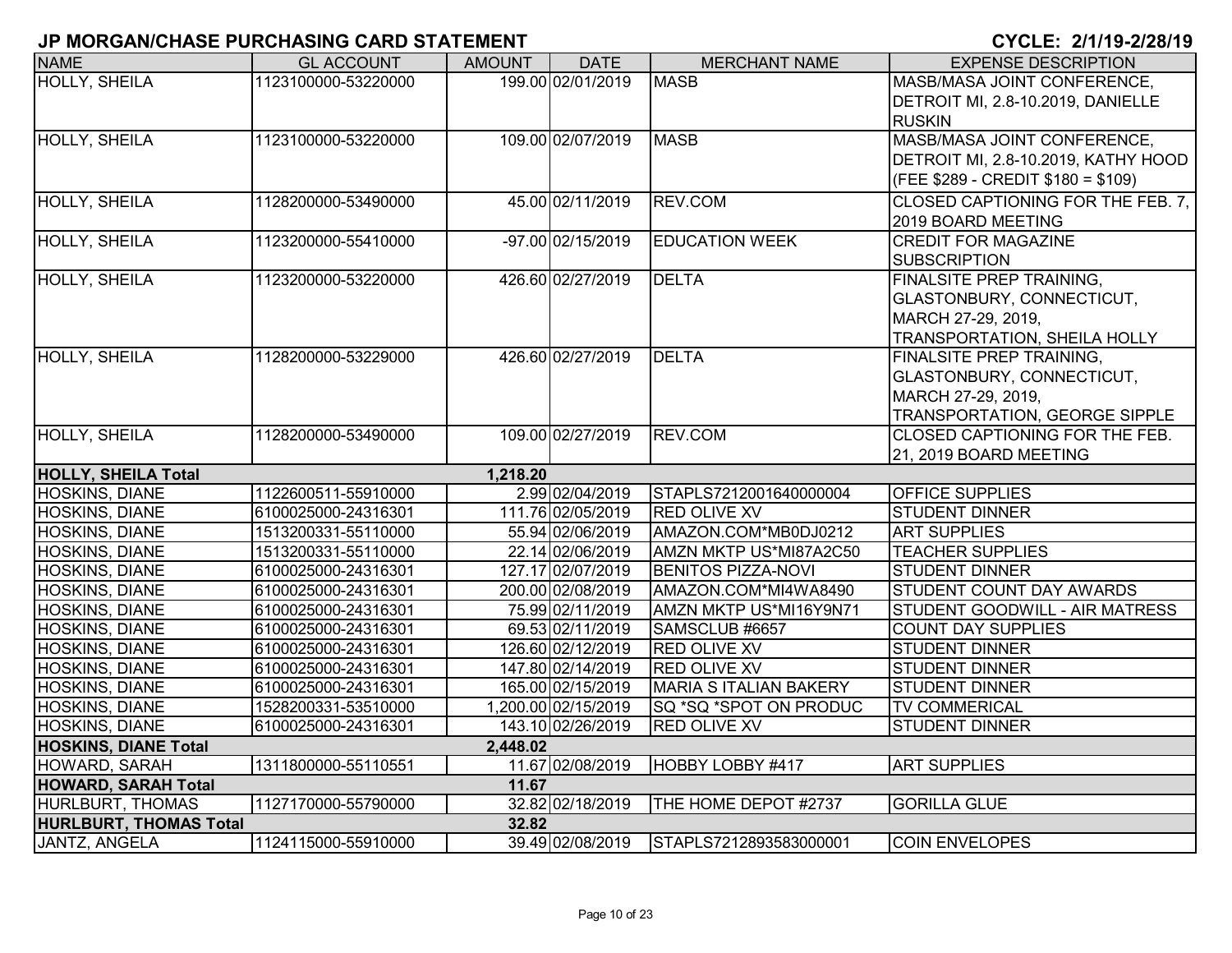| <b>NAME</b>                | <b>GL ACCOUNT</b>   | <b>AMOUNT</b> | <b>DATE</b>         | <b>MERCHANT NAME</b>              | <b>EXPENSE DESCRIPTION</b>           |
|----------------------------|---------------------|---------------|---------------------|-----------------------------------|--------------------------------------|
| <b>JANTZ, ANGELA</b>       | 1111115000-57913000 |               | 263.76 02/08/2019   | STAPLS7212893583000001            | STORAGE CONTAINERS-PURCHASED         |
|                            |                     |               |                     |                                   | TO STORE BOOKS IN DUE TO WATER       |
|                            |                     |               |                     |                                   | DAMAGE IN KINDERGARTEN (THESE        |
|                            |                     |               |                     |                                   | ARE BEING RETURNED-DAMAGED)          |
| JANTZ, ANGELA              | 1111115000-55110799 |               | 35.50 02/08/2019    | STAPLS7212893583000002            | <b>MASKING TAPE-FOR ART AND</b>      |
|                            |                     |               |                     |                                   | <b>PROJECTS IN THE CLASSROOM</b>     |
| JANTZ, ANGELA              | 1111115000-57913000 |               | 143.52 02/11/2019   | THE HOME DEPOT #2737              | <b>STORAGE CONTAINERS-PURCHASED</b>  |
|                            |                     |               |                     |                                   | TO STORE BOOKS IN DUE TO WATER       |
|                            |                     |               |                     |                                   | DAMAGE IN KINDERGARTEN (THESE        |
|                            |                     |               |                     |                                   | REPLACE THE STAPLES CONTAINERS)      |
| JANTZ, ANGELA              | 6100015000-24316275 |               | 48.62 02/14/2019    | MEIJER INC#227                    | <b>STAFF MEETING SUPPLIES</b>        |
| JANTZ, ANGELA              | 1124115000-55990000 |               | 21.19 02/20/2019    | MEIJER INC#227                    | PICTURE FRAME-FRAMING THE            |
|                            |                     |               |                     |                                   | <b>ACCREDITATION CERTIFICATE</b>     |
|                            |                     |               |                     |                                   | <b>AWARDED TO DEERFIELD</b>          |
| JANTZ, ANGELA              | 1124115000-55910000 |               | 41.96 02/26/2019    | AMZN MKTP US*MI0X57B90            | <b>STORAGE BOXES FOR</b>             |
|                            |                     |               |                     |                                   | KINDERGARTEN CA60S                   |
| JANTZ, ANGELA              | 1111115000-55110799 |               | 105.41 02/27/2019   | AMAZON.COM*MI1SP8BP0              | <b>ERASERS FOR ART AND 3 SETS OF</b> |
|                            |                     |               |                     |                                   | <b>AUTISM BOOKS</b>                  |
| <b>JANTZ, ANGELA Total</b> |                     | 699.45        |                     |                                   |                                      |
| JOB, STACEY                | 1311800000-53220551 |               | 52.00 02/07/2019    | <b>APPELBAUM TRAINING INS</b>     | <b>PRESCHOOL TRAINING</b>            |
| JOB, STACEY                | 1311800000-53220551 |               | 20.00 02/07/2019    | <b>APPELBAUM TRAINING INS</b>     | <b>PRESCHOOL TRAINING</b>            |
| JOB, STACEY                | 1311800000-53220551 |               | 24.00 02/12/2019    | <b>APPELBAUM TRAINING INS</b>     | <b>PRESCHOOL TRAINING</b>            |
| JOB, STACEY                | 1311800000-53220551 |               | 24.00 02/12/2019    | <b>APPELBAUM TRAINING INS</b>     | <b>PRESCHOOL TRAINING</b>            |
| JOB, STACEY                | 1335100000-53220553 |               | 92.00 02/14/2019    | <b>APPELBAUM TRAINING INS</b>     | <b>CARE TRAINING</b>                 |
| JOB, STACEY                | 1311800000-53220551 |               | 52.00 02/15/2019    | <b>APPELBAUM TRAINING INS</b>     | <b>PRESCHOOL TRAINING</b>            |
| JOB, STACEY                | 1335100000-53220553 |               | 40.00 02/18/2019    | <b>APPELBAUM TRAINING INS</b>     | <b>CARE TRAINING</b>                 |
| JOB, STACEY                | 1100000000-11920000 |               | 140.00 02/22/2019   | SQU*SQ *CIRQUE AMONGUS            | SUMMER CAMP IN HOUSE EVENT           |
| JOB, STACEY                | 1311800000-53220551 |               | 20.00 02/26/2019    | <b>APPELBAUM TRAINING INS</b>     | <b>PRESCHOOL TRAINING</b>            |
| JOB, STACEY                | 1100000000-11920000 |               | 100.00 02/28/2019   | THE LYON THEATER LLC              | <b>SUMMER CAMP FIELD TRIP</b>        |
| JOB, STACEY Total          |                     | 564.00        |                     |                                   |                                      |
| JORDAN, CHRISTOPHER        | 1126160000-55992000 |               | 82.90 02/04/2019    | DOWNRIVER REFRIG SUP C            | <b>MTCE TRUCK STOCK</b>              |
| JORDAN, CHRISTOPHER        | 1126160000-55992000 |               | 88.28 02/04/2019    | THE HOME DEPOT 2737               | NM5 ROOM 508/504 PTAC                |
| JORDAN, CHRISTOPHER        | 1126160000-55992000 |               | 136.52 02/05/2019   | DOWNRIVER REFRIG SUP C            | <b>HS HOT WATER HEATER</b>           |
| JORDAN, CHRISTOPHER        | 1126160000-55992000 |               | 153.00 02/05/2019   | R L DEPPMANN CO                   | <b>HS HOT WATER HEATER</b>           |
| JORDAN, CHRISTOPHER        | 1126160000-55992000 |               | 122.02 02/08/2019   | <b>GRAINGER</b>                   | <b>IDF RM 304 EXHAUST FAN</b>        |
| JORDAN, CHRISTOPHER        | 1126160000-55980000 |               | 87.88 02/11/2019    | THE HOME DEPOT 2737               | <b>MTCE TRUCK TOOLS</b>              |
| JORDAN, CHRISTOPHER        | 1126160000-55992000 |               | 43.10 02/15/2019    | DOWNRIVER REFRIG SUP C            | <b>TRANS OFFICE AHU</b>              |
| JORDAN, CHRISTOPHER        | 1126160000-55980000 |               | 39.16 02/15/2019    | <b>GRAINGER</b>                   | <b>MTCE HVAC TOOL</b>                |
| JORDAN, CHRISTOPHER        | 1126160000-55992000 |               | 145.76 02/22/2019   | <b>CONTRACTORS PIPE &amp; SUP</b> | <b>HS SHOP ROOM AHU G1 &amp; H1</b>  |
| JORDAN, CHRISTOPHER        | 1126160000-55992000 |               | 117.80 02/22/2019   | THE HOME DEPOT #2737              | <b>MTCE HVAC TRUCK STOCK</b>         |
| JORDAN, CHRISTOPHER        | 1126160000-55992000 |               | 158.76 02/25/2019   | <b>CONTRACTORS PIPE &amp; SUP</b> | <b>DF HOT WATER TANK</b>             |
| JORDAN, CHRISTOPHER        | 1126160000-55992000 |               | 1,035.95 02/25/2019 | <b>ETNA DISTRIBUTORS, LLC</b>     | HS SHOP ROOM AHU G1 & H1             |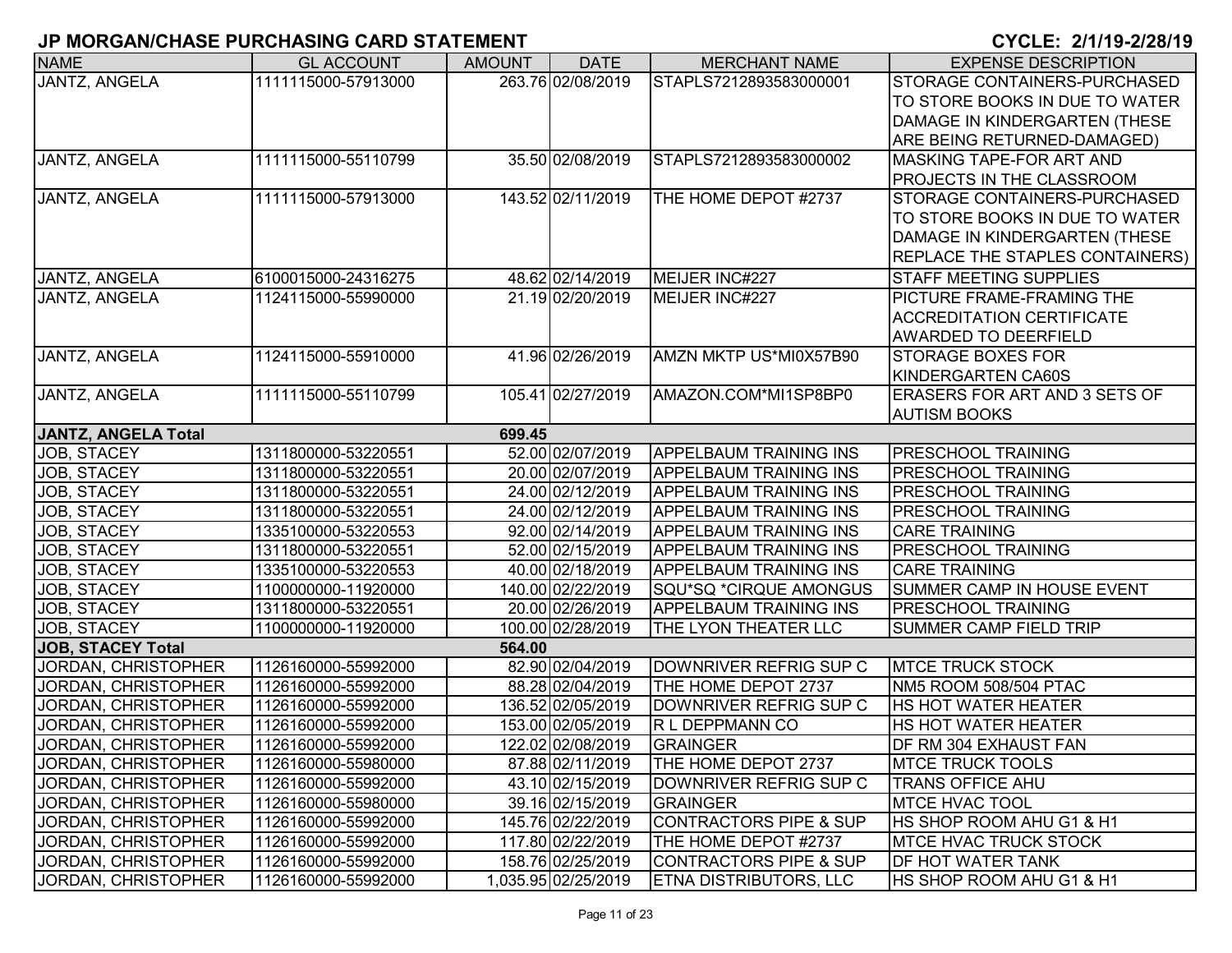| <b>NAME</b>                 | <b>GL ACCOUNT</b>   | <b>AMOUNT</b> | <b>DATE</b>         | <b>MERCHANT NAME</b>                | <b>EXPENSE DESCRIPTION</b>          |
|-----------------------------|---------------------|---------------|---------------------|-------------------------------------|-------------------------------------|
| JORDAN, CHRISTOPHER         | 1126160000-55992000 |               | 611.77 02/27/2019   | <b>BEARING SERVICE LVN</b>          | <b>DF AHU C1</b>                    |
| JORDAN, CHRISTOPHER         | 1126160000-55992000 |               | 2,893.50 02/28/2019 | R L DEPPMANN CO                     | HS AHU N1 & HWP #26                 |
| JORDAN, CHRISTOPHER Total   |                     | 5,716.40      |                     |                                     |                                     |
| LALONDE, LUCAS              | 1129900000-54120000 |               | 172.93 02/06/2019   | <b>VINCENT LIGHTING SYSTE</b>       | <b>BENCH REPAIR FOR AUDITORIUM</b>  |
|                             |                     |               |                     |                                     | LIGHTING CONTROL UNIT               |
| <b>LALONDE, LUCAS Total</b> |                     | 172.93        |                     |                                     |                                     |
| LAMBERT, ELIZABETH          | 1126170000-54120000 |               | 176.00 02/04/2019   | INT*IN *SECURE DOORS L              | <b>TRANS BAY DOOR REPAIR</b>        |
| LAMBERT, ELIZABETH          | 1126122000-54120000 |               | 308.00 02/04/2019   | INT*IN *SECURE DOORS L              | HS CONCESSION ROLL UP WINDOW        |
| LAMBERT, ELIZABETH          | 1126170000-54120000 |               | 2,140.00 02/04/2019 | INT*IN *SECURE DOORS L              | TRANS BAY DOOR REPAIR               |
| LAMBERT, ELIZABETH          | 1126122000-54120000 |               | 65.90 02/05/2019    | <b>INT*IN *AQUATIC SOURCE</b>       | <b>HS POOL MERMADE REPAIRS</b>      |
| LAMBERT, ELIZABETH          | 1126122000-55990000 |               | 340.00 02/05/2019   | INT*IN *AQUATIC SOURCE              | <b>HS POOL CHLORINE</b>             |
| LAMBERT, ELIZABETH          | 1126105000-54110000 |               | 621.00 02/05/2019   | PREMIER PEST MANAG                  | NATC PEST MANAGEMENT, SNAP          |
|                             |                     |               |                     |                                     | <b>TRAPS</b>                        |
| LAMBERT, ELIZABETH          | 1126115000-54110000 |               | 153.00 02/05/2019   | <b>PREMIER PEST MANAG</b>           | DF PEST MANAGEMENT, ROACH           |
|                             |                     |               |                     |                                     | <b>CONTROL</b>                      |
| LAMBERT, ELIZABETH          | 1126152000-54110000 |               | 37.00 02/05/2019    | <b>PREMIER PEST MANAG</b>           | <b>ECEC PEST MANAGEMENT</b>         |
| LAMBERT, ELIZABETH          | 1126101000-54110000 |               | 43.00 02/05/2019    | <b>PREMIER PEST MANAG</b>           | <b>ESB PEST MANAGEMENT</b>          |
| LAMBERT, ELIZABETH          | 1126103000-54110000 |               | 28.00 02/05/2019    | <b>PREMIER PEST MANAG</b>           | <b>ITC PEST MANAGEMENT</b>          |
| LAMBERT, ELIZABETH          | 1126122000-54110000 |               | 33.00 02/05/2019    | <b>PREMIER PEST MANAG</b>           | <b>HS PEST MANAGEMENT</b>           |
| LAMBERT, ELIZABETH          | 1126118000-54110000 |               | 28.00 02/05/2019    | <b>PREMIER PEST MANAG</b>           | <b>NM5 PEST MANAGEMENT</b>          |
| LAMBERT, ELIZABETH          | 1126118000-54110000 |               | 28.00 02/05/2019    | <b>PREMIER PEST MANAG</b>           | <b>NM6 PEST MANAGEMENT</b>          |
| LAMBERT, ELIZABETH          | 1126120000-54110000 |               | 37.00 02/05/2019    | <b>PREMIER PEST MANAG</b>           | <b>MS PEST MANAGEMENT</b>           |
| LAMBERT, ELIZABETH          | 1126113000-54110000 |               | 28.00 02/05/2019    | <b>PREMIER PEST MANAG</b>           | <b>NW PEST MANAGEMENT</b>           |
| LAMBERT, ELIZABETH          | 1126112000-54110000 |               | 28.00 02/05/2019    | <b>PREMIER PEST MANAG</b>           | <b>OH PEST MANAGEMENT</b>           |
| LAMBERT, ELIZABETH          | 1126114000-54110000 |               | 28.00 02/05/2019    | <b>PREMIER PEST MANAG</b>           | PV PEST MANAGEMENT                  |
| LAMBERT, ELIZABETH          | 1126111000-54110000 |               | 4,525.00 02/05/2019 | <b>PREMIER PEST MANAG</b>           | VO PEST MANAGEMENT, SNAP TRAPS      |
| LAMBERT, ELIZABETH          | 1126161000-53840000 |               | 2,435.68 02/05/2019 | <b>WASTE MGMT WM EZPAY</b>          | <b>DISTRICT WASTE REMOVAL</b>       |
| LAMBERT, ELIZABETH          | 2326161000-53840000 |               | 811.90 02/05/2019   | <b>WASTE MGMT WM EZPAY</b>          | <b>DISTRICT WASTE REMOVAL - REC</b> |
| LAMBERT, ELIZABETH          | 1126160000-53450000 |               | 110.00 02/06/2019   | <b>ARC - MI MADISON HGTS</b>        | <b>MTCE MONTHLY SKYSITE FEE</b>     |
| LAMBERT, ELIZABETH          | 1126170000-54120000 |               | 195.92 02/06/2019   | <b>OSCAR W LARSON COMPA</b>         | TRANS DIESEL PUMP REPAIRS           |
| LAMBERT, ELIZABETH          | 1126122000-55990000 |               | 253.12 02/07/2019   | <b>LEONARDS SYSRUPS</b>             | HS POOL CO2                         |
| LAMBERT, ELIZABETH          | 1126100000-54910829 |               | 2,426.75 02/08/2019 | <b>ARCH ENVIRONMENTAL GRO</b>       | <b>DISTRICT STORM WATER</b>         |
| LAMBERT, ELIZABETH          | 1126105000-54110000 |               | 409.00 02/08/2019   | INT*IN *SERVICEPRO PLU              | <b>NATC PLUMBING REPAIRS</b>        |
| LAMBERT, ELIZABETH          | 1126118000-54120000 |               | 757.45 02/12/2019   | <b>DE-CAL INC</b>                   | NM5 BOILER #2 DAMPER ROD            |
| LAMBERT, ELIZABETH          | 1126160000-55992000 |               |                     | 196.90 02/13/2019   AERO FILTER INC | <b>ECEC AIR FILTERS</b>             |
| LAMBERT, ELIZABETH          | 1124111000-54120000 |               | 199.00 02/14/2019   | ACCO BT USA                         | <b>VO LAMINATOR REPAIR</b>          |
| LAMBERT, ELIZABETH          | 1126160000-55992000 |               | 127.38 02/14/2019   | <b>AIRGASS NORTH</b>                | <b>DISTRICT WELDING SUPPLIES</b>    |
| LAMBERT, ELIZABETH          | 1126122000-54120000 |               | 488.15 02/14/2019   | KONE, INC.                          | HS ELEVATOR MTCE THRU 7/31/19       |
| LAMBERT, ELIZABETH          | 1126105000-54120000 |               | 205.00 02/14/2019   | <b>SONITROL GREAT LAKES M</b>       | <b>NATC FIRE ALARM REPAIR</b>       |
| LAMBERT, ELIZABETH          | 1126160000-55710000 |               | 1,033.33 02/14/2019 | <b>SUBURBAN PROPANE</b>             | <b>BOSCO PROPANE</b>                |
| LAMBERT, ELIZABETH          | 1126160000-55710000 |               | 735.35 02/15/2019   | CORRIGAN OIL #2 - BRI               | <b>MTCE FUEL</b>                    |
| LAMBERT, ELIZABETH          | 1126160000-55710000 |               | 271.55 02/15/2019   | CORRIGAN OIL #2 - BRI               | <b>MTCE FUEL</b>                    |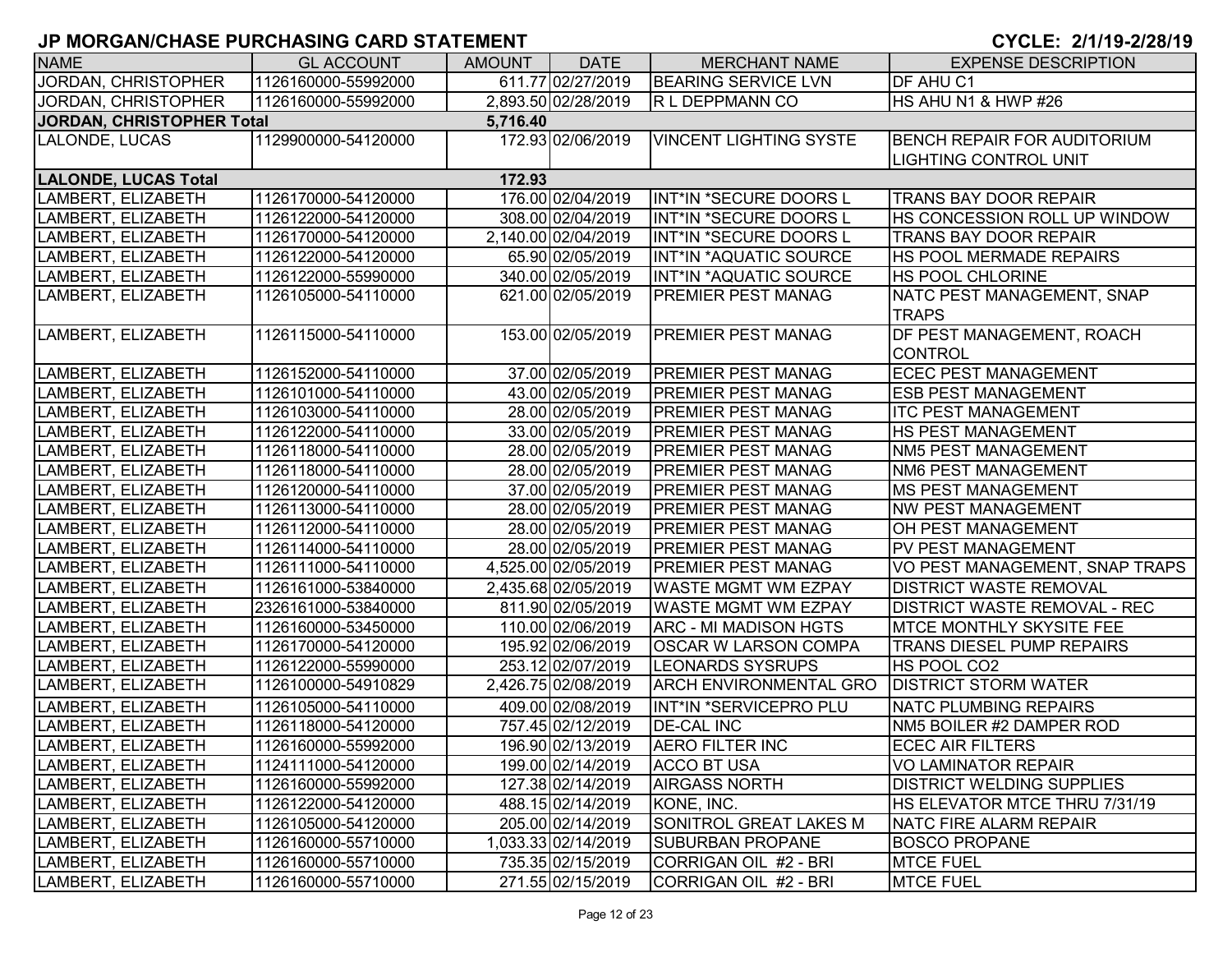| <b>NAME</b>                     | <b>GL ACCOUNT</b>   | <b>AMOUNT</b> | <b>DATE</b>         | <b>MERCHANT NAME</b>              | <b>EXPENSE DESCRIPTION</b>              |
|---------------------------------|---------------------|---------------|---------------------|-----------------------------------|-----------------------------------------|
| LAMBERT, ELIZABETH              | 1127170000-55990000 |               | 67.71 02/15/2019    | <b>QUALITY FIRST AID &amp; SA</b> | TRANS FIRST AID KIT REFILLS             |
| LAMBERT, ELIZABETH              | 1126160000-54110000 |               | 731.50 02/15/2019   | <b>WESTSIDE FORESTRY SERV</b>     | 2019 SPRAYING FOR PINE TREES            |
| LAMBERT, ELIZABETH              | 1126160000-55710000 |               | 707.44 02/20/2019   | CORRIGAN OIL #2 - BRI             | <b>MTCE FUEL</b>                        |
| LAMBERT, ELIZABETH              | 1126160000-53840000 |               | 745.00 02/20/2019   | <b>RIZZO SERVICES</b>             | <b>BOSCO ROLL OFF DUMPSTER</b>          |
| LAMBERT, ELIZABETH              | 4126113951-54110000 |               | 2,000.00 02/21/2019 | <b>MICHIGAN STUMP REMOVAL</b>     | <b>NW TREE REMOVAL</b>                  |
| LAMBERT, ELIZABETH              | 1126160000-53840000 |               | 283.00 02/22/2019   | ARCH ENVIRONMENTAL GRO            | <b>DISTRICT MEDICAL &amp; UNIVERSAL</b> |
|                                 |                     |               |                     |                                   | <b>WASTE REMOVAL</b>                    |
| LAMBERT, ELIZABETH              | 1126160000-55710000 |               | 261.56 02/25/2019   | CORRIGAN OIL #2 - BRI             | <b>MTCE FUEL</b>                        |
| LAMBERT, ELIZABETH              | 1126122000-54120000 |               | 174.40 02/25/2019   | <b>INT*IN *AQUATIC SOURCE</b>     | <b>HS POOL PUMP REPAIR</b>              |
| LAMBERT, ELIZABETH              | 1126105000-54110000 |               | 692.50 02/25/2019   | INT*IN *SERVICEPRO PLU            | <b>NATC PLUMBING REPAIRS</b>            |
| LAMBERT, ELIZABETH              | 1126170000-54120000 |               | 495.10 02/28/2019   | ALLIED INCORPORATED               | <b>TRANS LIFT REPAIRS</b>               |
| LAMBERT, ELIZABETH              | 4126105951-54110000 |               | 330.00 02/28/2019   | <b>BLOOM ROOFING SYSTEMS</b>      | <b>NATC ROOF REPAIRS</b>                |
| LAMBERT, ELIZABETH              | 1126600000-54910000 |               | 50.00 02/28/2019    | <b>PROTECTION ONE ALARM</b>       | <b>ECEC ALARM SERVICES</b>              |
| <b>LAMBERT, ELIZABETH Total</b> |                     | 25,841.59     |                     |                                   |                                         |
| LANEY, CHRISTOPHER              | 6100020000-24316247 |               | 102.46 02/12/2019   | THE HOME DEPOT #2710              | <b>STEM SUPPLIES</b>                    |
| LANEY, CHRISTOPHER              | 6100020000-24316247 |               | 360.00 02/25/2019   | <b>CURBELL PLASTICS, INC</b>      | <b>STEM SUPPLIES</b>                    |
| <b>LANEY, CHRISTOPHER Total</b> |                     | 462.46        |                     |                                   |                                         |
| <b>LASH, NANCY</b>              | 1111114000-55110708 |               | 37.80 02/07/2019    | STAPLS7212807837000001            | <b>CLASSROOM SUPPLY</b>                 |
| <b>LASH, NANCY</b>              | 1111114000-55110702 |               | 85.91 02/11/2019    | AMERICAN ART CLAY CO              | <b>ART ROOM SUPPLY</b>                  |
| <b>LASH, NANCY</b>              | 6100014000-24316275 |               | 127.00 02/11/2019   | <b>CRANBROOK EDUCATIONAL</b>      | <b>TRANSPORTATION TO CRANBROOK</b>      |
|                                 |                     |               |                     |                                   | <b>FIELD TRIP</b>                       |
| <b>LASH, NANCY</b>              | 6100014000-24316275 |               | 259.00 02/14/2019   | <b>CRANBROOK EDUCATIONAL</b>      | <b>TRANSPORTATION TO CRANBROOK</b>      |
|                                 |                     |               |                     |                                   | <b>FIELD TRIP</b>                       |
| <b>LASH, NANCY</b>              | 6100014000-24316275 |               | 257.00 02/15/2019   | <b>CRANBROOK EDUCATIONAL</b>      | <b>TRANSPORTATION TO CRANBROOK</b>      |
|                                 |                     |               |                     |                                   | <b>FIELD TRIP</b>                       |
| <b>LASH, NANCY</b>              | 1124114000-55410000 |               | 49.41 02/19/2019    | <b>MICHIGANCOM</b>                | <b>PRINCIPAL / OFFICE NEWSPAPER</b>     |
| <b>LASH, NANCY</b>              | 1124114000-55990000 |               | 43.98 02/22/2019    | STAPLS7213793762000001            | <b>ALICE TRAINING SUPPLY</b>            |
| <b>LASH, NANCY</b>              | 1124114000-55910000 |               | 31.49 02/22/2019    | STAPLS7213824661000001            | <b>OFFICE SUPPLY</b>                    |
| <b>LASH, NANCY</b>              | 1122214000-55990000 |               | 16.94 02/25/2019    | <b>DEMCO INC</b>                  | <b>MEDIA SUPPLY</b>                     |
| <b>LASH, NANCY</b>              | 6100014000-24316275 |               | 147.46 02/25/2019   | PANERA BREAD #600667              | <b>PARKVIEW HOSTING PRINCIPALS</b>      |
|                                 |                     |               |                     |                                   | <b>DISTRICT MEETING</b>                 |
| <b>LASH, NANCY Total</b>        |                     | 1,055.99      |                     |                                   |                                         |
| MATSON, MELISSA                 | 1722100000-53220611 |               | 650.00 02/01/2019   | <b>MSU PAYMENTS</b>               | CONNECTED MATHEMATICS                   |
|                                 |                     |               |                     |                                   | <b>CONFERENCE - E. KEIMIG</b>           |
| MATSON, MELISSA                 | 1722100000-54910630 |               | 2,100.00 02/04/2019 | HOWELL CONFERENCE AND             | <b>DEPOSIT FOR HOWELL NATURE</b>        |
|                                 |                     |               |                     |                                   | <b>CENTER - COMMUNICATION CAMP</b>      |
|                                 |                     |               |                     |                                   | <b>FIELD TRIP</b>                       |
| MATSON, MELISSA                 | 4445622000-56420000 |               | 3,640.00 02/06/2019 | <b>AVENTRIC TECHNOLOGIES/</b>     | AED TRAINERS, MANIKINS, AND             |
|                                 |                     |               |                     |                                   | SUPPLIES FOR HIGH SCHOOL                |
| MATSON, MELISSA                 | 4445620000-56420000 |               | 1,010.00 02/06/2019 | <b>AVENTRIC TECHNOLOGIES/</b>     | <b>AED TRAINERS AND MANIKINS FOR</b>    |
|                                 |                     |               |                     |                                   | MIDDLE SCHOOL (NURSE'S OFFICE)          |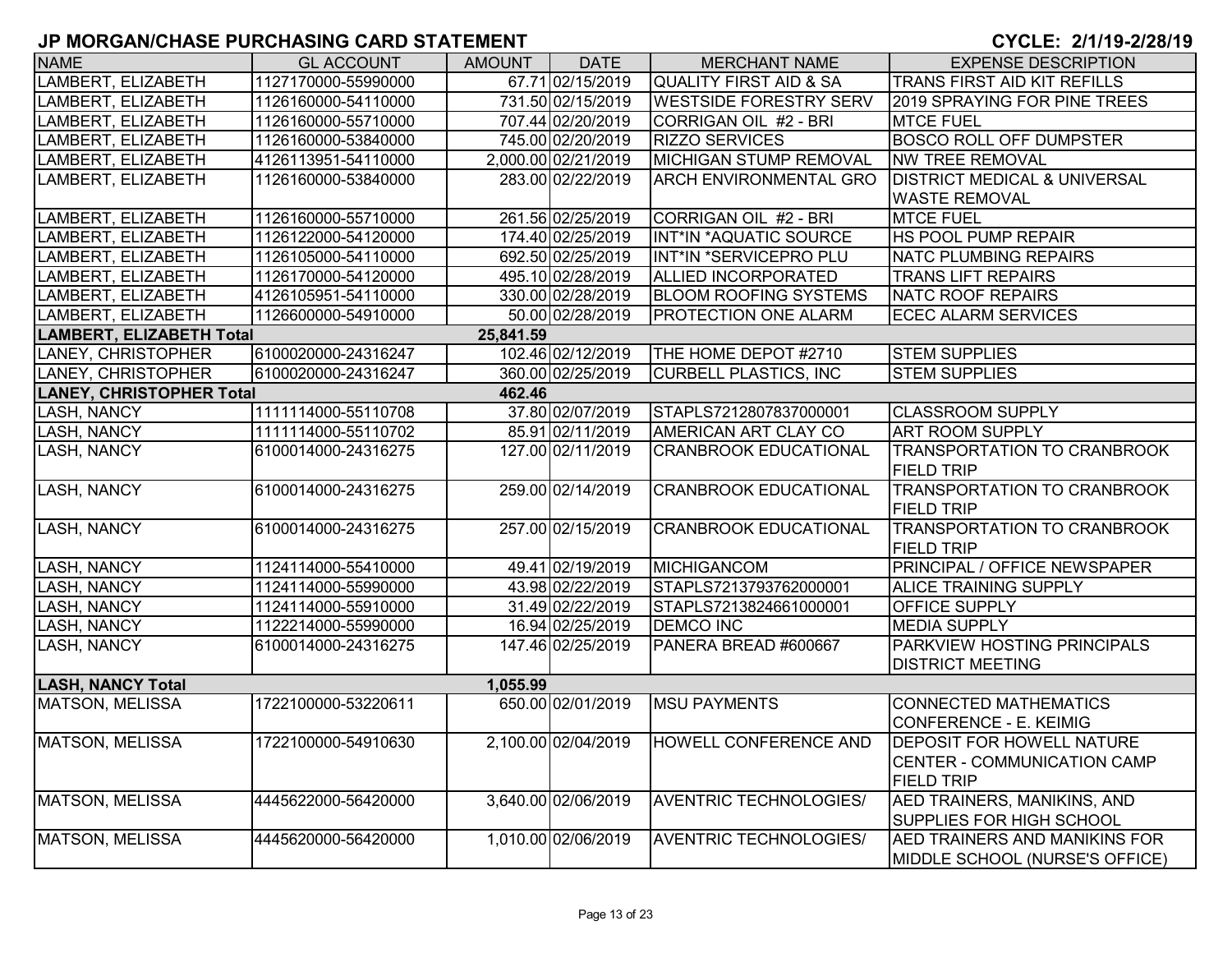| <b>NAME</b>                  | <b>GL ACCOUNT</b>   | <b>AMOUNT</b> | <b>DATE</b>         | <b>MERCHANT NAME</b>      | <b>EXPENSE DESCRIPTION</b>                                      |
|------------------------------|---------------------|---------------|---------------------|---------------------------|-----------------------------------------------------------------|
| <b>MATSON, MELISSA</b>       | 1722100000-53220611 |               | 650.00 02/08/2019   | <b>MSU PAYMENTS</b>       | <b>CONNECTED MATHEMATICS</b>                                    |
|                              |                     |               |                     |                           | <b>CONFERENCE - K. NARDUCCI</b>                                 |
| <b>MATSON, MELISSA</b>       | 1711322000-55110615 |               | 37.98 02/12/2019    | AMAZON.COM*MB1PZ6WD2      | <b>INCUBATOR SUPPLIES - 3D PRINTER</b>                          |
|                              |                     |               |                     |                           | <b>FILAMENT</b>                                                 |
| MATSON, MELISSA              | 1711322000-53710651 |               | 2,795.00 02/14/2019 | <b>MI VIRTUAL</b>         | PAYMENT FOR NOVI HIGH SCHOOL                                    |
|                              |                     |               |                     |                           | <b>MICHIGAN VIRTUAL ESSENTIALS</b>                              |
|                              |                     |               |                     | AMAZON.COM*MI3I95151      | <b>CLASSES</b>                                                  |
| <b>MATSON, MELISSA</b>       | 1722100000-55990630 |               | 93.30 02/18/2019    |                           | <b>OFFICE OF ACADEMICS - RESOURCE</b>                           |
| <b>MATSON, MELISSA</b>       | 1711322000-55110615 |               | 18.99 02/18/2019    | AMAZON.COM*MI7HO8PY1      | BOOKS (DR. RJ WEBBER)<br><b>INCUBATOR SUPPLIES - 3D PRINTER</b> |
|                              |                     |               |                     |                           | FILAMENT                                                        |
| <b>MATSON, MELISSA</b>       | 1722100000-57410611 |               | 375.00 02/20/2019   | INDUSTRIALDSGNRSSCTYOF    | <b>IDSA AFFILIATE MEMBERSHIP FEES -</b>                         |
|                              |                     |               |                     |                           | DR. RJ WEBBER                                                   |
| <b>MATSON, MELISSA</b>       | 1722100000-55990630 |               | 274.35 02/27/2019   | AMAZON.COM*MI1311DT1      | OFFICE OF ACADEMICS - RESOURCE                                  |
|                              |                     |               |                     |                           | <b>BOOKS (DR. RJ WEBBER)</b>                                    |
| MATSON, MELISSA              | 1711115000-55210000 |               | 24.24 02/28/2019    | THE READING WAREHOUSE     | MENTOR TEXTS - DEERFIELD                                        |
| <b>MATSON, MELISSA Total</b> |                     | 11,668.86     |                     |                           |                                                                 |
| MATTHEWS, STEVEN             | 1123200000-53220000 |               | 20.00 02/08/2019    | 06360 - CENTER GARAGE     | MASB/MASA JOINT CONFERENCE,                                     |
|                              |                     |               |                     |                           | DETROIT MI, 2/6-2/8/2019, PARKING,                              |
|                              |                     |               |                     |                           | <b>STEVE MATTHEWS</b>                                           |
| MATTHEWS, STEVEN             | 1123200000-53220000 |               | 27.00 02/11/2019    | 06360 - CENTER GARAGE     | MASB/MASA JOINT CONFERENCE,                                     |
|                              |                     |               |                     |                           | DETROIT MI, 2/6-2/8/2019, PARKING,                              |
|                              |                     |               |                     |                           | <b>STEVE MATTHEWS</b>                                           |
| MATTHEWS, STEVEN             | 1123200000-53220000 |               | 484.96 02/11/2019   | <b>MARRIOTT</b>           | MASB/MASA JOINT CONFERENCE,                                     |
|                              |                     |               |                     |                           | DETROIT MI, 2/6-2/8/2019, LODGING,                              |
|                              |                     |               |                     |                           | <b>STEVE MATTHEWS</b>                                           |
| MATTHEWS, STEVEN             | 1123200000-53229000 |               | 60.60 02/13/2019    | <b>BELL CAB</b>           | AASA CONFERENCE, LOS ANGELES,                                   |
|                              |                     |               |                     |                           | CA, 2/12-2/17/2019, CAB SERVICE,                                |
| MATTHEWS, STEVEN             | 1123200000-53229000 |               | 30.08 02/13/2019    | <b>EL CHOLO DOWNTOWN</b>  | <b>STEVE MATTHEWS</b><br>AASA CONFERENCE, LOS ANGELES,          |
|                              |                     |               |                     |                           | CA, 2/12-2/17/2019, MEAL, STEVE                                 |
|                              |                     |               |                     |                           | <b>MATTHEWS</b>                                                 |
| MATTHEWS, STEVEN             | 1123200000-53229000 |               | 38.26 02/14/2019    | <b>KARL STRAUSS BREWI</b> | AASA CONFERENCE, LOS ANGELES,                                   |
|                              |                     |               |                     |                           | CA, 2/12-2/17/2019, MEAL, STEVE                                 |
|                              |                     |               |                     |                           | <b>MATTHEWS</b>                                                 |
| MATTHEWS, STEVEN             | 1123200000-53229000 |               | 20.52 02/18/2019    | <b>MARRIOTT</b>           | AASA CONFERENCE, LOS ANGELES,                                   |
|                              |                     |               |                     |                           | CA, 2/12-2/17/2019, MEAL, STEVE                                 |
|                              |                     |               |                     |                           | <b>MATTHEWS</b>                                                 |
| <b>MATTHEWS, STEVEN</b>      | 1123200000-53229000 |               | 144.00 02/18/2019   | METRO AIRPORT PARKING     | AASA CONFERENCE, LOS ANGELES,                                   |
|                              |                     |               |                     |                           | CA, 2/12-2/17/2019, PARKING, STEVE                              |
|                              |                     |               |                     |                           | <b>MATTHEWS</b>                                                 |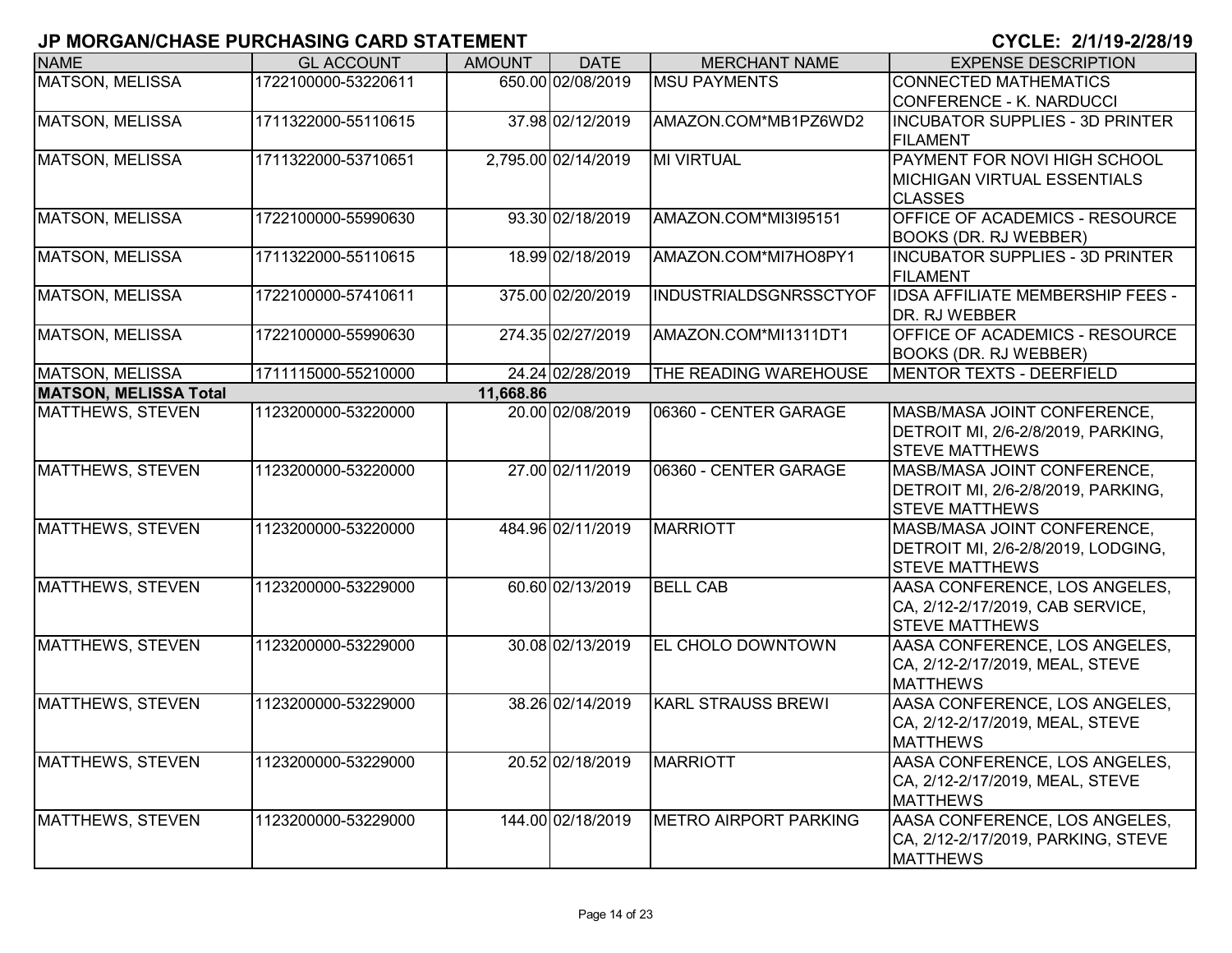| <b>NAME</b>                     | <b>GL ACCOUNT</b>   | <b>AMOUNT</b> | <b>DATE</b>          | <b>MERCHANT NAME</b>              | <b>EXPENSE DESCRIPTION</b>           |
|---------------------------------|---------------------|---------------|----------------------|-----------------------------------|--------------------------------------|
| <b>MATTHEWS, STEVEN</b>         | 1123200000-53229000 |               | 20.92 02/18/2019     | <b>YARD HOUSE 0108321</b>         | AASA CONFERENCE, LOS ANGELES,        |
|                                 |                     |               |                      |                                   | CA, 2/12-2/17/2019, MEAL, STEVE      |
|                                 |                     |               |                      |                                   | <b>MATTHEWS</b>                      |
| MATTHEWS, STEVEN                | 1123200000-53229000 |               | 63.18 02/19/2019     | <b>TAXI SVC GARDENA</b>           | AASA CONFERENCE, LOS ANGELES,        |
|                                 |                     |               |                      |                                   | CA, 2/12-2/17/2019, CAB SERVICE,     |
|                                 |                     |               |                      |                                   | <b>STEVE MATTHEWS</b>                |
| <b>MATTHEWS, STEVEN Total</b>   |                     | 909.52        |                      |                                   |                                      |
| MCDERMOTT, JACOB                | 1126160000-55992000 |               | 58.34 02/04/2019     | THE HOME DEPOT #2737              | <b>HS LEAK REPAIR</b>                |
| MCDERMOTT, JACOB                | 1126160000-55992000 |               | -58.34 02/06/2019    | THE HOME DEPOT #2737              | <b>HS LEAK REPAIR RETURN</b>         |
| MCDERMOTT, JACOB                | 1126160000-55992000 |               | 55.04 02/06/2019     | THE HOME DEPOT #2737              | <b>HS LEAK REPAIR</b>                |
| MCDERMOTT, JACOB                | 1126160000-53220000 |               | 480.00 02/19/2019    | <b>MSBO</b>                       | MSBO CONFERENCE 4/30/2019 TO         |
|                                 |                     |               |                      |                                   | 5/2/2019                             |
| <b>MCDERMOTT, JACOB Total</b>   |                     | 535.04        |                      |                                   |                                      |
| MCDOUGALL, BARBARA              | 1429300000-53450000 |               | 95.00 02/11/2019     | <b>ATHLETIC.NET</b>               | <b>WEBSITE FOR TRACK 2019 SEASON</b> |
| MCDOUGALL, BARBARA              | 6100061000-24316128 |               | $-130.00$ 02/13/2019 | <b>MT BRIGHTON SKI SCHOOL</b>     | <b>CREDIT FOR LIFT TICKETS</b>       |
| MCDOUGALL, BARBARA              | 6100061000-24316128 |               | 494.00 02/13/2019    | MT BRIGHTON SKI SCHOOL            | <b>LIFT TICKETS</b>                  |
| MCDOUGALL, BARBARA              | 6100061000-24316128 |               | 416.00 02/13/2019    | MT BRIGHTON SKI SCHOOL            | <b>LIFT TICKETS</b>                  |
| MCDOUGALL, BARBARA              | 6100061000-24316104 |               | 104.17 02/18/2019    | <b>BENITOS PIZZA-NOVI</b>         | PIZZA'S FOR CHEERLEADING             |
| MCDOUGALL, BARBARA              | 6100061000-24316128 |               | -78.00 02/18/2019    | MT BRIGHTON SKI SCHOOL            | <b>CREDIT FOR LIFT TICKETS</b>       |
| MCDOUGALL, BARBARA              | 6100061000-24316165 |               | 1,000.00 02/18/2019  | <b>STACK SPORTS</b>               | <b>KROSSOVER VIDEO REVIEW</b>        |
| MCDOUGALL, BARBARA              | 6100061000-24316104 |               | 234.01 02/22/2019    | SAMSCLUB #6657                    | UNIFIED BASKETBALL TRNY              |
| MCDOUGALL, BARBARA              | 6100061000-24316128 |               | 124.00 02/27/2019    | PINE KNOB SKI RESORT I            | <b>LIFT TICKETS</b>                  |
| <b>MCDOUGALL, BARBARA Total</b> |                     | 2,259.18      |                      |                                   |                                      |
| MINNICK, JILL                   | 1125200000-53220000 |               | 190.00 02/18/2019    | <b>MSBO</b>                       | 6/5/19 BUSINESS MANAGER/CPA          |
|                                 |                     |               |                      |                                   | <b>WORKSHOP</b>                      |
| MINNICK, JILL                   | 1125200000-53220000 |               | 160.00 02/18/2019    | <b>MSBO</b>                       | 6/4/19 2019 FINANCIAL STATEMENT      |
|                                 |                     |               |                      |                                   | <b>PREPARATION WORKSHOP</b>          |
| MINNICK, JILL                   | 1125200000-53220000 |               | 480.00 02/18/2019    | <b>MSBO</b>                       | 2019 ANNUAL CONFERENCE               |
|                                 |                     |               |                      |                                   | <b>REGISTRATION</b>                  |
| <b>MINNICK, JILL Total</b>      |                     | 830.00        |                      |                                   |                                      |
| NESMITH, RUSSELL                | 1126160000-55992000 |               | 212.76 02/01/2019    | <b>CONTRACTORS PIPE &amp; SUP</b> | MS 500 HALL BOYS BATHROOM            |
|                                 |                     |               |                      |                                   | URINAL                               |
| <b>NESMITH, RUSSELL</b>         | 1126160000-55992000 |               | 11.84 02/01/2019     | THE HOME DEPOT #2737              | <b>MTCE PLUMBING SUPPLIES</b>        |
| NESMITH, RUSSELL                | 1126160000-55992000 |               | 26.43 02/04/2019     | <b>CONTRACTORS PIPE &amp; SUP</b> | NATC TOILET REPAIRS                  |
| NESMITH, RUSSELL                | 1126160000-55992000 |               | 39.90 02/04/2019     | THE HOME DEPOT #2737              | <b>MTCE PLUMBING SUPPLIES</b>        |
| <b>NESMITH, RUSSELL</b>         | 1126160000-55992000 |               | 39.46 02/04/2019     | THE HOME DEPOT #2737              | NATC BATHROOM                        |
| <b>NESMITH, RUSSELL</b>         | 1126160000-55980000 |               | 535.00 02/07/2019    | <b>NORTHWEST TOOL SUPPLY</b>      | <b>MTCE TOOLS</b>                    |
| NESMITH, RUSSELL                | 1126160000-55992000 |               | 138.21 02/08/2019    | <b>CONTRACTORS PIPE &amp; SUP</b> | <b>MTCE PLUMBING SUPPLIES</b>        |
| NESMITH, RUSSELL                | 2326160000-55992000 |               | 375.45 02/18/2019    | <b>BEST PLUMBING SPECIALT</b>     | <b>MTCE ACORN SINK PARTS</b>         |
| NESMITH, RUSSELL                | 1126160000-55992000 |               | 30.70 02/18/2019     | THE HOME DEPOT #2737              | <b>MTCE PLUMBING SUPPLIES</b>        |
| NESMITH, RUSSELL                | 1126160000-55992000 |               | 413.94 02/22/2019    | <b>BEST PLUMBING SPECIALT</b>     | <b>IMTCE ACORN SINK PARTS</b>        |
| NESMITH, RUSSELL                | 1126160000-55992000 |               | 109.83 02/25/2019    | <b>CONTRACTORS PIPE &amp; SUP</b> | <b>MTCE PLUMBING STOCK</b>           |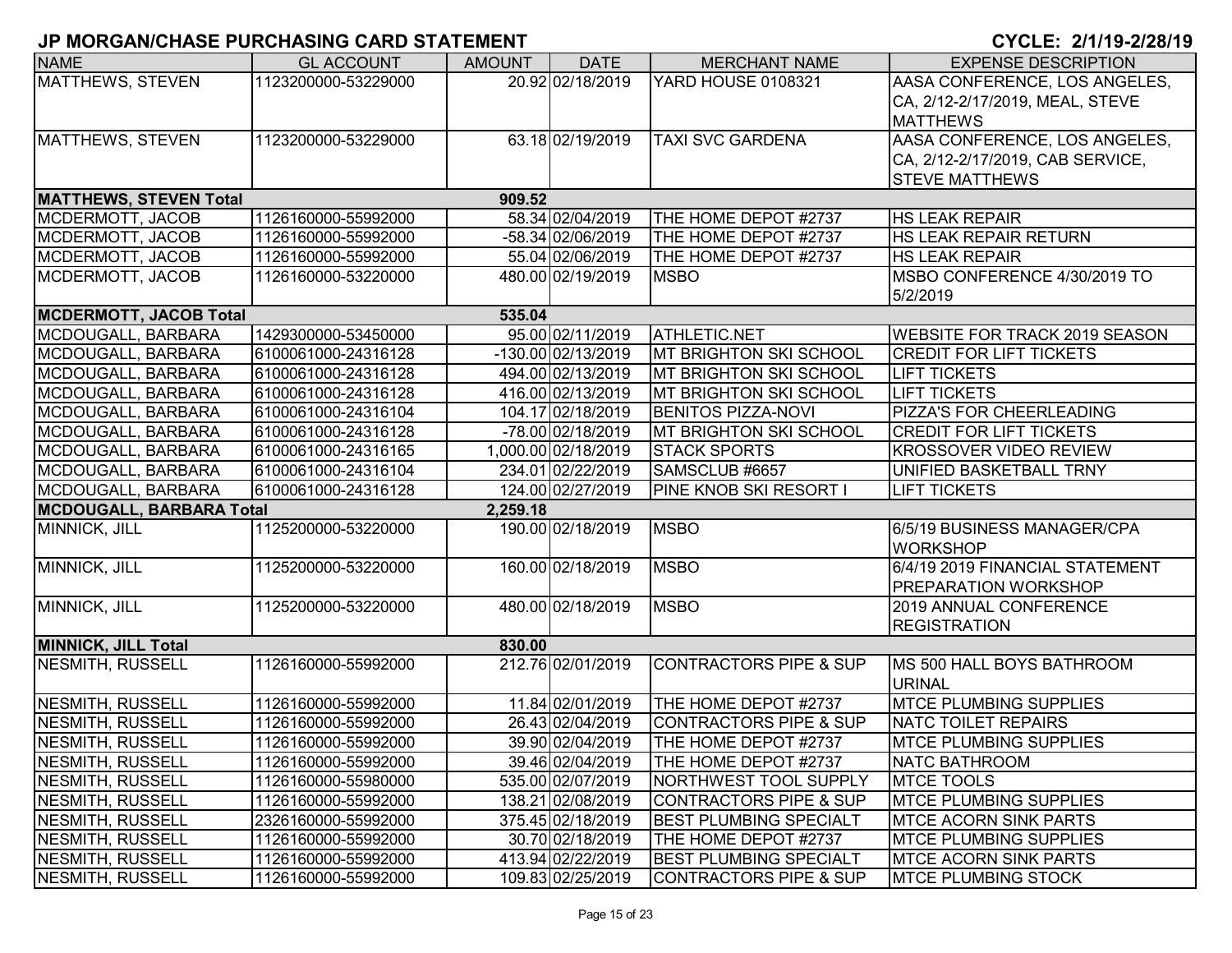| <b>NAME</b>                   | <b>GL ACCOUNT</b>   | <b>AMOUNT</b> | <b>DATE</b>         | <b>MERCHANT NAME</b>          | <b>EXPENSE DESCRIPTION</b>              |
|-------------------------------|---------------------|---------------|---------------------|-------------------------------|-----------------------------------------|
| <b>NESMITH, RUSSELL</b>       | 1126160000-55993000 |               | 3,524.08 02/26/2019 | MAIN'S LANDSCAPE SUPPL        | <b>MTCE ICE MELT FOR BUILDINGS</b>      |
| <b>NESMITH, RUSSELL</b>       | 1126160000-55993000 |               | 1,450.40 02/26/2019 | <b>SITEONE LANDSCAPE SUPP</b> | <b>MTCE ICE MELT FOR BUILDINGS</b>      |
| NESMITH, RUSSELL              | 1126160000-54220000 |               | 228.38 02/27/2019   | PENSKE TRK LSG 059110         | <b>IMTCE TRUCK RENTAL FOR ICE MELT</b>  |
|                               |                     |               |                     |                               | <b>TO BUILDINGS</b>                     |
| <b>NESMITH, RUSSELL Total</b> |                     | 7,136.38      |                     |                               |                                         |
| OAKES, ROBERT                 | 1126160000-55992000 |               | 168.52 02/15/2019   | <b>GRAINGER</b>               | <b>PV AHU-0201</b>                      |
| <b>OAKES, ROBERT</b>          | 1126160000-55992000 |               | 45.47 02/18/2019    | <b>GRAINGER</b>               | <b>NM AHU-0201</b>                      |
| OAKES, ROBERT                 | 1126160000-55992000 |               | 226.80 02/18/2019   | <b>MADISON ELECTRIC COMPA</b> | <b>MTCE STOCK FUSES, TRANS</b>          |
| OAKES, ROBERT                 | 1126160000-55992000 |               | 523.16 02/22/2019   | NATIONAL ENERGY CONTRO        | NM6 AHU1                                |
| OAKES, ROBERT                 | 1126160000-55980000 |               | 45.98 02/25/2019    | THE HOME DEPOT #2737          | <b>MTCE HVAC VAN TOOL</b>               |
| OAKES, ROBERT                 | 1126160000-55992000 |               | 483.37 02/27/2019   | COCHRANE SUPPLY AND EN        | <b>NW BOILER</b>                        |
| OAKES, ROBERT                 | 1126160000-55992000 |               | 77.80 02/28/2019    | THE HOME DEPOT #2737          | <b>MTCE HVAC TRUCK SUPPLIES</b>         |
| <b>OAKES, ROBERT Total</b>    |                     | 1,571.10      |                     |                               |                                         |
| OCONNOR, GAIL                 | 1335100000-55110553 |               | 15.96 02/06/2019    | KROGER #632                   | <b>TEACHING SUPPLIES</b>                |
| OCONNOR, GAIL                 | 1311800000-55110551 |               | 114.41 02/11/2019   | STAPLS7213008645000001        | <b>TEACHING SUPPLIES</b>                |
| OCONNOR, GAIL                 | 1311800000-55110551 |               | 6.80 02/11/2019     | STAPLS7213008645000002        | <b>TEACHING SUPPLIES</b>                |
| OCONNOR, GAIL                 | 1311800000-55110551 |               | 44.75 02/11/2019    | STAPLS7213050173000001        | <b>TEACHING SUPPLIES</b>                |
| OCONNOR, GAIL                 | 1311800000-55110551 |               | 121.16 02/14/2019   | SSI*SCHOOL SPECIALTY          | <b>TEACHING SUPPLIES</b>                |
| OCONNOR, GAIL                 | 1311800000-54910551 |               | 360.00 02/15/2019   | SQU*SQ *CIRQUE AMONGUS        | IN HOUSE FIELD TRIP                     |
| OCONNOR, GAIL                 | 1311800000-55110551 |               | 48.04 02/15/2019    | STAPLS7213429737000001        | <b>TEACHING SUPPLIES</b>                |
| <b>OCONNOR, GAIL</b>          | 1311800000-55110551 |               | 20.00 02/18/2019    | MEIJER INC #122 Q01           | <b>TEACHING SUPPLIES</b>                |
| <b>OCONNOR, GAIL</b>          | 6100041000-24316355 |               | 599.99 02/25/2019   | AMAZON.COM*MI6PL5A82          | <b>TEACHING SUPPLIES</b>                |
| <b>OCONNOR, GAIL</b>          | 1311800000-54910551 |               | 1.000.00 02/27/2019 | <b>PAYPAL *WILDLIFESAF</b>    | IN HOUSE FIELD TRIP                     |
| OCONNOR, GAIL                 | 1311800000-54910551 |               | 1,000.00 02/27/2019 | PAYPAL *WILDLIFESAF           | IN HOUSE FIELD TRIP                     |
| <b>OCONNOR, GAIL Total</b>    |                     | 3,331.11      |                     |                               |                                         |
| <b>OFILI, ALEXANDER</b>       | 1111111000-55110708 |               | $-7.73$ 02/04/2019  | OTC BRANDS, INC.              | TAX CREDIT FROM JAN 2019                |
| <b>OFILI, ALEXANDER</b>       | 1111111000-55110708 |               | 200.76 02/08/2019   | <b>OTC BRANDS, INC.</b>       | <b>STUDENT REWARDS</b>                  |
| <b>OFILI, ALEXANDER</b>       | 1111111000-55110708 |               | -11.36 02/15/2019   | OTC BRANDS, INC.              | TAX CREDIT FROM JAN '19                 |
| <b>OFILI, ALEXANDER</b>       | 1124111000-55990000 |               | 29.64 02/25/2019    | CVS/PHARMACY #08262           | <b>FRAMES FOR PICTURES TO</b>           |
|                               |                     |               |                     |                               | <b>DECORATE VO</b>                      |
| <b>OFILI, ALEXANDER</b>       | 6100011000-24316501 |               | 100.00 02/26/2019   | <b>MARQUIS THEATRE INC</b>    | <b>FIELD TRIP DEPOSIT</b>               |
| <b>OFILI, ALEXANDER Total</b> |                     | 311.31        |                     |                               |                                         |
| POHLONSKI, EMILY              | 1111322730-55110000 |               | 129.90 02/04/2019   | AMAZON.COM*MB4LY06W2          | ADDITIONAL ORDER OF CHEMISTRY           |
|                               |                     |               |                     |                               | <b>MANIPULATIVES</b>                    |
| POHLONSKI, EMILY              | 1111322730-55110000 |               | 209.80 02/04/2019   | AMZN MKTP US*MB59U1RV1        | <b>ICHEMISTRY MANIPULATIVES AND</b>     |
|                               |                     |               |                     |                               | <b>MAGNETS</b>                          |
| POHLONSKI, EMILY              | 1111322730-55110000 |               | 28.26 02/21/2019    | AMAZON.COM*MI53J3J22          | <b>BIOLOGY MITOSIS LAB PAPER PLATES</b> |
|                               |                     |               |                     |                               |                                         |
| POHLONSKI, EMILY              | 1111322730-55110000 |               | 419.68 02/25/2019   | AMZN MKTP US*MI3QI38O1        | <b>CHEMISTRY CALCULATORS</b>            |
| POHLONSKI, EMILY Total        |                     | 787.64        |                     |                               |                                         |
| QUITIQUIT, PAMELA             | 6100012000-24316275 |               | 14.00 02/14/2019    | KROGER #526                   | <b>STAFF MEETING</b>                    |
| QUITIQUIT, PAMELA Total       |                     | 14.00         |                     |                               |                                         |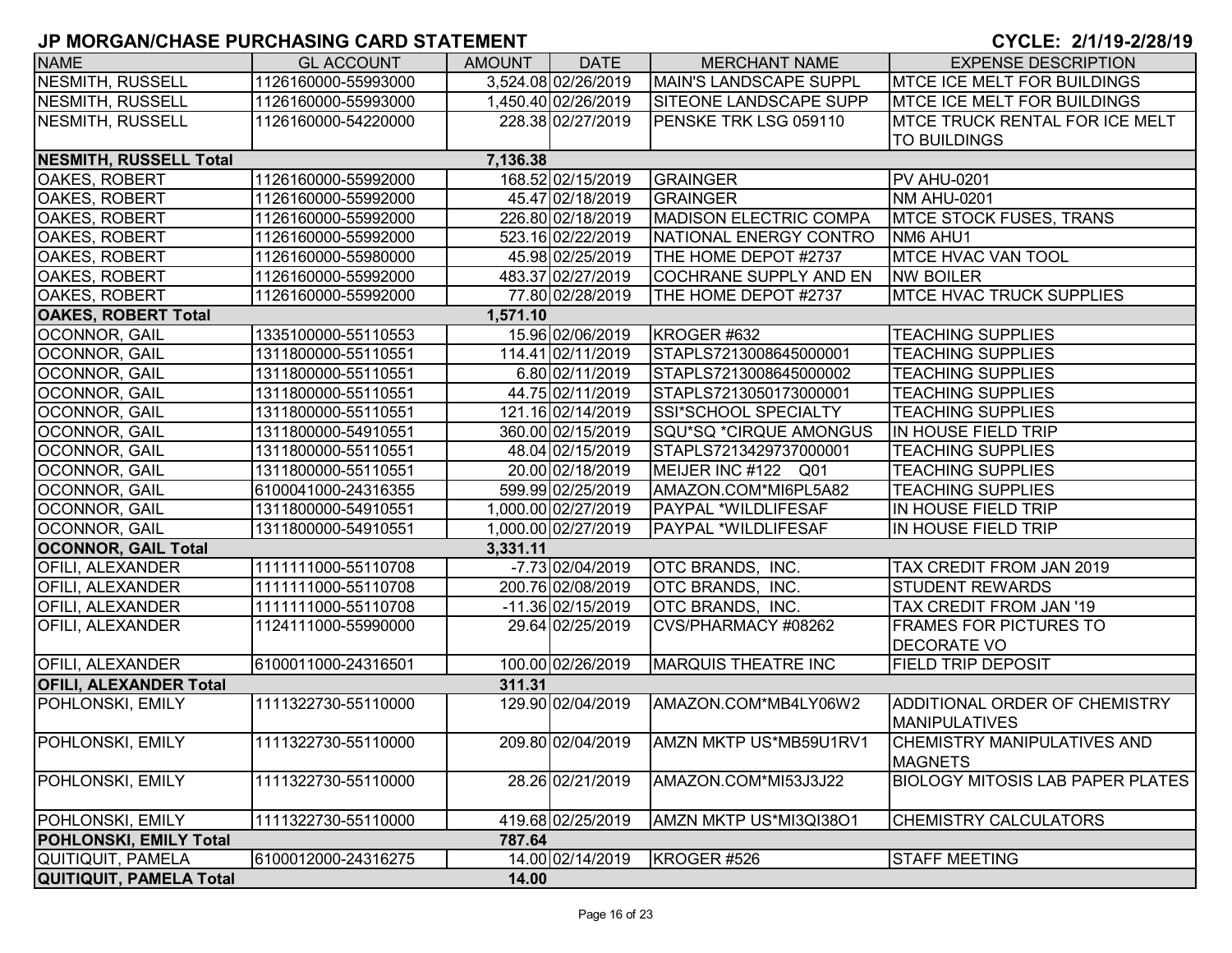| <b>NAME</b>                   | <b>GL ACCOUNT</b>   | <b>AMOUNT</b> | <b>DATE</b>         | <b>MERCHANT NAME</b>          | <b>EXPENSE DESCRIPTION</b>                                                                                                       |
|-------------------------------|---------------------|---------------|---------------------|-------------------------------|----------------------------------------------------------------------------------------------------------------------------------|
| <b>REICHLEY, CARRIE</b>       | 1111118724-55110000 |               | 3.85 02/05/2019     | <b>J W PEPPER AND SON INC</b> | A. LENGERICH VOCAL MUSIC<br><b>SUPPLIES</b>                                                                                      |
| <b>REICHLEY, CARRIE</b>       | 1111118000-54910000 |               | 30.00 02/08/2019    | <b>GFL ENVIROMENTAL USA I</b> | RECYCLING PAYMENTS FOR 12/18 -<br>2/19 & 3/19-5/19                                                                               |
| <b>REICHLEY, CARRIE</b>       | 1111118724-55110000 |               | 41.24 02/08/2019    | J W PEPPER AND SON INC        | A. LENGERICH VOCAL MUSIC<br><b>SUPPLIES</b>                                                                                      |
| <b>REICHLEY, CARRIE</b>       | 1111118000-55110708 |               | 2,360.00 02/14/2019 | <b>VERITIV-MIDWEST</b>        | GRADE 5 - (2) PALLETS COPY PAPER                                                                                                 |
| <b>REICHLEY, CARRIE</b>       | 6100018000-24316651 |               | 405.50 02/18/2019   | GCI*GUITARCENTER.COM          | A. LENGERICH - DRUMS FOR VOCAL<br><b>MUSIC</b>                                                                                   |
| <b>REICHLEY, CARRIE</b>       | 1711118000-55110611 |               | 366.00 02/18/2019   | GCI*GUITARCENTER.COM          | A. LENGERICH - DRUMS FOR VOCAL<br><b>MUSIC</b>                                                                                   |
| <b>REICHLEY, CARRIE</b>       | 6100018000-24316275 |               | 14.98 02/21/2019    | AMZN MKTP US*MI37A7VZ1        | <b>BURNSIDE/CAMPOS "LIN DONATION" -</b><br><b>EXPO BLOCK ERASER DRY ERASE</b>                                                    |
| <b>REICHLEY, CARRIE</b>       | 6100018000-24316275 |               | 328.50 02/22/2019   | AMZN MKTP US*MI4MO9VK0        | BURNSIDE/CAMPOS "LIN DONATION" -<br>EAI EDUCATION DELUXE FRACTION<br><b>CIRCLES</b>                                              |
| <b>REICHLEY, CARRIE</b>       | 6100018000-24316275 |               | 201.75 02/22/2019   | STAPLS7213822876000001        | BURNSIDE/CAMPOS "LIN DONATION" -<br><b>CLASSROOM SUPPLIES</b>                                                                    |
| <b>REICHLEY, CARRIE</b>       | 6100018000-24316275 |               | 29.74 02/25/2019    | AMZN MKTP US*MI9ZQ95K0        | BURNSIDE/CAMPOS "LIN DONATION" -<br>COSCO TWO STEP STOOL                                                                         |
| <b>REICHLEY, CARRIE</b>       | 6100018000-24316275 |               | 48.26 02/25/2019    | HOMEDEPOT.COM                 | BURNSIDE/CAMPOS "LIN DONATION" -<br>BLACK COMMERCIAL DOOR MAT 48X72                                                              |
| <b>REICHLEY, CARRIE</b>       | 6100018000-24316275 |               | 41.96 02/25/2019    | HOMEDEPOT.COM                 | BURNSIDE/CAMPOS "LIN DONATION" -<br>BLACK COMMERCIAL DOOR MAT 48X72                                                              |
| <b>REICHLEY, CARRIE</b>       | 6100018000-24316275 |               | 18.40 02/25/2019    | <b>WALMART.COM</b>            | BURNSIDE/CAMPOS "LIN DONATION" -<br><b>ERASER TIPS</b>                                                                           |
| <b>REICHLEY, CARRIE</b>       | 6100018000-24316275 |               | 199.37 02/27/2019   | AMZN MKTP US*MI6HO26O1        | BURNSIDE/CAMPOS "LIN DONATION" -<br><b>HEADPHONES, CHALK ERASERS,</b><br>PENCILS, STAPLERS, DIVIDERS,<br><b>FRACTION CIRCLES</b> |
| <b>REICHLEY, CARRIE</b>       | 6100018000-24316275 |               | 23.54 02/27/2019    | HOMEDEPOT.COM                 | BURNSIDE/CAMPOS "LIN DONATION" -<br>DOOR SCRAPER MAT 24X32                                                                       |
| <b>REICHLEY, CARRIE</b>       | 6100018000-24316275 |               | 23.54 02/27/2019    | HOMEDEPOT.COM                 | BURNSIDE/CAMPOS "LIN DONATION" -<br>DOOR SCRAPER MAT 24X32                                                                       |
| <b>REICHLEY, CARRIE</b>       | 6100018000-24316275 |               | 71.88 02/27/2019    | STAPLS7213950613000001        | BURNSIDE/CAMPOS "LIN DONATION" -<br>CORDED OPTICAL MOUSE                                                                         |
| <b>REICHLEY, CARRIE</b>       | 1126160000-55992000 |               | 28.00 02/28/2019    | <b>REDFORD LOCK COMPANY I</b> | (7) LOCKER KEYS FOR GR. 6 & GR. 5                                                                                                |
| <b>REICHLEY, CARRIE</b>       | 6100018000-24316275 |               | 36.88 02/28/2019    | SSI*SCHOOL SPECIALTY          | BURNSIDE/CAMPOS "LIN DONATION" -<br><b>ELECTRIC PENCIL SHARPENER</b>                                                             |
| <b>REICHLEY, CARRIE Total</b> |                     | 4,273.39      |                     |                               |                                                                                                                                  |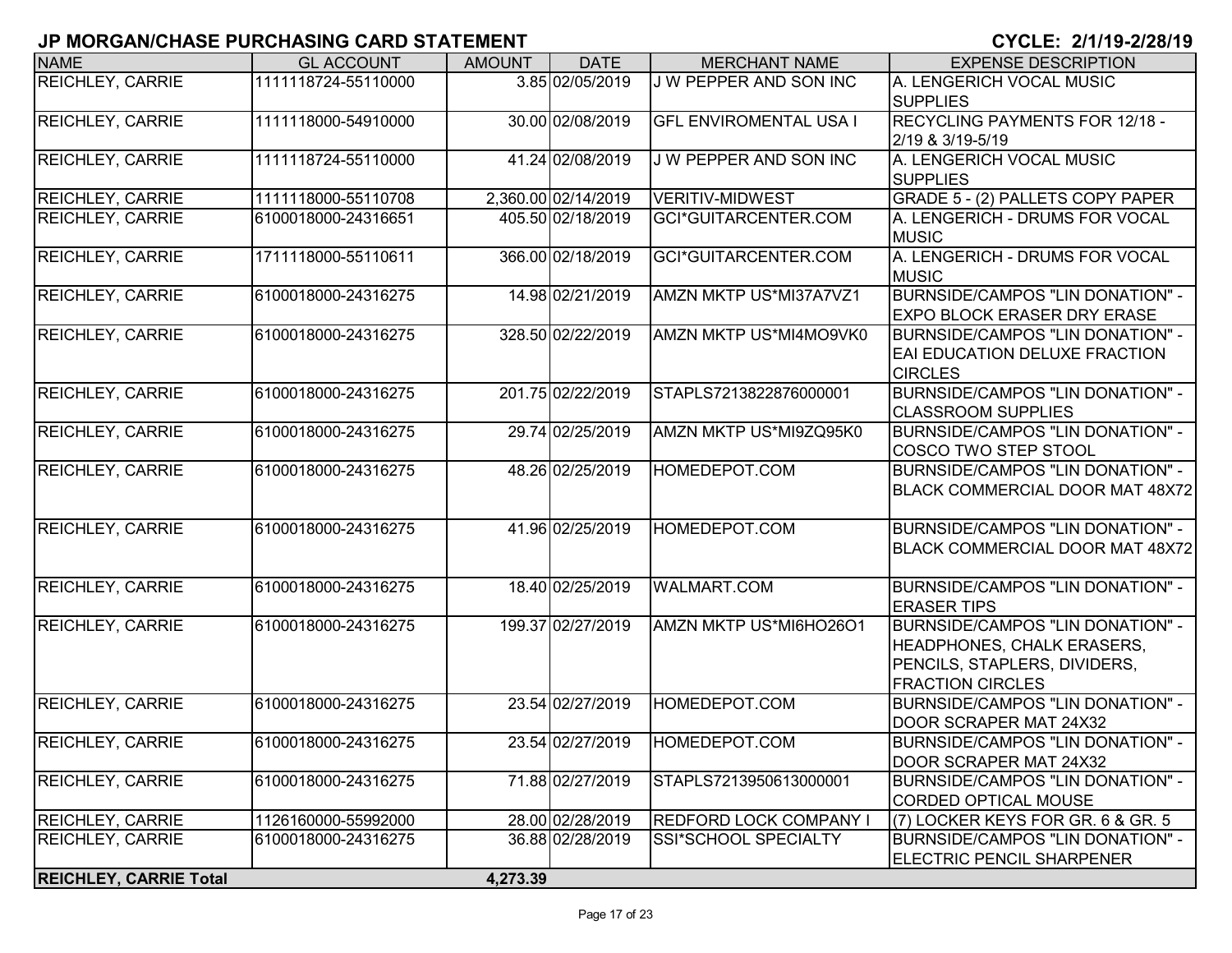| <b>NAME</b>                    | <b>GL ACCOUNT</b>   | <b>AMOUNT</b> | <b>DATE</b>         | <b>MERCHANT NAME</b>         | <b>EXPENSE DESCRIPTION</b>                                    |
|--------------------------------|---------------------|---------------|---------------------|------------------------------|---------------------------------------------------------------|
| RODRIGUEZ, SANDRA              | 6100013000-24316275 |               | 463.10 02/04/2019   | <b>PIONEER VALLEY BOOKS</b>  | <b>RR BOOKS FOR THE GUIDED READING</b>                        |
|                                |                     |               |                     |                              | <b>LIBRARY</b>                                                |
| RODRIGUEZ, SANDRA              | 6100013000-24316275 |               | 157.50 02/04/2019   | <b>READINGREAD</b>           | <b>GUIDED READING LIBRARY BOOKS</b>                           |
| RODRIGUEZ, SANDRA              | 1124113000-55990000 |               | 38.78 02/04/2019    | <b>STAPLES INC - VT</b>      | <b>OFFICE BADGES REPAIR LANIERS</b>                           |
|                                |                     |               |                     |                              | <b>PALS - VISTORS</b>                                         |
| RODRIGUEZ, SANDRA              | 1111113000-55110708 |               | 1,357.33 02/04/2019 | <b>STEPS TO LITERACY</b>     | GUIDED READING BOOKS FOR GUIDED                               |
|                                |                     |               |                     |                              | <b>READING LIBRARY FOR ALL LEVELS</b>                         |
| RODRIGUEZ, SANDRA              | 6100013000-24316275 |               | 293.72 02/13/2019   | SSI*SCHOOL SPECIALTY         | <b>CLAY FOR NW ART</b>                                        |
| RODRIGUEZ, SANDRA              | 1111113000-55110708 |               | 1,319.09 02/14/2019 | <b>VERITIV-MIDWEST</b>       | <b>PALLET OF COPY PAPER FOR NW</b>                            |
| <b>RODRIGUEZ, SANDRA</b>       | 1124113000-53220000 |               | -25.00 02/18/2019   | OAKLAND SCHOOLS-RC INT       | <b>REFUND FOR PRINCIPAL</b>                                   |
|                                |                     |               |                     |                              | CONFERENCE ON 3/28/19                                         |
| <b>RODRIGUEZ, SANDRA Total</b> |                     | 3,604.52      |                     |                              |                                                               |
| RONNING, ADAM                  | 6100020000-24316239 |               | 33.91 02/01/2019    | <b>GCI*MUSICIAN'S FRIEND</b> | <b>LARGE PERCUSSION MALLET ORDER</b>                          |
|                                |                     |               |                     |                              | IIN JANUARY - THESE ARE THE BACK                              |
|                                |                     |               |                     |                              | <b>ORDERED ITEMS THAT HAVE NOW</b>                            |
|                                |                     |               |                     |                              | <b>BEEN DELIVERED</b>                                         |
| RONNING, ADAM                  | 6100020000-24316239 |               | 27.55 02/05/2019    | <b>GCI*MUSICIAN'S FRIEND</b> | <b>LARGE PERCUSSION MALLET ORDER</b>                          |
|                                |                     |               |                     |                              | IN JANUARY - THESE ARE THE BACK                               |
|                                |                     |               |                     |                              | ORDERED ITEMS THAT HAVE NOW                                   |
|                                |                     |               | 32.85 02/22/2019    | <b>GCI*MUSICIAN'S FRIEND</b> | <b>BEEN DELIVERED</b><br><b>LARGE PERCUSSION MALLET ORDER</b> |
| RONNING, ADAM                  | 6100020000-24316239 |               |                     |                              | IN JANUARY - THESE ARE THE BACK                               |
|                                |                     |               |                     |                              | <b>ORDERED ITEMS THAT HAVE NOW</b>                            |
|                                |                     |               |                     |                              | <b>BEEN DELIVERED</b>                                         |
| <b>RONNING, ADAM Total</b>     |                     | 94.31         |                     |                              |                                                               |
| <b>ROSS, NICOLE</b>            | 1111322000-53510720 |               | 12.95 02/22/2019    |                              | CANVA FOR WORK MONTHLY PROMOTIONAL HELP FOR POSTERS           |
|                                |                     |               |                     |                              | ETC.                                                          |
| <b>ROSS, NICOLE Total</b>      |                     | 12.95         |                     |                              |                                                               |
| <b>RUDY, MICHELLE</b>          | 1311800000-55110551 |               | 14.00 02/11/2019    | <b>DOLLARTREE</b>            | TEACHING SUPPLIES, CUPS,                                      |
|                                |                     |               |                     |                              | <b>BANDAIDS, VALENTINE PARTY ITEMS,</b>                       |
|                                |                     |               |                     |                              | PAPER PLATES, RIBBON, WATER                                   |
|                                |                     |               |                     |                              | <b>SPRAY BOTTLES</b>                                          |
| <b>RUDY, MICHELLE</b>          | 1311800000-55110551 |               | 1.80 02/18/2019     | JOANN STORES #1933           | <b>GLITTER FOR PROJECTS FOR FREE</b>                          |
|                                |                     |               |                     |                              | <b>CHOICE</b>                                                 |
| <b>RUDY, MICHELLE</b>          | 1311800000-55110551 |               | 15.00 02/22/2019    | <b>DOLLAR TREE</b>           | <b>TEACHING SUPPLIES, ALUMINUM</b>                            |
|                                |                     |               |                     |                              | PANS, ZIPLOC BAGS, HOT GLUE                                   |
|                                |                     |               |                     |                              | STICKS, WINDOW DECORATIONS,                                   |
|                                |                     |               |                     |                              | <b>CLOTHESPINS, 100TH DAY SNACKS</b>                          |
| RUDY, MICHELLE                 | 1311800000-55110551 |               | 13.98 02/28/2019    | AMZN MKTP US*MI7JD6SH1       | TEACHING SUPPLIES - DINOSAUR TOY                              |
|                                |                     |               |                     |                              | SKELETON FOSSILS (2 PACKAGES OF                               |
|                                |                     |               |                     |                              | 12 EACH)                                                      |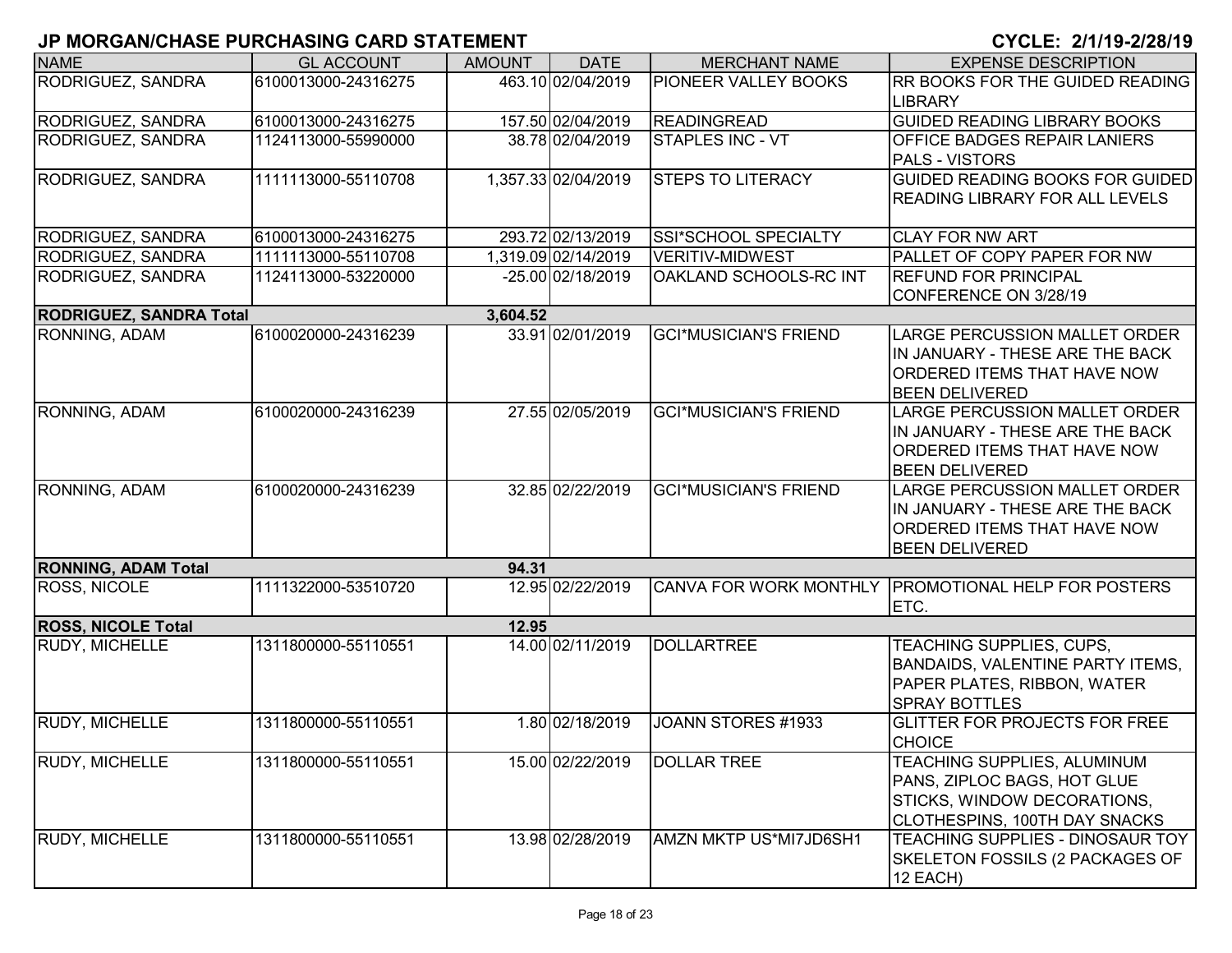| <b>NAME</b>                          | <b>GL ACCOUNT</b>                          | <b>AMOUNT</b> | <b>DATE</b>                          | <b>MERCHANT NAME</b>                              | <b>EXPENSE DESCRIPTION</b>                                     |
|--------------------------------------|--------------------------------------------|---------------|--------------------------------------|---------------------------------------------------|----------------------------------------------------------------|
| <b>RUDY, MICHELLE Total</b>          |                                            | 44.78         |                                      |                                                   |                                                                |
| <b>RUTKOWSKI, MELANIE</b>            | 1612500686-55110000                        |               | 16.94 02/26/2019                     | AMZN MKTP US*MI1I17QC1                            | <b>CLASSROOM SUPPLIES FOR NOVI</b>                             |
|                                      |                                            |               |                                      |                                                   | <b>WOODS- STACY TANNER TITLE III</b>                           |
| RUTKOWSKI, MELANIE                   | 1612500686-55110000                        |               | 76.03 02/27/2019                     | AMAZON.COM*MI4BO18Q0                              | <b>CLASSROOM SUPPLIES FOR NOVI</b>                             |
|                                      |                                            |               |                                      |                                                   | <b>WOODS- STACY TANNER TITLE III</b>                           |
| <b>RUTKOWSKI, MELANIE</b>            | 1622100686-53220000                        |               | 15.00 02/27/2019                     | OAKLAND SCHOOLS-RC INT                            | TITLE III ADVISORY COUNCIL FOR                                 |
|                                      |                                            |               |                                      |                                                   | <b>ADVA RINGLE</b>                                             |
| <b>RUTKOWSKI, MELANIE</b>            | 1622100686-53220000                        |               | 15.00 02/28/2019                     | OAKLAND SCHOOLS-RC INT                            | <b>TITLE III ADVISORY COUNCIL FOR</b>                          |
|                                      |                                            |               |                                      |                                                   | <b>ADVA RINGLE</b>                                             |
| <b>RUTKOWSKI, MELANIE Total</b>      |                                            | 122.97        |                                      |                                                   |                                                                |
| SAMMUT, CHRISTINA                    | 1311800000-55110551                        |               | 35.21 02/11/2019                     | AMAZON.COM*MI54L1Z51                              | <b>CLASSROOM SUPPLIES</b>                                      |
| <b>SAMMUT, CHRISTINA Total</b>       |                                            | 35.21         |                                      |                                                   |                                                                |
| <b>SCHURIG, CLAIRE</b>               | 1111322724-55110000                        |               | 79.99 02/18/2019                     | J W PEPPER AND SON INC                            | COPIES OF MUSIC FOR JUDGES FOR                                 |
|                                      |                                            |               |                                      |                                                   | <b>CHORAL FESTIVAL</b>                                         |
| <b>SCHURIG, CLAIRE</b>               | 6100022000-24316122                        |               | 35.63 02/25/2019                     | AMZN MKTP US*MI2K64A12                            | <b>CLASS GIFTS FOR STUDENT TEACHER</b>                         |
| <b>SCHURIG, CLAIRE Total</b>         |                                            | 115.62        |                                      |                                                   |                                                                |
| <b>SCHYPINSKI, RACHEL</b>            | 6100022000-24316186                        |               | 62.94 02/06/2019                     | WAL-MART #5893                                    | SNACKS FOR KLAA MEETING-->                                     |
|                                      |                                            |               |                                      |                                                   | CANCELLED, USING SNACKS FOR                                    |
|                                      |                                            |               |                                      |                                                   | <b>STATE CONFERENCE</b>                                        |
| <b>SCHYPINSKI, RACHEL Total</b>      |                                            | 62.94         |                                      |                                                   |                                                                |
| SHAFER, RACHELLE                     | 6100012000-24316501                        |               | 497.50 02/04/2019                    | <b>MOBILEEDPRO</b>                                | <b>PTO EXPENSE - ASSEMBLY</b>                                  |
| <b>SHAFER, RACHELLE</b>              | 6100012000-24316272                        |               | 949.08 02/05/2019                    | <b>MACIE PUBLISHING COMPA</b>                     | <b>MUSIC TEACHER-RECORDER</b>                                  |
|                                      |                                            |               |                                      |                                                   | <b>PURCHASE</b>                                                |
| <b>SHAFER, RACHELLE</b>              | 6100012000-24316272                        |               | 6.75 02/06/2019                      | <b>MACIE PUBLISHING COMPA</b>                     | MUSIC TEACHER-RECORDER                                         |
|                                      |                                            |               |                                      | <b>SSI*SCHOOL SPECIALTY</b>                       | <b>PURCHASE</b>                                                |
| <b>SHAFER, RACHELLE</b>              | 1111112000-55110708                        |               | 81.97 02/13/2019                     |                                                   | UKROP CLASSROOM BUDGET                                         |
| SHAFER, RACHELLE<br>SHAFER, RACHELLE | 6100012000-24316275<br>6100012000-24316275 |               | 18.72 02/13/2019                     | <b>TARGET</b><br>00008722<br>AMAZON.COM*MI79F4190 | SUPPLIES FOR THE STAFF LOUNGE<br><b>PUSHVAC FOR THE OFFICE</b> |
| <b>SHAFER, RACHELLE</b>              | 6100012000-24316501                        |               | 30.98 02/18/2019<br>20.59 02/18/2019 | AMZN MKTP US*MI07B4EP0                            | COWBOY HAT FOR PAWS, MARCH                                     |
|                                      |                                            |               |                                      |                                                   | <b>READING MONTH</b>                                           |
| SHAFER, RACHELLE                     | 6100012000-24316501                        |               | 29.98 02/18/2019                     | AMZN MKTP US*MI39H0GB1                            | <b>COWBOY COSTUME FOR MARCH</b>                                |
|                                      |                                            |               |                                      |                                                   | <b>READING MONTH ASSEMBLY</b>                                  |
| <b>SHAFER, RACHELLE</b>              | 1111112000-55110723                        |               | 43.89 02/26/2019                     | AMZN MKTP US*MI0E40860                            | <b>MUSIC TEACHER-CLASSROOM</b>                                 |
|                                      |                                            |               |                                      |                                                   | <b>BUDGET</b>                                                  |
| <b>SHAFER, RACHELLE Total</b>        |                                            | 1,679.46      |                                      |                                                   |                                                                |
| SHEERAN, MARGARET                    | 6100020000-24316263                        |               | 105.00 02/27/2019                    | <b>SEFMD (SCIENCE FAIR)</b>                       | <b>ENTRANCE FEE FOR DETROIT</b>                                |
|                                      |                                            |               |                                      |                                                   | <b>SCIENCE &amp; ENGINEERING</b>                               |
|                                      |                                            |               |                                      |                                                   | PARTICIPANTS                                                   |
| <b>SHEERAN, MARGARET Total</b>       |                                            | 105.00        |                                      |                                                   |                                                                |
| SHIELDS, SEBRINA                     | 1212226194-54910000                        |               | 84.00 02/27/2019                     | MUSEUM AFRCN AM HI                                | <b>FIELD TRIP ALIGNED WITH LESSON -</b>                        |
|                                      |                                            |               |                                      |                                                   | AFRICAN-AMERICAN HISTORY MONTH                                 |
| <b>SHIELDS, SEBRINA Total</b>        |                                            | 84.00         |                                      |                                                   |                                                                |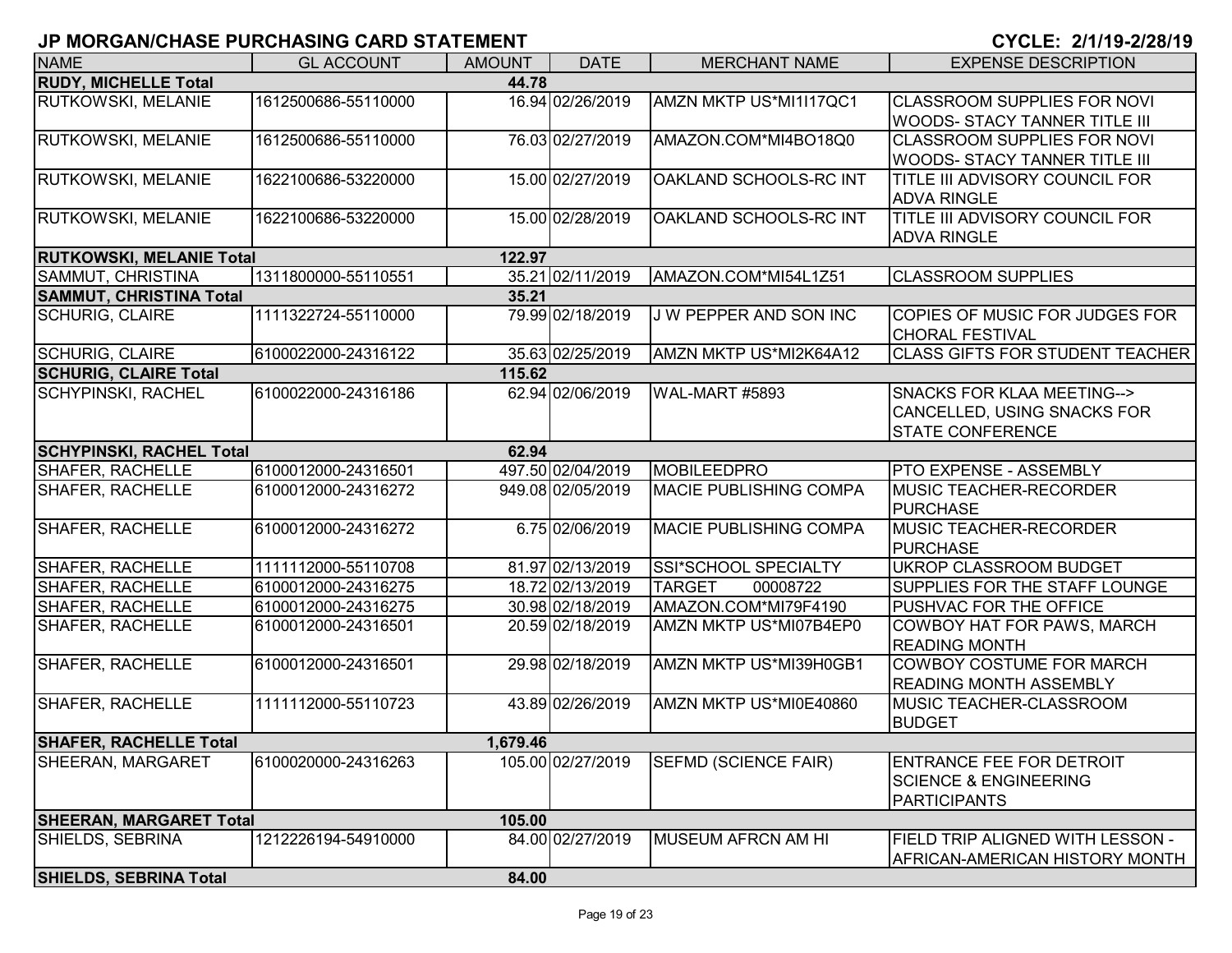| <b>NAME</b>                     | <b>GL ACCOUNT</b>   | <b>AMOUNT</b> | <b>DATE</b>       | <b>MERCHANT NAME</b>         | <b>EXPENSE DESCRIPTION</b>                                                      |
|---------------------------------|---------------------|---------------|-------------------|------------------------------|---------------------------------------------------------------------------------|
| <b>SHPAKOFF, KATHLEEN</b>       | 1335100000-55110553 |               | 40.47 02/20/2019  | <b>TARGET</b><br>00014654    | <b>TEACHING MATERIALS</b>                                                       |
| <b>SHPAKOFF, KATHLEEN Total</b> |                     | 40.47         |                   |                              |                                                                                 |
| SIPPLE, GEORGE                  | 1128200000-53220000 |               | 250.00 02/14/2019 | MI ASSOC SCH ADM             | 2019 MSPRA ANNUAL CONFERENCE IN<br><b>EAST LANSING</b>                          |
| <b>SIPPLE, GEORGE Total</b>     |                     | 250.00        |                   |                              |                                                                                 |
| SOUTHWORTH, ANGELA              | 6100020000-24316256 |               | 6.97 02/06/2019   | AMZN MKTP US*MI10S6CI0       | <b>NOVI POWER SUPPLIES</b>                                                      |
| SOUTHWORTH, ANGELA              | 6100020000-24316256 |               | 127.06 02/14/2019 | AMZN MKTP US*MI0CL5C32       | <b>NOVI POWER SUPPLIES</b>                                                      |
| SOUTHWORTH, ANGELA              | 1111220712-53450000 |               | 79.00 02/22/2019  | SMORE.COM SMORE.COM -        | SPANISH DEPARTMENT                                                              |
| <b>SOUTHWORTH, ANGELA Total</b> |                     | 213.03        |                   |                              | <b>COMMUNICATION</b>                                                            |
| <b>SOVEL, SHEILA</b>            | 6100041000-24316355 |               | 9.60 02/11/2019   | HOBBY-LOBBY #645             | <b>CLASSROOM TEACHING SUPPLIES</b>                                              |
| SOVEL, SHEILA                   | 6100041000-24316355 |               | 16.19 02/18/2019  | <b>TARGET</b><br>00008961    | <b>CLASSROOM TEACHING SUPPLIES</b>                                              |
| SOVEL, SHEILA                   | 6100041000-24316355 |               | 21.20 02/21/2019  | LITTLE CAESARS #0057         | CLASSROOM 100 DAY PARTY                                                         |
| <b>SOVEL, SHEILA Total</b>      |                     | 46.99         |                   |                              |                                                                                 |
| STEEH, ROBERT                   | 1331100000-57410000 |               | 83.00 02/25/2019  | G2GCHARGE.COM                | FILE SMALL CLAIMS 52-1 DISTRICT<br>COURT FOR UNPAID FACILITY USE<br><b>FEES</b> |
| <b>STEEH, ROBERT Total</b>      |                     | 83.00         |                   |                              |                                                                                 |
| <b>TIMMER, SANDRA</b>           | 6100025000-24316301 |               | 48.52 02/04/2019  | <b>BENITOS PIZZA-NOVI</b>    | PIZZA FOR STAFF ESL REGISTRATION<br>PER L. CIANFERRA                            |
| TIMMER, SANDRA                  | 6100025000-24316301 |               | 5.00 02/11/2019   | <b>CULVERS OF BRIGHTON</b>   | GIFT CARD FOR COUNT DAY PER L.<br><b>CIANFERRA</b>                              |
| TIMMER, SANDRA                  | 6100025000-24316301 |               | 5.00 02/11/2019   | <b>CULVERS OF BRIGHTON</b>   | GIFT CARD FOR COUNT DAY PER L.<br><b>CIANFERRA</b>                              |
| TIMMER, SANDRA                  | 6100025000-24316301 |               | 5.00 02/11/2019   | <b>CULVERS OF BRIGHTON</b>   | GIFT CARD FOR COUNT DAY PER L.<br><b>CIANFERRA</b>                              |
| TIMMER, SANDRA                  | 6100025000-24316301 |               | 5.00 02/11/2019   | <b>CULVERS OF BRIGHTON</b>   | GIFT CARD FOR COUNT DAY PER L.<br><b>CIANFERRA</b>                              |
| <b>TIMMER, SANDRA</b>           | 6100025000-24316301 |               | 5.00 02/11/2019   | <b>CULVERS OF BRIGHTON</b>   | GIFT CARD FOR COUNT DAY PER L.<br><b>CIANFERRA</b>                              |
| <b>TIMMER, SANDRA</b>           | 6100025000-24316301 |               | 25.00 02/12/2019  | MCDONALD'S F30586            | GIFT CARD FOR COUNT DAY PER L.<br><b>CIANFERRA</b>                              |
| <b>TIMMER, SANDRA</b>           | 6100025000-24316301 |               | 5.00 02/12/2019   | STARBUCKS STORE 09955        | GIFT CARD FOR COUNT DAY PER L.<br><b>CIANFERRA</b>                              |
| TIMMER, SANDRA                  | 6100025000-24316301 |               | 5.00 02/12/2019   | STARBUCKS STORE 09955        | GIFT CARD FOR COUNT DAY PER L.<br><b>CIANFERRA</b>                              |
| <b>TIMMER, SANDRA</b>           | 6100025000-24316301 |               | 5.00 02/12/2019   | STARBUCKS STORE 09955        | GIFT CARD FOR COUNT DAY PER L.<br><b>CIANFERRA</b>                              |
| <b>TIMMER, SANDRA</b>           | 6100025000-24316301 |               | 5.00 02/12/2019   | STARBUCKS STORE 09955        | GIFT CARD FOR COUNT DAY PER L.<br><b>CIANFERRA</b>                              |
| TIMMER, SANDRA                  | 6100025000-24316301 |               | 5.00 02/12/2019   | <b>STARBUCKS STORE 09955</b> | GIFT CARD FOR COUNT DAY PER L.<br><b>CIANFERRA</b>                              |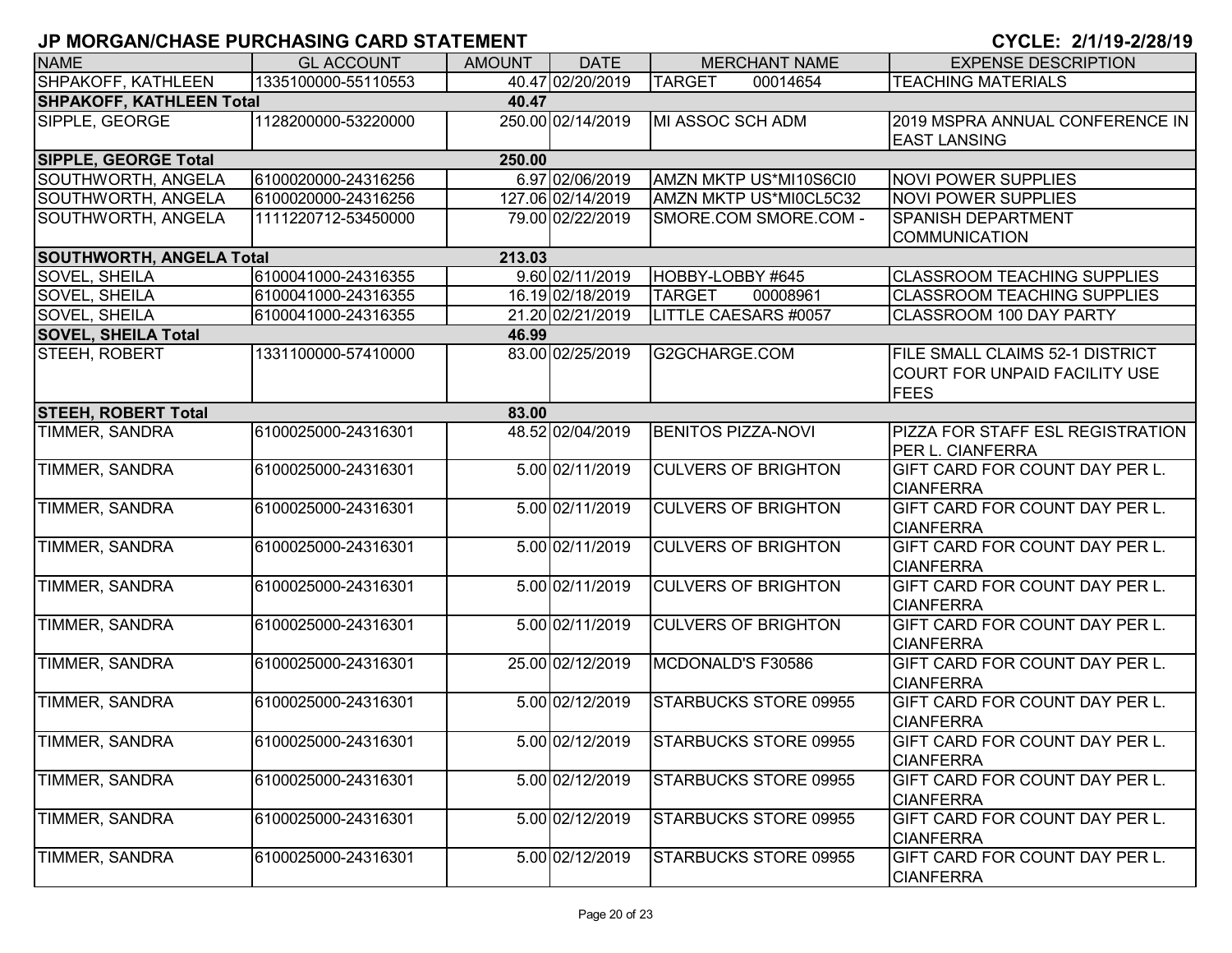| <b>NAME</b>                     | <b>GL ACCOUNT</b>   | <b>AMOUNT</b> | <b>DATE</b>         | <b>MERCHANT NAME</b>          | <b>EXPENSE DESCRIPTION</b>            |
|---------------------------------|---------------------|---------------|---------------------|-------------------------------|---------------------------------------|
| TIMMER, SANDRA                  | 6100025000-24316301 |               | 5.00 02/12/2019     | <b>WENDY'S 784</b>            | GIFT CARD FOR COUNT DAY PER L.        |
|                                 |                     |               |                     |                               | <b>CIANFERRA</b>                      |
| <b>TIMMER, SANDRA</b>           | 6100025000-24316301 |               | 5.00 02/12/2019     | <b>WENDY'S 784</b>            | GIFT CARD FOR COUNT DAY PER L.        |
|                                 |                     |               |                     |                               | <b>CIANFERRA</b>                      |
| <b>TIMMER, SANDRA</b>           | 6100025000-24316301 |               | 5.00 02/12/2019     | <b>WENDY'S 784</b>            | GIFT CARD FOR COUNT DAY PER L.        |
|                                 |                     |               |                     |                               | <b>CIANFERRA</b>                      |
| <b>TIMMER, SANDRA</b>           | 6100025000-24316301 |               | 5.00 02/12/2019     | <b>WENDY'S 784</b>            | GIFT CARD FOR COUNT DAY PER L.        |
|                                 |                     |               |                     |                               | <b>CIANFERRA</b>                      |
| TIMMER, SANDRA                  | 6100025000-24316301 |               | 5.00 02/12/2019     | <b>WENDY'S 784</b>            | GIFT CARD FOR COUNT DAY PER L.        |
|                                 |                     |               |                     |                               | <b>CIANFERRA</b>                      |
| TIMMER, SANDRA                  | 6100025000-24316301 |               | 25.00 02/14/2019    | <b>BIGGBY COFFEE #404</b>     | GIFT CARD FOR COUNT DAY PER L.        |
|                                 |                     |               |                     |                               | <b>CIANFERRA</b>                      |
| <b>TIMMER, SANDRA</b>           | 6100025000-24316301 |               | 25.00 02/14/2019    | MCDONALD'S F5300              | GIFT CARD FOR COUNT DAY PER L.        |
|                                 |                     |               |                     |                               | <b>CIANFERRA</b>                      |
| <b>TIMMER, SANDRA</b>           | 6100025000-24316301 |               | 25.00 02/15/2019    | DAIRY QUEEN #40908 QPS        | GIFT CARD FOR COUNT DAY PER L.        |
|                                 |                     |               |                     |                               | <b>CIANFERRA</b>                      |
| TIMMER, SANDRA                  | 6100025000-24316301 |               | 25.00 02/15/2019    | <b>TACO BELL #26083</b>       | GIFT CARD FOR COUNT DAY PER L.        |
|                                 |                     |               |                     |                               | <b>CIANFERRA</b>                      |
| <b>TIMMER, SANDRA</b>           | 1111324511-54910000 |               | 120.00 02/27/2019   | <b>MSU PAYMENTS</b>           | <b>ESL FIELD TRIP REGISTRATION M.</b> |
|                                 |                     |               |                     |                               | HUGHES MONDAY EVENING CLASS TO        |
|                                 |                     |               |                     |                               | <b>MSU FARM AND MAPLE SYRUP</b>       |
|                                 |                     |               |                     |                               | <b>TAPPING FOR 10 STUDENTS</b>        |
| TIMMER, SANDRA                  | 6100025000-24316301 |               | 171.91 02/27/2019   | PANERA BREAD #608009          | CAREER PREP TUESDAY DINNER PER        |
|                                 |                     |               |                     |                               | L. CIANFERRA                          |
| <b>TIMMER, SANDRA Total</b>     |                     | 540.43        |                     |                               |                                       |
| <b>TURNER, NANCY</b>            | 1222600000-57410000 |               | 12.99 02/05/2019    | <b>AMAZON PRIME</b>           | <b>AMAZON SUBSCRIPTION</b>            |
| TURNER, NANCY                   | 1222600000-57410000 |               | $-12.99$ 02/08/2019 | <b>AMAZON PRIME</b>           | <b>SUBSCRIPTION CREDIT</b>            |
| TURNER, NANCY                   | 1222600000-53229000 |               | 900.00 02/08/2019   | COUNCIL OF ADMIN OF SP        | <b>CASE CONFERENCE DIRECTOR AND</b>   |
|                                 |                     |               |                     |                               | <b>SE SUPERVISOR</b>                  |
| <b>TURNER, NANCY</b>            | 1221600000-53450000 |               | 232.90 02/27/2019   | <b>WPS</b>                    | <b>RCMAS ONLINE KIT</b>               |
| <b>TURNER, NANCY Total</b>      |                     | 1,132.90      |                     |                               |                                       |
| <b>VALENTINE, CYNTHIA</b>       | 1127170000-55790000 |               | 286.64 02/07/2019   | GFS STORE #1985               | <b>GLOVES, PAPER TOWELS, TISSUE</b>   |
| <b>VALENTINE, CYNTHIA</b>       | 1127170000-53220000 |               | 480.00 02/11/2019   | <b>MSBO</b>                   | <b>MSBO CONFERENCE</b>                |
| <b>VALENTINE, CYNTHIA Total</b> |                     | 766.64        |                     |                               |                                       |
| VANEIZENGA, JAMES               | 6100022000-24316211 |               | 182.75 02/11/2019   | <b>STEVE WEISS MUSIC INC</b>  | EQUIPMENT FOR INSTRUMENTALS           |
| <b>VANEIZENGA, JAMES</b>        | 1111322725-55110000 |               | 45.00 02/20/2019    | <b>LUCKS MUSIC LIBRARY</b>    | <b>SCORES FOR FESTIVAL</b>            |
| <b>VANEIZENGA, JAMES Total</b>  |                     | 227.75        |                     |                               |                                       |
| <b>VUICHARD, TATIANA</b>        | 1331100000-53510000 |               | 8.00 02/04/2019     | <b>FACEBK *XUUPSJSMY2</b>     | <b>BOOSTED AD POST ON FACEBOOK</b>    |
| <b>VUICHARD, TATIANA</b>        | 1331100000-55990000 |               | 75.00 02/07/2019    | <b>QUICK MADE TROPHY SALE</b> | <b>ENRICHMENT YOUTH CLASS</b>         |
|                                 |                     |               |                     |                               | TROPHIES FOR CHESS CLASS              |
| <b>VUICHARD, TATIANA</b>        | 2331100000-53840000 |               | 40.00 02/07/2019    | <b>SAFEWAY SHREDDING</b>      | COMMUNITY ED OFFICE PAPER             |
|                                 |                     |               |                     |                               | SHREDDING SERVICE                     |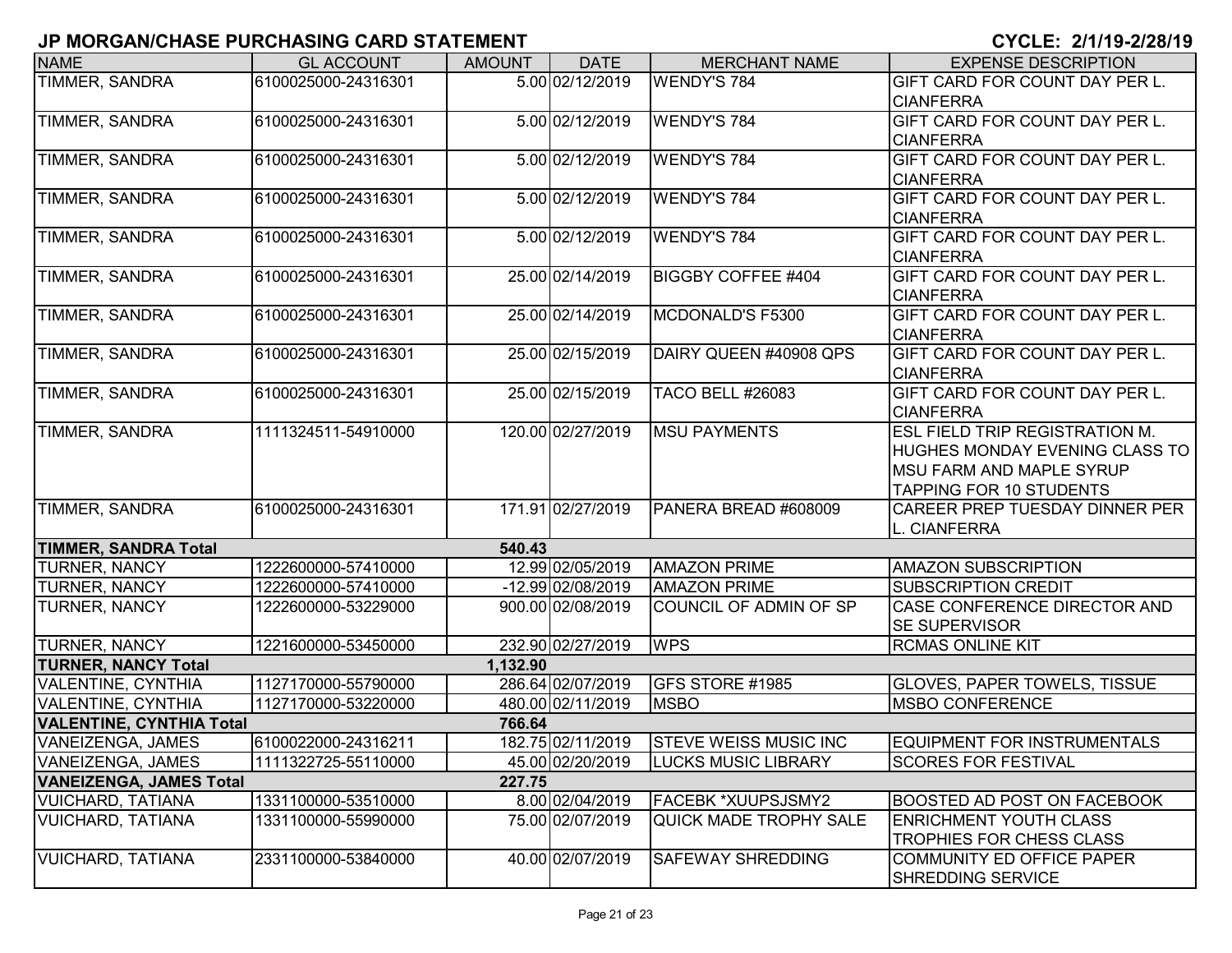| <b>NAME</b>                    | <b>GL ACCOUNT</b>   | <b>AMOUNT</b> | <b>DATE</b>         | <b>MERCHANT NAME</b>        | <b>EXPENSE DESCRIPTION</b>                        |
|--------------------------------|---------------------|---------------|---------------------|-----------------------------|---------------------------------------------------|
| <b>VUICHARD, TATIANA</b>       | 1331100000-53510000 |               | 5.00 02/11/2019     | <b>FACEBK *RFZ7ZJWPC2</b>   | BOOSTED AD POST ON FACEBOOK                       |
| <b>VUICHARD, TATIANA</b>       | 2331100000-53840000 |               | 40.00 02/20/2019    | <b>SAFEWAY SHREDDING</b>    | <b>COMMUNITY ED OFFICE PAPER</b>                  |
|                                |                     |               |                     |                             | SHREDDING SERVICE                                 |
| <b>VUICHARD, TATIANA</b>       | 1331100000-55990000 |               | 24.04 02/20/2019    | SP * NOTARYSTAMP.COM        | NOTARY STAMP FOR K. DAHRING                       |
| <b>VUICHARD, TATIANA</b>       | 6100000000-24316770 |               | 19.45 02/21/2019    | AMZN MKTP US*MI8FY0TE2      | SPACE HEATER FOR K. DAHRING                       |
| <b>VUICHARD, TATIANA Total</b> |                     | 211.49        |                     |                             |                                                   |
| <b>WARECK, MICHELE</b>         | 6100022000-24316770 |               | 38.93 02/04/2019    | <b>TARGET</b><br>00012518   | STAFF MEETING SPECIAL MEETING<br><b>SNACKS</b>    |
| <b>WARECK, MICHELE</b>         | 6100022000-24316770 |               | 41.92 02/05/2019    | <b>TARGET</b><br>00008961   | STAFF MEETING SPECIAL SNACKS                      |
| <b>WARECK, MICHELE</b>         | 1124922000-55990000 |               | 142.91 02/07/2019   | STAPLS7212805760000001      | <b>GRADUATION SUPPLIES</b>                        |
| <b>WARECK, MICHELE</b>         | 1111322704-55110000 |               | 404.28 02/07/2019   | STAPLS7212807765000001      | MARKETING-BUSINESS CLASSROOM<br><b>SUPPLIES</b>   |
| <b>WARECK, MICHELE</b>         | 6100022000-24316189 |               | 41.74 02/11/2019    | <b>COUNTRY WATER</b>        | WATER FOR COUNSELING OFFICE                       |
| <b>WARECK, MICHELE</b>         | 6100022000-24316137 |               | 450.00 02/11/2019   | <b>GAMERS OUTREACH</b>      | <b>GAMERS COMPETITION DONATION</b>                |
| <b>WARECK, MICHELE</b>         | 6100022000-24316174 |               | 36.97 02/11/2019    | PANERA BREAD #608009        | <b>BREAKFAST TREATS FOR ACT</b>                   |
|                                |                     |               |                     |                             | <b>PROCTORS</b>                                   |
| <b>WARECK, MICHELE</b>         | 6100022000-24316186 |               | 500.00 02/11/2019   | QGV*LEADER DOGS FOR T       | <b>STUDENT COUNCIL STATES</b>                     |
|                                |                     |               |                     |                             | <b>REQUIRED DONATION</b>                          |
| <b>WARECK, MICHELE</b>         | 1111322000-55210000 |               | 379.40 02/12/2019   | AMAZON.COM*MB6EL9WO2        | <b>ENGLISH CLASSROOM TEXTBOOKS</b>                |
| <b>WARECK, MICHELE</b>         | 1111322000-57410000 |               | 225.00 02/12/2019   | <b>PAYPAL *MICHIGANINT</b>  | MIFA STATE THREATRE FESTIVE                       |
|                                |                     |               |                     |                             | <b>REGISTRATION FEE</b>                           |
| <b>WARECK, MICHELE</b>         | 6100022000-24316770 |               | 30.00 02/13/2019    | 00014654<br><b>TARGET</b>   | STAFF GIFT CARDS - PAY-IT-                        |
|                                |                     |               |                     |                             | <b>FORWARD</b>                                    |
| <b>WARECK, MICHELE</b>         | 1111322730-55110000 |               | 39.30 02/15/2019    | <b>FLINN SCIENTIFIC INC</b> | SCIENCE CLASSROOM SUPPLIES - E.                   |
|                                |                     |               |                     |                             | <b>POHLONSKI</b>                                  |
| <b>WARECK, MICHELE</b>         | 1111322704-55110000 |               | .90 02/18/2019      | STAPLS7212807765000002      | MARKETING-BUSINESS CLASSROOM                      |
|                                |                     |               |                     |                             | <b>SUPPLIES</b>                                   |
| <b>WARECK, MICHELE</b>         | 6100022000-24316176 |               | 120.00 02/22/2019   | <b>SAFEWAY SHREDDING</b>    | SHREDDING SERVICES FOR NOVI                       |
|                                |                     |               |                     |                             | <b>HIGH SCHOOL</b>                                |
| <b>WARECK, MICHELE</b>         | 1111322725-55110000 |               | 17.82 02/25/2019    | WM SUPERCENTER #2700        | FILE FOLDERS FOR SCIENCE DEPT - K.                |
|                                |                     |               |                     |                             | <b>JAMES</b>                                      |
| <b>WARECK, MICHELE</b>         | 1124122000-55910000 |               | 137.90 02/27/2019   | SAMSCLUB #6657              | <b>OFFICE SUPPLIES</b>                            |
| <b>WARECK, MICHELE</b>         | 1111322000-55110726 |               | 2,444.00 02/27/2019 | <b>VERITIV-EAST</b>         | COPY PAPER FOR NOVI HIGH SCHOOL                   |
| <b>WARECK, MICHELE</b>         | 1111322000-55110726 |               | 2,360.00 02/27/2019 | <b>VERITIV-MIDWEST</b>      | COPY MACHINE PAPER FOR NOVI<br><b>HIGH SCHOOL</b> |
| <b>WARECK, MICHELE</b>         | 6100022000-24316189 |               | 41.74 02/28/2019    | <b>COUNTRY WATER</b>        | <b>COUNSELING OFFICE WATER</b>                    |
|                                |                     |               |                     |                             | <b>CONTAINERS</b>                                 |
| <b>WARECK, MICHELE</b>         | 1111322349-55110000 |               | 172.25 02/28/2019   | <b>VEX ROBOTICS INC</b>     | CAREER-TECHNICAL EDUCATION                        |
|                                |                     |               |                     |                             | <b>CLASSROOM SUPPLIES</b>                         |
| <b>WARECK, MICHELE Total</b>   |                     | 7,625.06      |                     |                             |                                                   |
| <b>WEBBER, RONALD</b>          | 6100084000-24316697 |               | 3,197.51 02/08/2019 | <b>THREADBIRD LLC</b>       | PURCHASE OF CLOTHING ORDER FOR                    |
|                                |                     |               |                     |                             | <b>INCUBATOR QUEST PROJECT</b>                    |